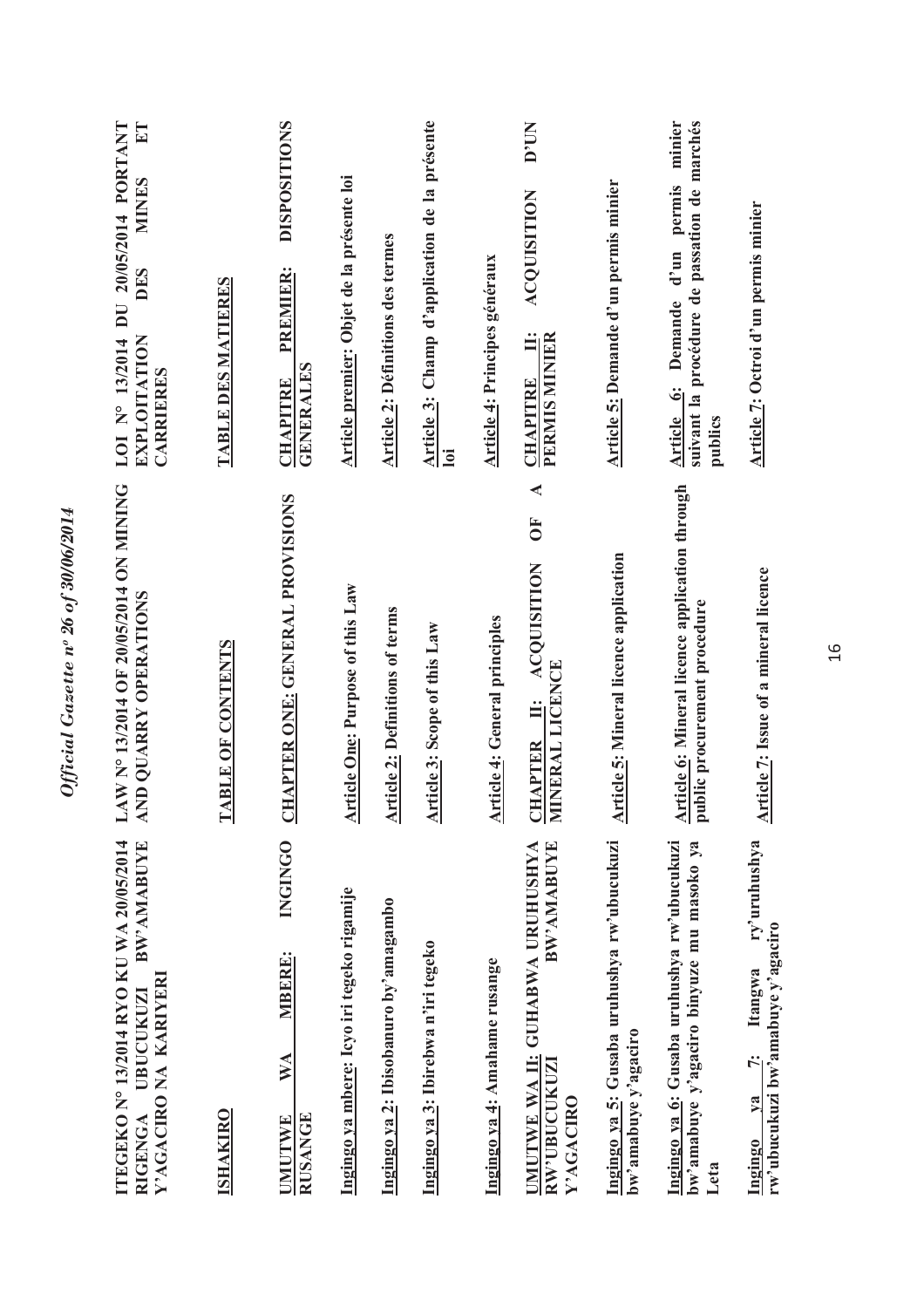| permis<br>Article 8: Restrictions à l'octroi d'un<br>minier                                                    | Article 9: Contenu d'un permis minier                                                                    | Article 10: Forme et dimension d'un périmètre<br>sous permis minier                                                        | Article 11: Durée d'un permis minier                                       | Article 12: Demande de renouvellement<br>d'un permis minier                                                         | Article 13: Renouvellement d'un permis minier                                                    | Article 14: Demande de transfert d'un permis<br>minier                                                         | CHAPITRE III: DROITS ET OBLIGATIONS<br>DU TITULAIRE D'UN PERMIS MINIER                                                                                         | permis<br>$d'$ un<br>du titulaire<br><b>Article 15: Droits</b><br>d'exploration                    | permis<br>Article 16: Obligations du titulaire du<br>d'exploration      |
|----------------------------------------------------------------------------------------------------------------|----------------------------------------------------------------------------------------------------------|----------------------------------------------------------------------------------------------------------------------------|----------------------------------------------------------------------------|---------------------------------------------------------------------------------------------------------------------|--------------------------------------------------------------------------------------------------|----------------------------------------------------------------------------------------------------------------|----------------------------------------------------------------------------------------------------------------------------------------------------------------|----------------------------------------------------------------------------------------------------|-------------------------------------------------------------------------|
| $\approx$<br>grant of<br>Restrictions on the<br>mineral licence<br>Article 8:                                  | <b>Article 9: Content of a mineral licence</b>                                                           | Article 10: Shape and size of a mineral licence<br>area                                                                    | Article 11: Duration of a mineral licence                                  | $\approx$<br>Article 12: Application for renewal of<br>mineral licence                                              | <b>Article 13: Renewal of a mineral licence</b>                                                  | $\approx$<br>$\sigma$<br>transfer<br>Application for<br>mineral licence<br>Article 14:                         | AND<br>THE HOLDER OF<br><b>RIGHTS</b><br>RESPONSIBILITIES OF<br>A MINERAL LICENCE<br>Ë<br><b>CHAPTER</b>                                                       | an<br>$\mathfrak{h}$<br>holder<br>the<br>$\mathbf{f}$<br>Article 15: Rights<br>exploration licence | Article 16: Responsibilities of the holder of an<br>exploration licence |
| bw'amabuye<br>itangwa<br>mu<br>rw'ubucukuzi<br>Ibibujijwe<br>ဆုံ<br>ry'uruhushya<br>ya<br>y'agaciro<br>Ingingo | ruhushya<br>rw'ubucukuzi bw'amabuye y'agaciro<br>mu<br><b>Ibishvirwa</b><br>$\ddot{\circ}$<br>Ingingo va | n'ingano<br>rw'ubucukuzi<br>Imiterere<br>uruhushya<br>bw'amabuye y'agaciro<br>$\ddot{=}$<br>y'ahatangirwa<br>ya<br>Ingingo | Ingingo ya 11: Igihe uruhushya rw'ubucukuzi<br>bw'amabuye y'agaciro rumara | bw'amabuye<br>igihe<br>kongererwa<br>rw'ubucukuzi<br>Gusaba<br>$\mathbf{r}$<br>cy'uruhushya<br>y'agaciro<br>Ingingo | uruhushya<br>rw'ubucukuzi bw'amabuye y'agaciro<br>Kuvugurura<br>$\frac{13}{2}$<br>$1$<br>Ingingo | bw'amabuye<br>guhererekanya<br>Gusaba<br>rw'ubucukuzi<br>$\ddot{4}$<br>ya<br>uruhushya<br>y'agaciro<br>Ingingo | UBURENGANZIRA<br>BY'UWAHAWE<br><b>RW'UBUCUKUZI</b><br>BW'AMABUYE Y'AGACIRO<br>Ë<br>$\mathbf{W} \mathbf{A}$<br><b>ONAUNINGANO</b><br>URUHUSHYA<br><b>UMUTWE</b> | bw'uwahawe<br>Ingingo ya 15: Uburenganzira<br>uruhushya rwo gushakashaka                           | z'uwahawe<br>Inshingano<br>$\ddot{16}$ :<br>$ya$<br>Ingingo             |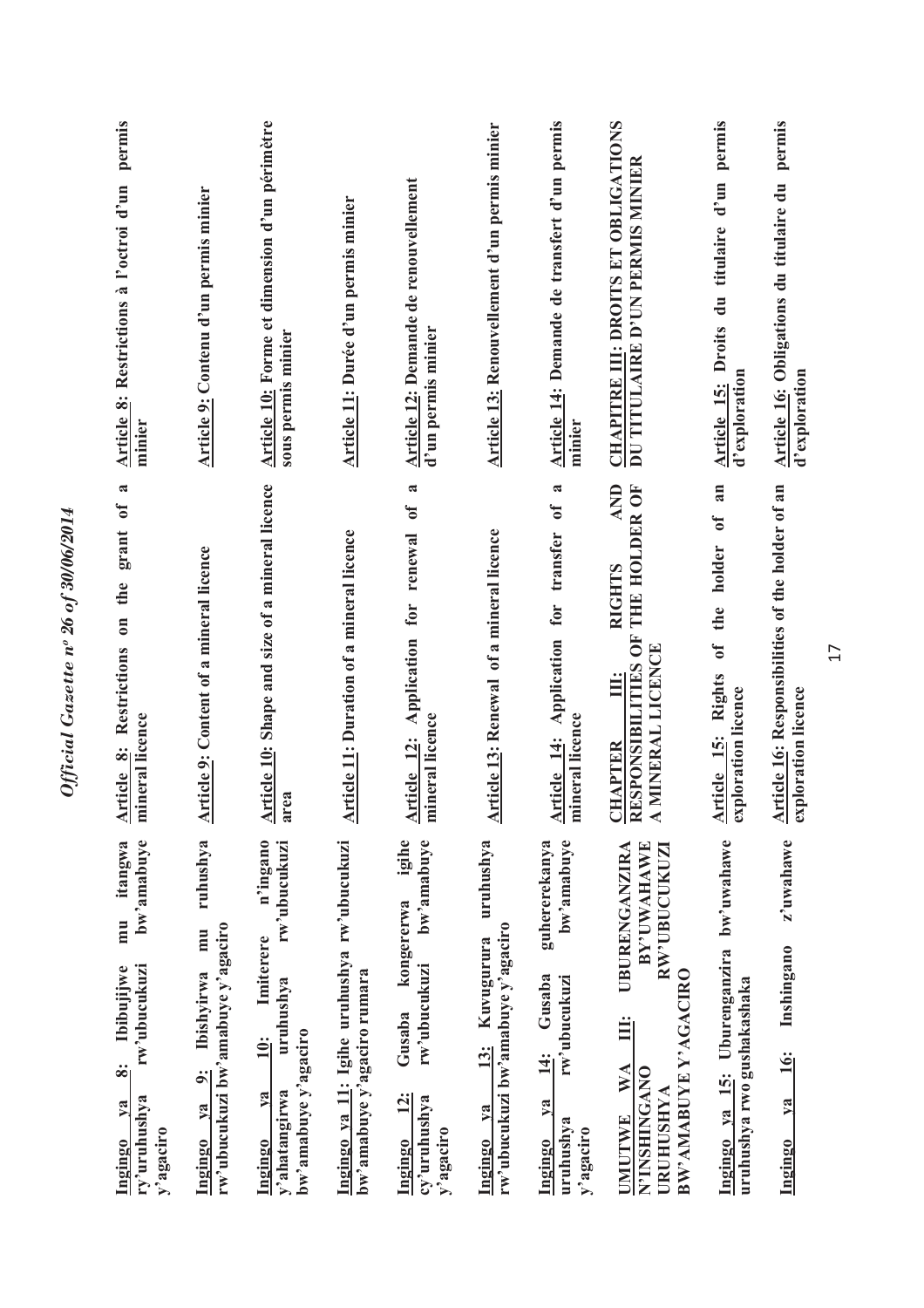| uruhushya rwo gushakashaka                                                                                                      |                                                                                                                         |                                                                                                                        |
|---------------------------------------------------------------------------------------------------------------------------------|-------------------------------------------------------------------------------------------------------------------------|------------------------------------------------------------------------------------------------------------------------|
| Ingingo ya 17: Uburenganzira bw'uwahawe<br>gucukura amabuye y'agaciro<br>uruhushya rwo<br>muri mine nto                         | Article 17: Rights of the holder of small-scale<br>mining licence                                                       | permis<br>Article 17: Droits du titulaire d'un<br>d'exploitation minière à petite échelle                              |
| z'uwahawe<br>gucukura amabuye y'agaciro<br>Inshingano<br>18:<br>uruhushya rwo<br>muri mine nto<br>$1$<br>Ingingo                | Article 18: Responsibilities of the holder of a<br>small-scale mining licence                                           | Article 18: Obligations du titulaire d'un permis<br>d'exploitation minière à petite échelle                            |
| Ingingo ya 19: Uburenganzira bw'uwahawe<br>gucukura amabuye y'agaciro<br>uruhushya rwo<br>muri mine nini                        | Article 19: Rights of the holder of a large-<br>scale mining licence                                                    | permis<br>d'exploitation minière à grande échelle<br>Article 19: Droits du titulaire d'un                              |
| z'uwahawe<br>gucukura amabuye y'agaciro<br>Inshingano<br><b>20:</b><br>uruhushya rwo<br>muri mine nini<br>$1$<br>Ingingo        | Article 20: Responsibilities of the holder of a<br>large-scale mining licence                                           | Article 20: Obligations du titulaire d'un permis<br>d'exploitation minière à grande échelle                            |
| Ingingo ya 21: Uburenganzira bw'uwahawe<br>uruhushya rwo gucukura amabuye y'agaciro ku<br>buryo buciriritse                     | Article 21: Rights of the holder of artisanal<br>mining licence                                                         | permis<br>Article 21: Droits du titulaire d'un<br>d'exploitation minière artisanale                                    |
| z'uwahawe<br>uruhushya rwo gucukura amabuye y'agaciro ku<br>Inshingano<br>22:<br>buryo buciriritse<br>$1$<br>Ingingo            | Article 22: Responsibilities of the holder of an<br>artisanal mining licence                                            | Article 22: Obligations du titulaire d'un permis<br>d'exploitation minière artisanale                                  |
| z'umwihariko<br>z'uwahawe uruhushya rwo gucukura amabuye<br>23: Inshingano<br>y'agaciro afite ingufu atomike<br>$ya$<br>Ingingo | Article 23: Special responsibilities relating to<br>a radioactive mineral mining<br>$\mathbf{f}$<br>the holder<br>cence | Article 23: Obligations particulières relatives<br>au titulaire d'un permis d'exploitation des<br>minerais radioactifs |
| bw'amabuye<br>ahantu hatangiwe<br>rw'ubucukuzi<br>24: Gusubiza<br>Ingingo ya<br>uruhushya<br>y'agaciro                          | mineral<br>$\approx$<br>Relinquishment of<br>Article 24:<br>cense area                                                  | Article 24: Renonciation à un périmètre sous<br>permis minier                                                          |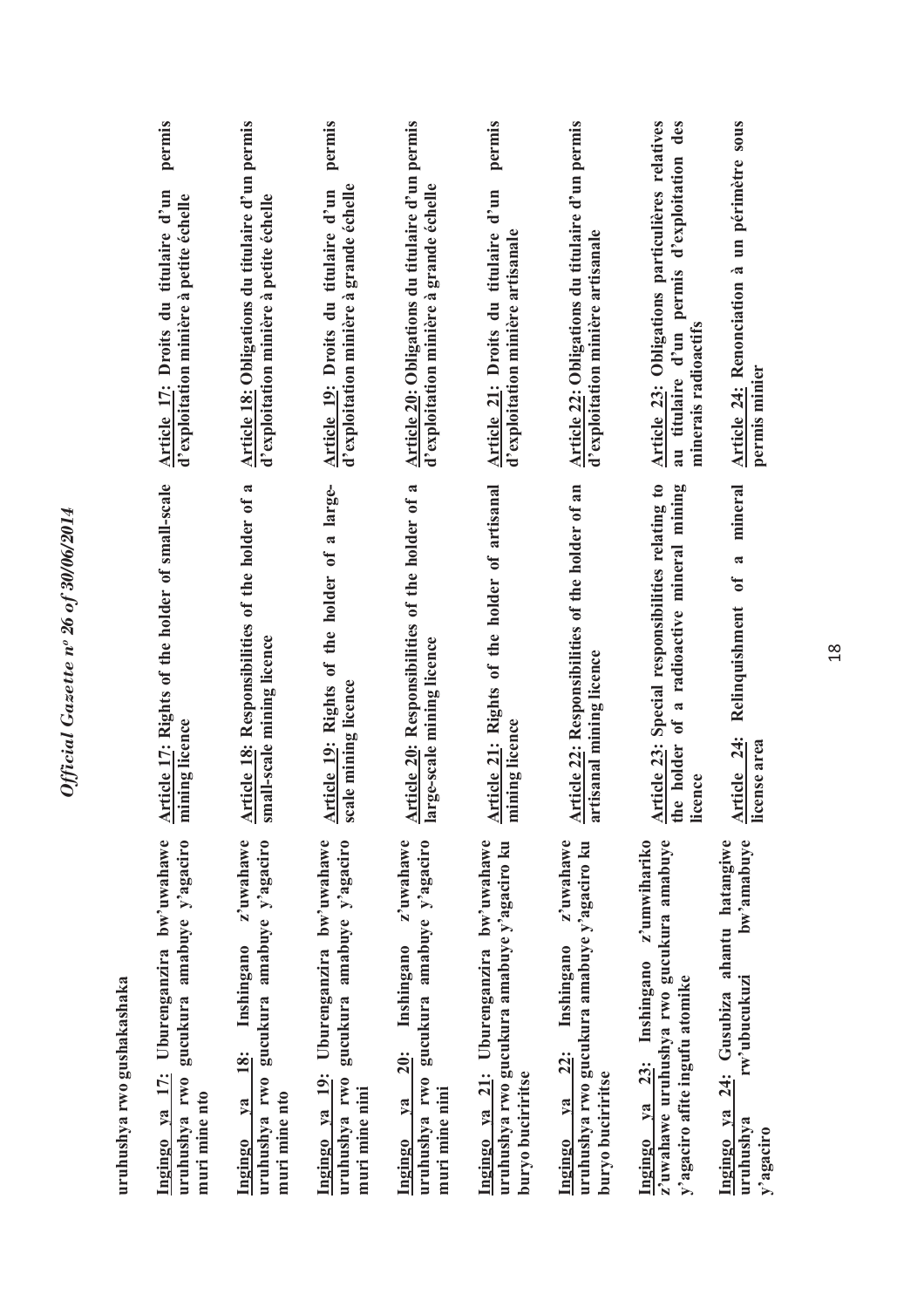| ET<br><b>ANNULATION D'UN PERMIS MINIER</b><br>SUSPENSION<br>N:                                                                                                                         | $d'$ un<br>annulation<br>$\mathbf{e}$<br>Suspension                                                         | $d'$ un<br>Article 26: Biens en cas d'annulation                                                                | $\mathbf{a}$<br>sur<br>et rapports                                                                                | <b>CHAPITRE V: DROITS DU PROPRIETAIRE</b>             | Article 28: Droits du propriétaire foncier sur                                                                                                 | des propriétaires                                        | $\mathbf{D} \mathbf{E}$<br>E<br>PROTECTION<br>SANTÉ<br>VI:                                                                                                                                                                                                                                                                                                                                                                                                                                                                                                       | Article 30: Conformité aux lois en matière                           |
|----------------------------------------------------------------------------------------------------------------------------------------------------------------------------------------|-------------------------------------------------------------------------------------------------------------|-----------------------------------------------------------------------------------------------------------------|-------------------------------------------------------------------------------------------------------------------|-------------------------------------------------------|------------------------------------------------------------------------------------------------------------------------------------------------|----------------------------------------------------------|------------------------------------------------------------------------------------------------------------------------------------------------------------------------------------------------------------------------------------------------------------------------------------------------------------------------------------------------------------------------------------------------------------------------------------------------------------------------------------------------------------------------------------------------------------------|----------------------------------------------------------------------|
| <b>CHAPITRE</b>                                                                                                                                                                        | permis minier<br>Article 25:                                                                                | permis minier                                                                                                   | suspension d'un permis minier<br>Article 27: Documents                                                            | FONCIER                                               | une zone sous permis minier                                                                                                                    | Article 29: Indemnisation<br>fonciers                    | L'ENVIRONNEMENT<br><b>CHAPITRE</b><br>SECURITÉ                                                                                                                                                                                                                                                                                                                                                                                                                                                                                                                   | d'environnement                                                      |
| <b>AND</b><br>MINERAL<br><b>SUSPENSION</b><br>⋖<br>$\overline{0}$<br><b>CANCELLATION</b><br>$\ddot{N}$ :<br><b>CHAPTER</b><br>CENCE<br>$\Box$                                          | $\approx$<br>Article 25: Suspension and cancellation of<br>mineral licence                                  | Article 26: Assets on cancellation of a mineral<br>licence                                                      | Article 27: Records and reports on suspension<br>a mineral licence<br>$\mathfrak{b}$                              | <u>CHAPTER V: LAND SURFACE OWNER'S</u><br>RIGHTS      | Article 28: Rights of land surface owner on a<br>mineral licence area                                                                          | surface<br>Compensation to land<br>Article 29:<br>owners | OF THE<br>$\begin{tabular}{ll} \underline{CHAPTER} & \underline{V1};\\ \underline{ENVIRONMENT},\underline{HEALTH} \end{tabular} \begin{tabular}{ll} \underline{M11} \\ \underline{N11} \\ \underline{N11} \\ \underline{N11} \\ \underline{N11} \\ \underline{N11} \\ \underline{N11} \\ \underline{N11} \\ \underline{N11} \\ \underline{N11} \\ \underline{N11} \\ \underline{N11} \\ \underline{N11} \\ \underline{N11} \\ \underline{N11} \\ \underline{N11} \\ \underline{N11} \\ \underline{N11} \\ \underline{N11} \\ \underline{N11} \\ \underline{N11}$ | Article 30: Compliance with laws related to<br>environment           |
| <b>GUKURAHO</b><br><b>GUHAGARIKA</b><br>RW'UBUCUKUZI<br>BW'AMABUYE Y'AGACIRO<br>$\mathsf{S}$<br>$\ddot{\ge}$<br>BY'AGATEGANYO<br>$\mathbb{W} \mathbb{A}$<br>URUHUSHYA<br><b>UMUTWE</b> | Ingingo ya 25: Guhagarika by'agateganyo no<br>rw'ubucukuzi<br>uruhushya<br>bw'amabuye y'agaciro<br>gukuraho | 26: Ibijyanye n'imitungo mu gihe<br>bw'amabuye<br>rw'ubucukuzi<br>y'agaciro rukuweho<br>Ingingo ya<br>uruhushya | Ingingo ya 27: Inyandiko na raporo bijyanye<br>rw'ubucukuzi<br>ry'uruhushya<br>bw'amabuye y'agaciro<br>n'ikurwaho | UMUTWE WA V: UBURENGANZIRA BWA<br><b>NYIR'UBUTAKA</b> | bwa<br>uruhushya<br>Uburenganzira<br>rw'ubucukuzi bw'amabuye y'agaciro<br>hatangiwe<br>28:<br>k <sub>u</sub><br>$1$<br>nyir'ubutaka<br>Ingingo | Ingingo ya 29: Ingurane kuri ba nyir'ubutaka             | <b>KUBUNGABUNGA</b><br>IBIDUKIKIJE, UBUZIMA N'UMUTEKANO<br>$\overline{\Sigma}$<br>WA<br><b>UMUTWE</b>                                                                                                                                                                                                                                                                                                                                                                                                                                                            | ry'amategeko<br>Iyubahirizwa<br>agenga ibidukikije<br>Ingingo ya 30: |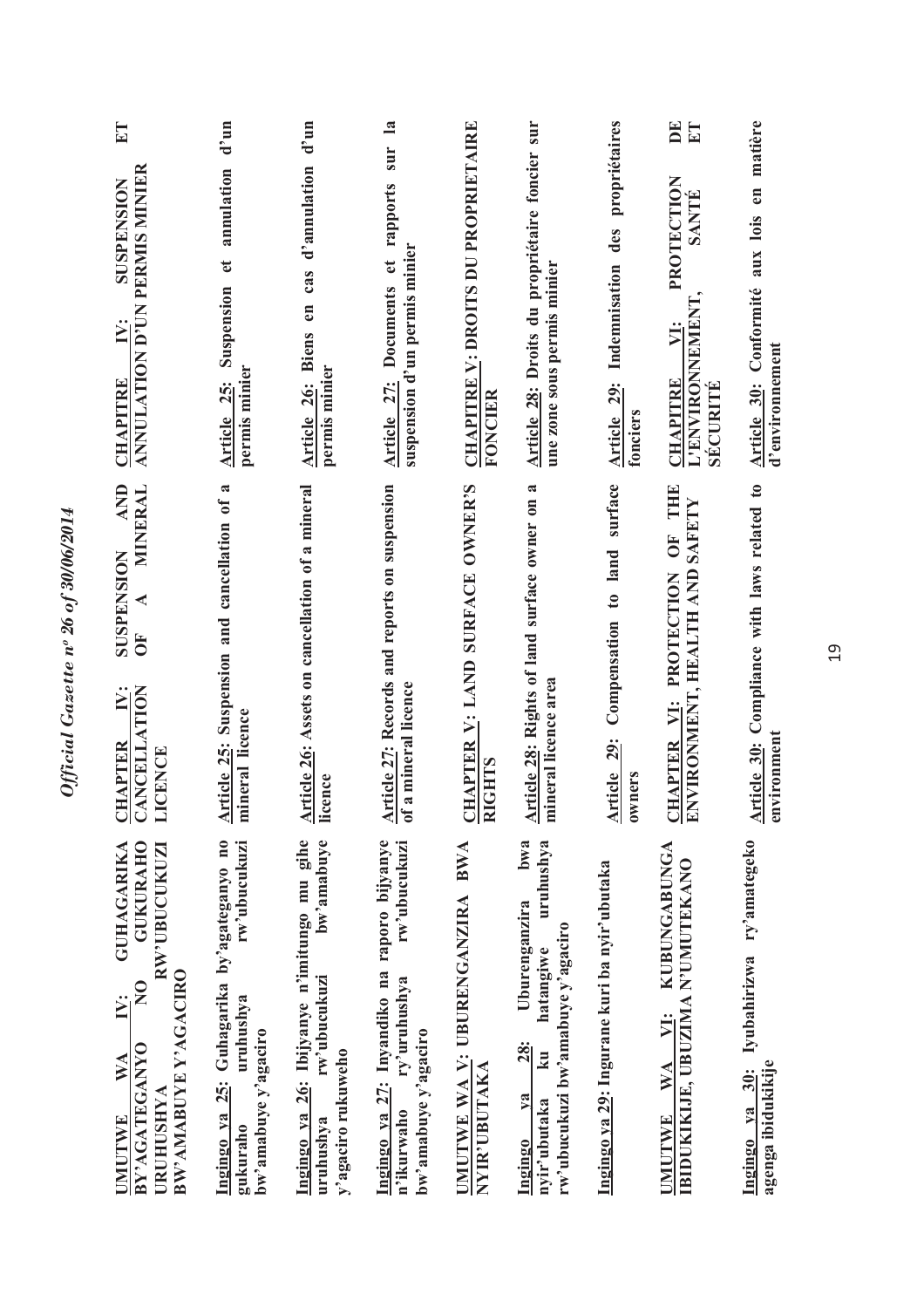| Ingingo ya 31: Gusana ahantu hangijwe                                                               | Article 31: Rehabilitation of a damaged area                            | périmètre<br>$\vec{a}$<br>état<br>$e$ n<br>Remise<br>endommagé<br>Article 31:                                           |
|-----------------------------------------------------------------------------------------------------|-------------------------------------------------------------------------|-------------------------------------------------------------------------------------------------------------------------|
| Ingingo ya 32: Gutanga ingwate y'amafaranga<br>yo kurengera ibidukikije                             | Article 32: Deposit a financial guarantee for<br>environment protection | garantie<br>$\epsilon$ n<br>de la protection de l'environnement<br>de fonds<br>Article 32: Dépôt                        |
| n'umutekano<br>Ubuzima<br>by'abakozi n'abandi bantu<br>$33$ :<br>$1$<br>Ingingo                     | Article 33: Health and safety of workers and<br>other persons           | Article 33: Santé et sécurité des travailleurs et<br>d'autres personnes                                                 |
| <b>RWA</b><br><b>URUHUSHYA</b><br>VII:<br>WA<br><b>KARIYERI</b><br><b>UMUTWE</b>                    | <b>CHAPTER VII: QUARRY LICENCE</b>                                      | <b>CHAPITRE VII: PERMIS DE CARRIERE</b>                                                                                 |
| cyangwa<br>kongererwa igihe cy'uruhushya rwa kariyeri<br>Gusaba guhabwa<br>$ya$ 34:<br>Ingingo      | Article 34: Application for grant or renewal of<br>quarry licence<br>R  | de<br>$\overline{\mathbf{u}}$<br>renouvellement d'un permis de carrière<br>d'octroi<br>Demande<br>34:<br><b>Article</b> |
| kariyeri n'impushya z'ubucukuzi bw'amabuye<br>Ingingo ya 35: Ibangikana ry'impushya za<br>y'agaciro | Article 35: Coexistence of a quarry licence<br>and a mineral licence    | Article 35: Coexistence d'un permis de carrière<br>et minier                                                            |
| 36: Ihererekanya ry'impushya za<br>Ingingo ya<br>kariyeri                                           | <b>Article 36: Transfer of quarry licences</b>                          | Article 36: Transfert des permis de carrière                                                                            |
| 37: Uburenganzira bw'uwahawe<br>uruhushya rwa kariyeri<br>Ingingo ya                                | Article 37: Rights of the holder of a quarry<br>licence                 | Article 37: Droits du détenteur d'un permis de<br>carrière                                                              |
| z'uwahawe<br>Inshingano<br>uruhushya rwa kariyeri<br>38:<br>ya<br>Ingingo                           | Article 38: Responsibilities of the holder of a<br>uarry licence<br>σ   | Article 38: Obligations du titulaire d'un permis<br>de carrière                                                         |
| ahantu hatangiwe<br>Ingingo ya 39: Gusubiza<br>uruhushya rwa kariyeri                               | Article 39: Relinquishment of an area covered<br>y quarry licence<br>ء  | périmètre<br>à un<br>couvert par un permis de carrière<br>Renonciation<br>Article 39:                                   |
| Ingingo ya 40: Gukuraho burundu<br>uruhushya rwa kariyeri                                           | Article 40: Cancellation of quarry a licence                            | Article 40: Annulation d'un permis de carrière                                                                          |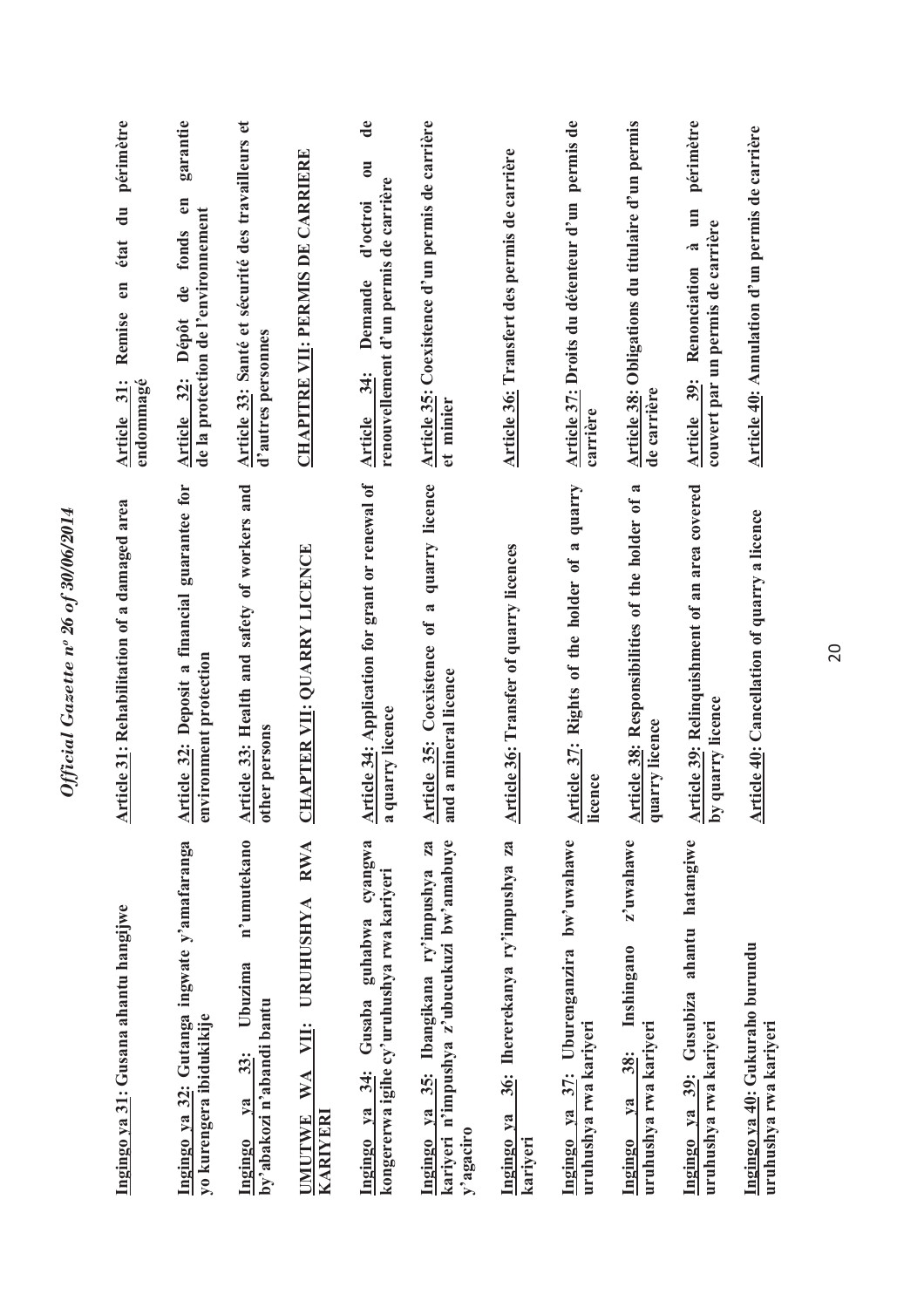| WA VIII: INGINGO ZIJYANYE<br><b>IMITTWE</b><br>N'IMARI                                                                                            | CHAPTER VIII: FINANCIAL PROVISIONS                                                              | <b>DISPOSITIONS</b><br>VIII:<br><b>FINANCIERES</b><br><b>CHAPITRE</b>   |
|---------------------------------------------------------------------------------------------------------------------------------------------------|-------------------------------------------------------------------------------------------------|-------------------------------------------------------------------------|
| Umusoro ku musaruro n'indi<br>Ingingo ya 41:<br>misoro                                                                                            | Article 41: Income tax and other taxes                                                          | Article 41: Impôt sur les bénéfices et autres<br>impôts                 |
| Ingingo ya 42: Umusoro ku mabuye y'agaciro                                                                                                        | Article 42: Tax on mineral ores                                                                 | Article 42: Taxe sur les minerais                                       |
| gusaba<br>bw'amabuye<br>$\mathbf{y_0}$<br>Amafaranga<br>y'agaciro cyangwa rwa kariyeri<br>rw'ubucukuzi<br>$43$ :<br>$Y$ a<br>uruhushya<br>Ingingo | licence<br>quarry<br>$\overline{C}$<br>Article 43: Mineral<br>application fee                   | d'un permis<br>demande<br>Article 43: Frais de<br>minier ou de carrière |
| Ingingo ya 44: Amahoro ku buso atangwa ku<br>mwaka                                                                                                | <b>Article 44: Surface fees</b>                                                                 | Article 44 : Frais de surface                                           |
| Ingingo ya 45: Gucuruza amabuye y'agaciro                                                                                                         | Article 45: Trading in mineral ores                                                             | Article 45: Commerce des minerais                                       |
| Ingingo ya 46: Kugurisha amabuye y'agaciro ku<br>masosiyete bafitanye isano                                                                       | Article 46: Sales of mineral ores to affiliated<br>purchasers                                   | Article 46: Ventes des minerais aux acheteurs<br>affiliés               |
| Ingingo ya 47: Ishoramari rya Leta                                                                                                                | <b>Article 47: Government equity participation</b>                                              | Article 47: Acquisition de parts sociales par le<br>Gouvernement        |
| UMUTWE WA IX: INGINGO ZINYURANYE,<br>IZ'INZIBACYUHO N'IZISOZA                                                                                     | MISCELLANEOUS,<br>FINAL<br>AND<br>$\mathbb{X}$<br><b>CHAPTER<br/>TRANSITIONAL</b><br>PROVISIONS | CHAPITRE IX: DISPOSITIONS DIVERSES,<br>TRANSITOIRES ET FINALES          |
| Ingingo ya 48: Gukoresha no guhugura abakozi                                                                                                      | Employment and training of<br>Article 48:<br>employees                                          | <b>Article 48:</b> Emploi et formation des ouvriers                     |
| Ingingo ya 49: Amasoko y'ibikoresho n'imirimo<br>iboneka mu gihugu                                                                                | Procurement of local goods and<br>Article 49:<br>services                                       | Article 49: Achats des biens et services locaux                         |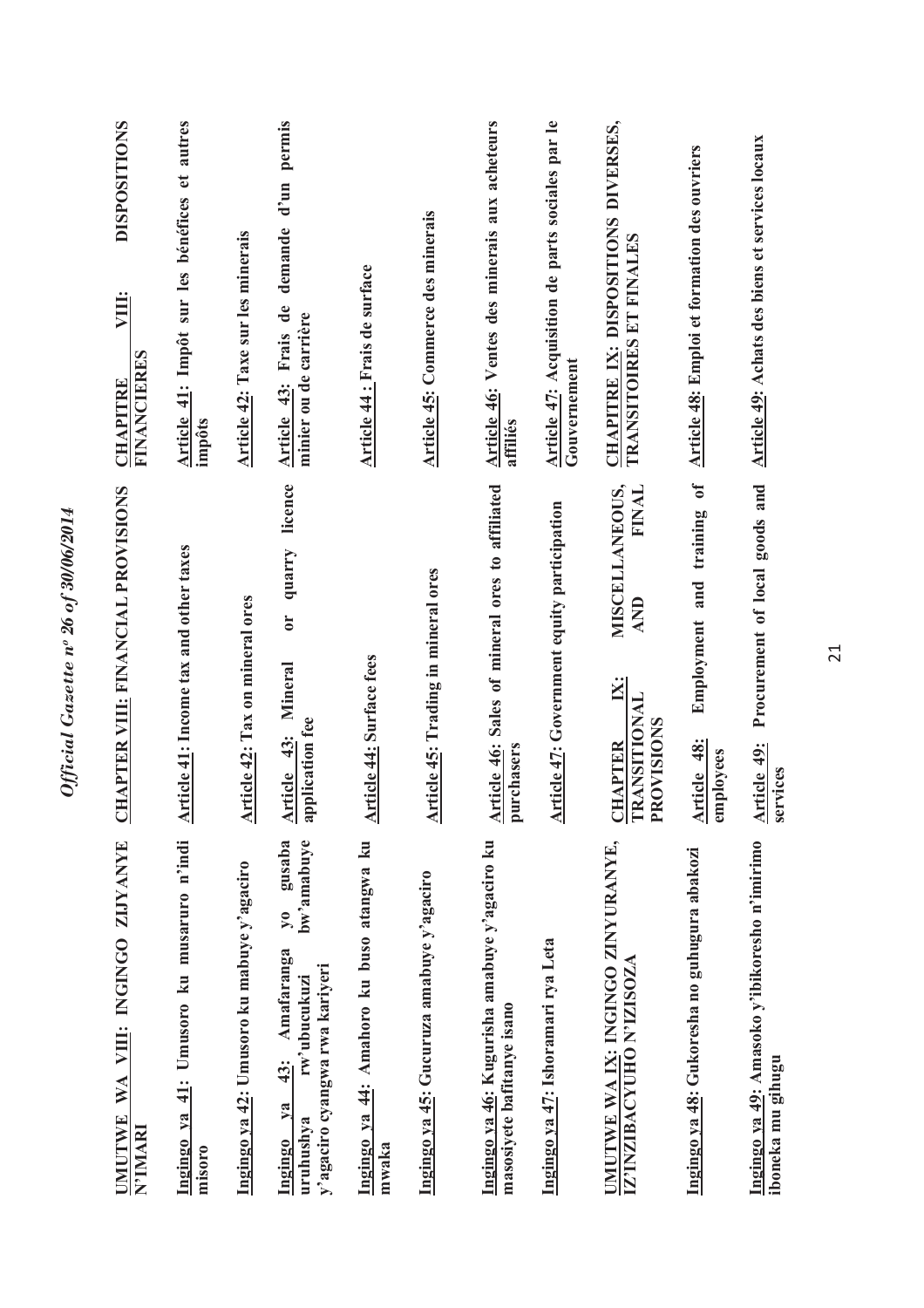| Article 50: Valeur ajoutée et transformation                                        | Article 51: Conventions minières                       | <b>Article 52: Disposition transitoire</b> | Article 53: Initiation, examen et adoption de la<br>présente loi<br>and<br>consideration | Article 54: Disposition abrogatoire                                                   | Article 55: Entrée en vigueur                               |
|-------------------------------------------------------------------------------------|--------------------------------------------------------|--------------------------------------------|------------------------------------------------------------------------------------------|---------------------------------------------------------------------------------------|-------------------------------------------------------------|
| <b>Article 50: Value addition and transformation</b>                                | <b>Article 51: Mining agreements</b>                   | <b>Article 52: Transitional provision</b>  | Article 53: Drafting,<br>doption of this Law                                             | <b>Article 54: Repealing provision</b>                                                | <b>Article 55: Commencement</b>                             |
| Ingingo ya 50: Kongera agaciro no kubyaza<br>amabuye y'agaciro ibikoresho birangiye | n'abahawe<br>Amasezerano<br>Ingingo ya 51:<br>impushya | Ingingo ya 52: Ingingo y'inzibacyuho       | Ingingo ya 53: Itegurwa, isuzumwa n'itorwa<br>by'iri tegeko                              | Ingingo ya 54: Ivanwaho ry'itegeko n'ingingo<br>z'amategeko zinyuranijwe n'iri tegeko | ritangira<br>55: Igihe itegeko<br>Ingingo ya<br>gukurikizwa |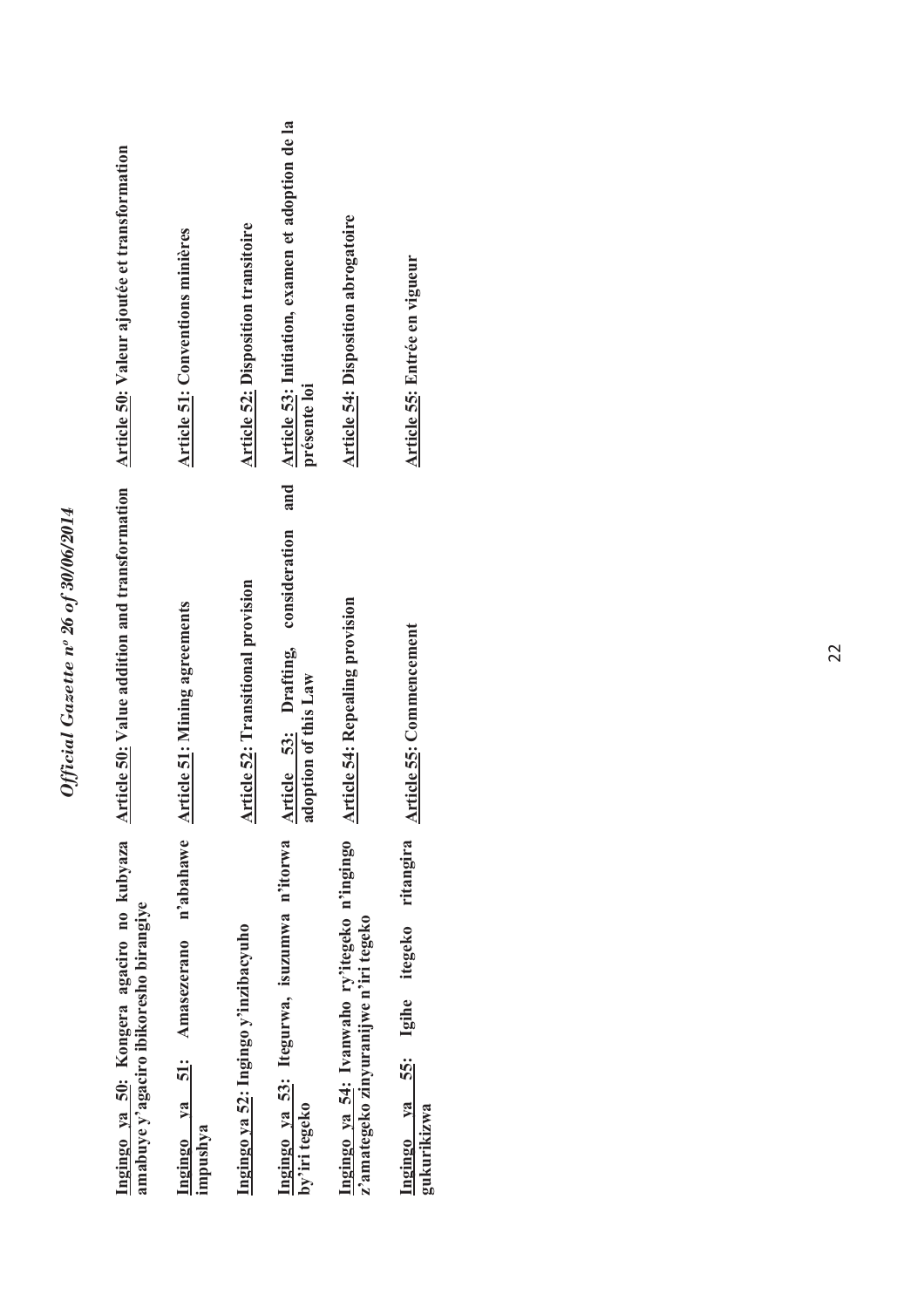| ITEGEKO Nº 13/2014 RYO KU WA 20/05/2014<br>BW'AMABUYE<br>Y'AGACIRO NA KARIYERI<br>UBUCUKUZI<br>RIGENGA                                                                                                                     | LAW N° 13/2014 OF 20/05/2014 ON MINING<br>AND QUARRY OPERATIONS                                                                                                                                      | $\frac{1}{2}$<br>LOI Nº 13/2014 DU 20/05/2014 PORTANT<br><b>MINES</b><br>DES<br><b>EXPLOITATION</b><br><b>CARRIERES</b>                                                                                                                  |
|----------------------------------------------------------------------------------------------------------------------------------------------------------------------------------------------------------------------------|------------------------------------------------------------------------------------------------------------------------------------------------------------------------------------------------------|------------------------------------------------------------------------------------------------------------------------------------------------------------------------------------------------------------------------------------------|
| Twebwe, KAGAME Paul,<br>Perezida wa Repubulika;                                                                                                                                                                            | President of the Republic;<br>We, KAGAME Paul                                                                                                                                                        | Président de la République;<br>Nous, KAGAME Paul,                                                                                                                                                                                        |
| INTEKO ISHINGA AMATEGEKO YEMEJE,<br>IGAZETI YA LETA YA REPUBULIKA Y'U<br>NONE NATWE DUHAMIJE, DUTANGAJE<br>KANDI<br>KO RYANDIKWA MU<br>RITEYE RITYA,<br>DUTEGETSE<br><b>ITEGEKO</b><br>RWANDA                              | THE PARLIAMENT HAS ADOPTED AND<br>FOLLOWING LAW AND ORDER IT BE<br>THE<br>PUBLISHED IN THE OFFICIAL GAZETTE<br>SANCTION, PROMULGATE<br>OF THE REPUBLIC OF RWANDA<br><b>WE</b>                        | NOUSSANCTIONNONS, PROMULGUONS<br>LA LOI DONT LA TENEUR SUIT ET<br>$E\mathbf{T}$<br>ORDONNONS QU'ELLE SOIT PUBLIEE AU<br>JOURNAL OFFICIEL DE LA REPUBLIQUE<br><b>ADOPTE</b><br>$\blacktriangleleft$<br><b>PARLEMENT</b><br>DU RWANDA<br>H |
| INTEKO ISHINGA AMATEGEKO:                                                                                                                                                                                                  | HE PARLIAMENT:<br>E                                                                                                                                                                                  | LE PARLEMENT:                                                                                                                                                                                                                            |
| Umutwe w'Abadepite, mu nama yawo yo ku wa<br>25/02/2014;                                                                                                                                                                   | The Chamber of Deputies, in its session of<br>25/02/2014;                                                                                                                                            | $\ddot{a}$<br>séance<br>sa<br>en<br>des Députés,<br>La Chambre<br>25/02/2014;                                                                                                                                                            |
| Ishingiye ku Itegeko Nshinga rya Repubulika y'u<br>Rwanda ryo ku wa 04 Kamena 2003 nk'uko<br>ryavuguruwe kugeza ubu, cyane cyane mu ngingo<br>zaryo, iya 62, iya 66, iya 67, iya 90, iya 92, iya 93,<br>iya 108 n'iya 201; | Pursuant to the Constitution of the Republic of<br>especially in Articles 62, 66, 67, 90, 92, 93, 108<br>Rwanda of 04 June 2003 as amended to date,<br>and 201;                                      | Vu la Constitution de la République du Rwanda<br>du 4 juin 2003 telle que révisée à ce jour,<br>spécialement en ses articles 62, 66, 67, 90, 92, 93,<br>108 et 201;                                                                      |
| Ishingiye ku Itegeko Ngenga n° 04/2005 ryo ku wa<br>08/04/2005 rishyiraho uburyo bwo kurinda,<br>kubungabunga no guteza imbere ibidukikije mu<br>Rwanda;                                                                   | $\sigma$<br>$\sigma$ f<br>for<br>$n^0$ 04/2005<br>promotion<br>modalities<br>and<br>Organic Law<br>determining<br>conservation<br>environment in Rwanda;<br>Pursuant to<br>08/04/2005<br>protection, | portant modalités de protéger, sauvegarder et<br>Vu la Loi Organique nº 04/2005 du 08/04/2005<br>promouvoir l'environnement au Rwanda;                                                                                                   |

Official Gazette nº 26 of 30/06/2014 *Official Gazette nᵒ 26 of 30/06/2014*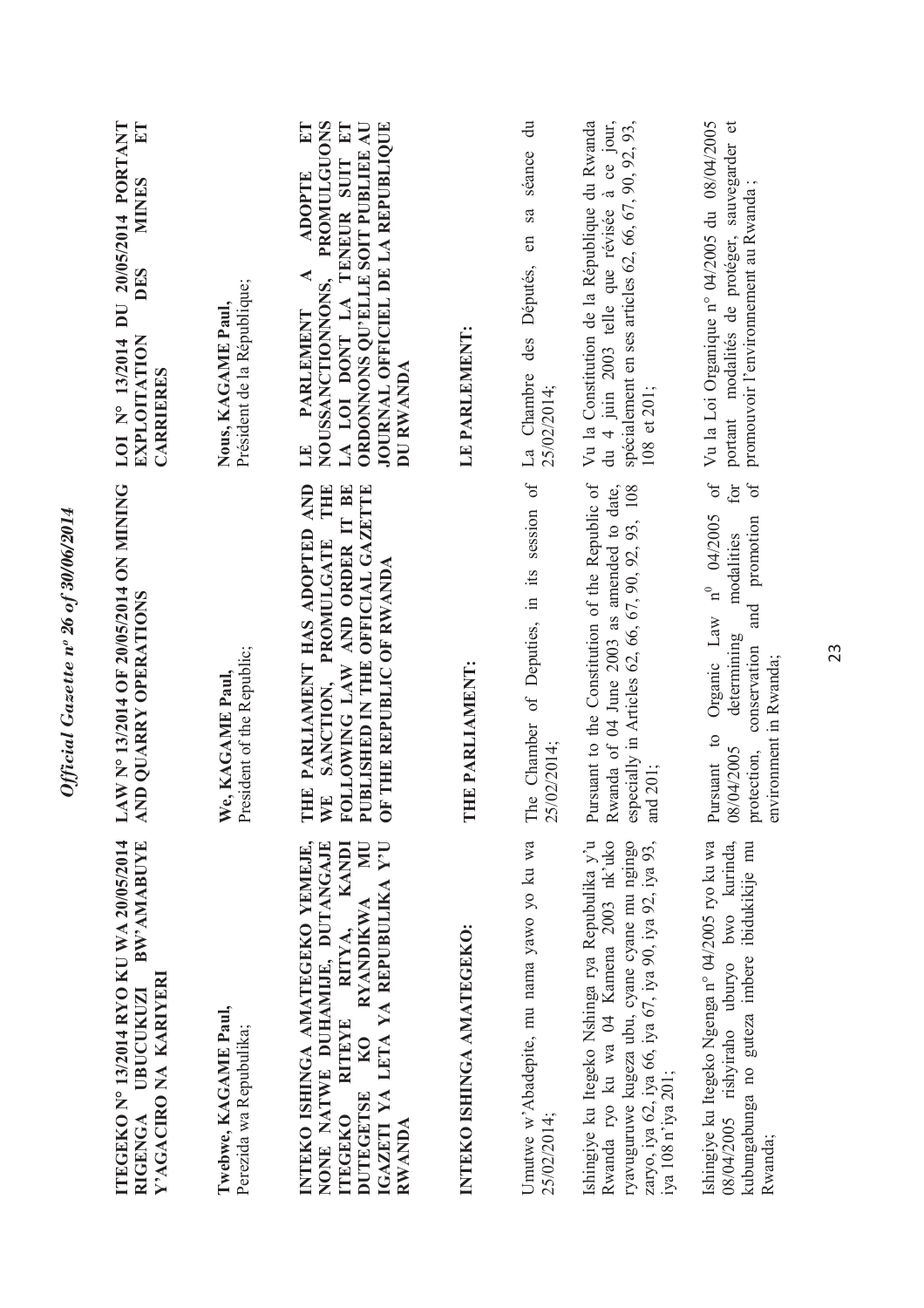| Revu la Loi nº 37/2008 du 11/08/2008 portant<br>exploitation des mines et carrières;                                                    | ADOPTE:           | <b>DISPOSITIONS</b><br>PREMIER:<br><b>GENERALES</b><br><b>CHAPITRE</b>                       | Article premier: Objet de la présente loi  | La présente loi régit les activités minières et de<br>carrière au Rwanda.                 | <b>Article 2: Définitions des termes</b> | Aux fins de la présente loi, les termes repris ci-<br>après ont les significations suivantes:       | fait<br>à petite<br>échelle et à grande échelle conformément à la<br>Se<br>l'exploitation minière artisanale,<br>zone où<br>minier:<br>présente loi;<br>périmètre<br>$\overset{\circ}{\phantom{0}}$                               | d'exploitation<br>d'un permis d'exploitation minière à petite<br>minière à petite échelle: zone qui fait l'objet<br>permis<br><b>Sous</b><br>périmètre<br>échelle;<br>$\overset{\circ}{\sim}$ | minéraux: substances pouvant être traitées<br>en vue d'accroître leur valeur économique et<br>$\mathcal{S}^{\circ}$ |
|-----------------------------------------------------------------------------------------------------------------------------------------|-------------------|----------------------------------------------------------------------------------------------|--------------------------------------------|-------------------------------------------------------------------------------------------|------------------------------------------|-----------------------------------------------------------------------------------------------------|-----------------------------------------------------------------------------------------------------------------------------------------------------------------------------------------------------------------------------------|-----------------------------------------------------------------------------------------------------------------------------------------------------------------------------------------------|---------------------------------------------------------------------------------------------------------------------|
| Having reviewed Law nº 37/2008 of 11/08/2008<br>on mining and quarry exploitation;                                                      | <b>OPTS:</b><br>₹ | <b>CHAPTER ONE: GENERAL PROVISIONS</b>                                                       | <b>Article One: Purpose of this Law</b>    | This Law governs mining and quarry operations<br>in Rwanda                                | <b>Article 2: Definitions of terms</b>   | For the purpose of this Law, the following terms<br>shall have the meanings assigned to them below: | mining area: an area where artisanal, small-<br>scale and large-scale mining is carried out<br>in accordance with this Law;                                                                                                       | small-scale mining licence area: an area<br>mining<br>small-scale<br>a<br>subject to<br>that is<br>licence;<br>$\overset{\circ}{\sim}$                                                        | be<br>processed to increase their economic value<br>can<br>which<br>substances<br>minerals:<br>$\frac{1}{3}$        |
| ryo ku wa<br>bw'amabuye<br>$n^{\circ}$ 37/2008<br>ubucukuzi<br>Itegeko<br>rigenga<br>y'agaciro na kariyeri;<br>Isubive ku<br>11/08/2008 | YEMEJE:           | <b>INGINGO</b><br><b>MBERE:</b><br>$\mathbb{V}\mathbb{A}$<br><b>RUSANGE</b><br><b>UMUTWE</b> | Ingingo ya mbere: Icyo iri tegeko rigamije | ibikorwa by'ubucukuzi<br>bw'amabuye y'agaciro na kariyeri mu Rwanda<br>Iri tegeko rigenga | Ingingo ya 2: Ibisobanuro by'amagambo    | amagambo akurikira afite<br>ibisobanuro bikurikira:<br>Muri iri tegeko,                             | l° ahacukurwa amabuye y'agaciro: ahantu<br>y'agaciro<br>amabuye<br>amabuye<br>y'agaciro muri mine nini, hakurikijwe iri<br>hacukurwa ku buryo bucirritse<br>y'agaciro, ahacukurwa amabuye<br>muri mine nto, ahacukurwa<br>tegeko; | 2° ahatangirwa uruhushya rwo gucukura mine<br><b>IWO</b><br>gucukura amabuye y'agaciro muri mine nto;<br>uruhushya<br>nto: ahantu hatangirwa                                                  | 3° amabuye: ibicukurwa bishobora gutunganywa<br>birimo<br>agaciro<br>byongererwe<br>$n_{g0}$<br>kugira              |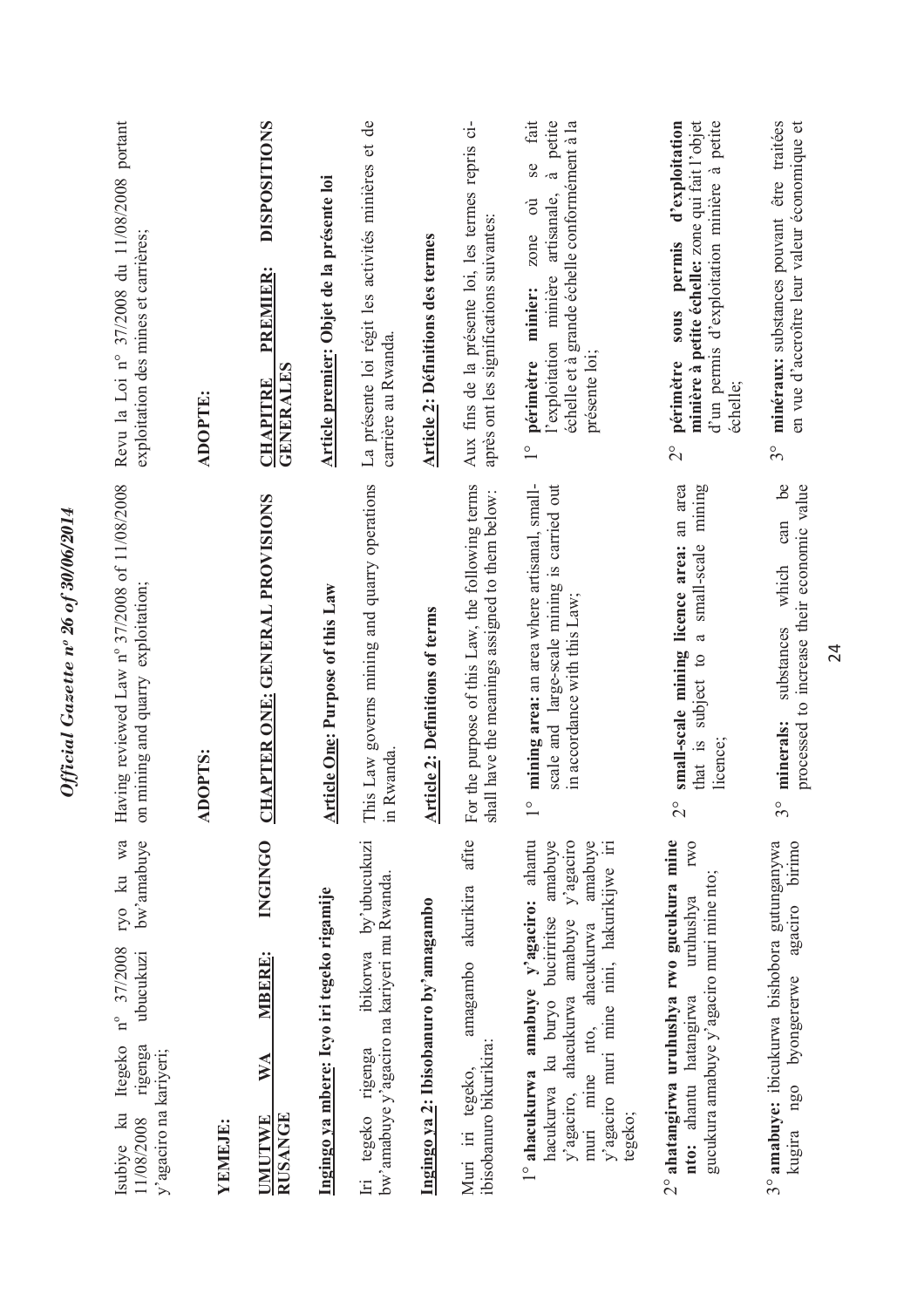| métalliques à l'exception des hydrocarbures<br>comprenant les substances métalliques et non<br>et de l'eau;       | minerais : substances constituées d'un ou de<br>plusieurs types d'éléments extraits d'une<br>mine artisanale, à petite échelle ou à grande<br>échelle;<br>$\frac{1}{4}$ | pour que leur qualité soit analysée et donne<br>une idée de la qualité de l'ensemble de<br>minéraux<br>minéraux<br>ensemble d'autres<br>minerais:<br>minéraux dont ils sont prélevés;<br>de<br>prélevés d'un<br>échantillons<br>$\mathcal{S}^{\circ}$ | spécimens de minerais: minéraux dont la<br>qualité est reconnue et certifiée et servant de<br>référence de qualité;<br>$\delta^{\circ}$             | d'un pour cent (0,05 %) d'uranium ou de<br>contenant, en poids, au moins un vingtième<br>des<br>minéraux<br>thorium ou toute autre combinaison<br>tous<br>radioactifs:<br>minerais<br>deux<br>$\sqrt{2}$                              | $\mathbf{d}\mathbf{e}$<br>répondant à toutes<br>les exigences de la présente loi et celles<br>d'autres lois relatives à la protection et à la<br>gestion<br>sauvegarde de l'environnement;<br>l'environnement: plan<br>$\mathbf{e}$<br>programme<br>$8^{\circ}$ | $\ddot{a}$<br>substances<br>Gouvernement<br>minéraux: toutes<br>$\mathbf{e}$<br>Gouvernement:<br>$10^{\circ}$ produits<br>Rwanda <sup>®</sup><br>$\delta$ |
|-------------------------------------------------------------------------------------------------------------------|-------------------------------------------------------------------------------------------------------------------------------------------------------------------------|-------------------------------------------------------------------------------------------------------------------------------------------------------------------------------------------------------------------------------------------------------|-----------------------------------------------------------------------------------------------------------------------------------------------------|---------------------------------------------------------------------------------------------------------------------------------------------------------------------------------------------------------------------------------------|-----------------------------------------------------------------------------------------------------------------------------------------------------------------------------------------------------------------------------------------------------------------|-----------------------------------------------------------------------------------------------------------------------------------------------------------|
| metallic substances with the exception of<br>and non-<br>include metallic<br>hydrocarbons and water;<br>and which | mineral ores: substances consisting of one<br>or more types of components extracted from<br>artisanal, small-scale or large-scale mine<br>O<br>↴                        | getting an idea of the quality of the set of<br>mineral ore samples: minerals collected<br>from a set of other minerals for the purpose<br>of determining the quality thereof and<br>minerals from which they are collected;<br>$\mathcal{S}^{\circ}$ | mineral ore specimens: minerals whose<br>quality is recognized and certified and used<br>as a reference quality;<br>$\frac{6}{3}$                   | radioactive minerals: any minerals which<br>contain by weight at least one twentieth of<br>one percent (0.05 %) of uranium or thorium<br>or any combination thereof;<br>$\overline{c}$                                                | plan satisfying all the requirements provided<br>under this Law and other environment<br>environmental management program:<br>protection and conservation laws;<br>$8^{\circ}$                                                                                  | substances<br>Government: the Government of Rwanda;<br>any<br>products:<br>$10^{\circ}$ mineral<br>$\delta$                                               |
| iby'ibyuma n'ibitari ibyuma, ariko hatarimo<br>"hydrocarbons" n'amazi;                                            | 4° amabuye y'agaciro: ibicukurwa muri mine<br>iciriitise, nto cyangwa nini bifite agaciro $k$ ?<br>ubwoko bumwe cyangwa burenze bumwe;                                  | isuzuma:<br>agenewe<br>isesenguramiterere azifashishwa mu kumenya<br>mu yandi<br>agenewe<br>imiterere y'andi yakuwemo;<br>y'agaciro<br>yakuwe<br>amabuye<br>amabuye<br>S°                                                                             | amabuye afite imiterere izwi kandi yemejwe,<br>y'ikitegererezo:<br>ayandi yafatirwaho urugero rwifuzwa;<br>y'agaciro<br>amabuve<br>$\delta^{\circ}$ | amabuye<br>yose afite ku kigereranyo nibura kimwe cya<br>makumyabiri cya rimwe ku ijana (0,05 ku<br>toriyumu<br>ijana) bya iraniyumu cyangwa<br>amabuye afite ingufu atomike:<br>cyangwa imvange ya byombi;<br>$\overline{7}^{\circ}$ | gahunda yo kubungabunga ibidukikije:<br>igenamigambi ryubahiriza ibisabwa byose<br>n'iri tegeko n'andi mategeko arebana no<br>kurengera no kubungabunga ibidukikije;<br>$8^{\circ}$                                                                             | 10° ibikomoka ku mabuye: ibintu byose bituruka<br>Guverinoma: Guverinoma y'u Rwanda;<br>$\delta$                                                          |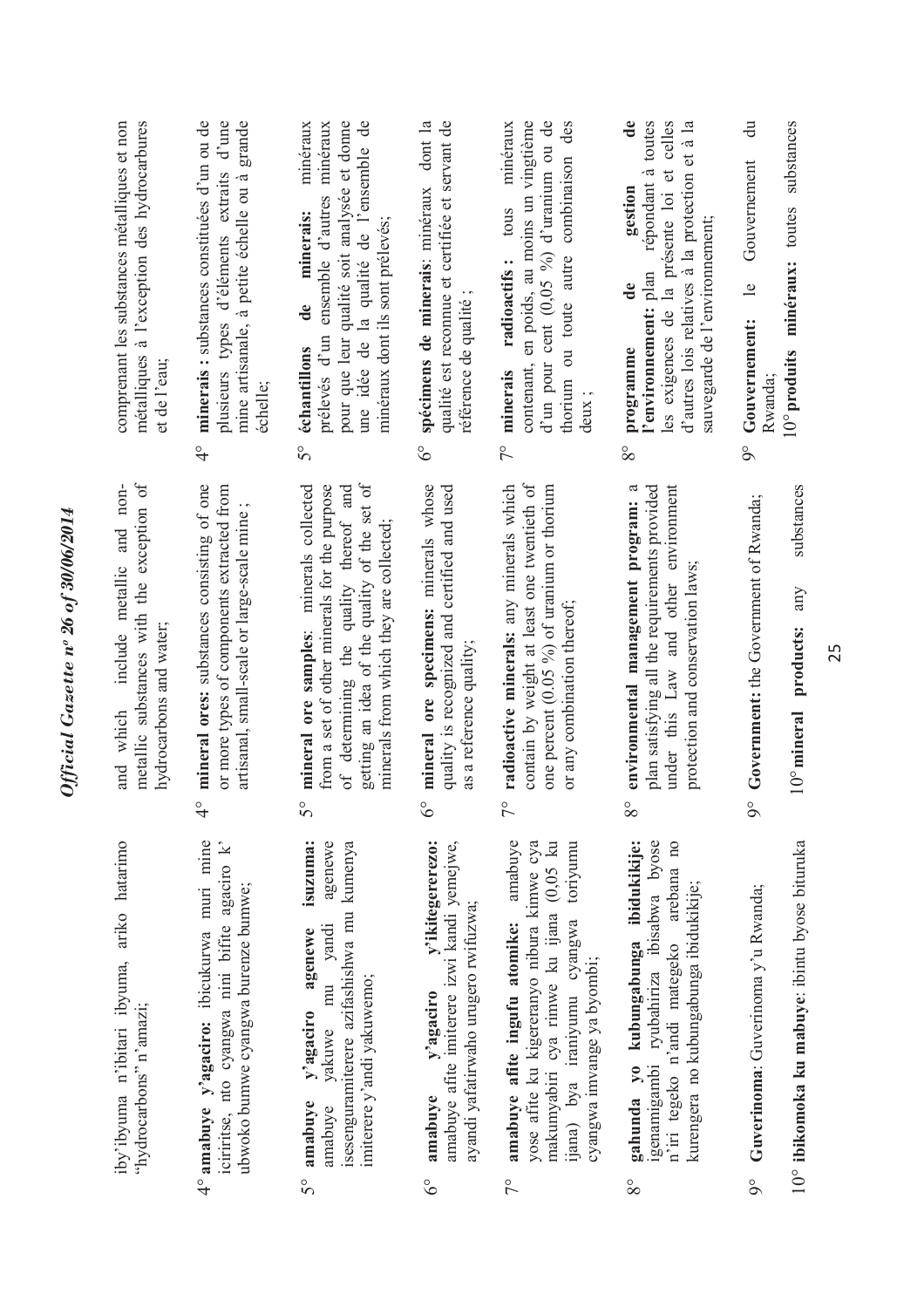| $\mathbb{E}$<br>de<br>$\overline{5}$<br>transformation des minéraux;<br>de l'extraction<br>issues | activités de<br>de gisements<br>miniers y compris l'étude géologique et<br>l'estimation de l'étendue et de la valeur<br>économique des gisements miniers;<br>11° opérations d'exploration:<br>recherche de minerais et               | autorisé<br>$\mathbb{R}$<br>g<br>exigences<br>est<br>$\overline{a}$<br>aux<br><b>es</b><br>conformément<br>présente loi;<br>12° prescrit: | sillon ou<br>autre grande fosse à ciel ouvert;<br>13° excavation: tranchée, fosse, | 14° opérations minières: toutes opérations<br>menées dans le cadre de l'exploitation<br>minière;     | 15° camp: lieu des installations, du matériel<br>d'exploitation minière et pouvant être<br>construction<br>temporaires utilisés dans les activités<br>déménagés chaque fois que nécessaire;<br>et des éléments de | indirectement plus de cinquante pourcent<br>d'une<br>direction de la<br>acquisition d'une<br>directement ou<br>capacité<br>participation majoritaire;<br>gestion des activités ou<br>$(50\%)$ du pouvoir de<br>16° intérêt majoritaire:<br>personne à détenir |
|---------------------------------------------------------------------------------------------------|--------------------------------------------------------------------------------------------------------------------------------------------------------------------------------------------------------------------------------------|-------------------------------------------------------------------------------------------------------------------------------------------|------------------------------------------------------------------------------------|------------------------------------------------------------------------------------------------------|-------------------------------------------------------------------------------------------------------------------------------------------------------------------------------------------------------------------|---------------------------------------------------------------------------------------------------------------------------------------------------------------------------------------------------------------------------------------------------------------|
| ð<br>extraction<br>processing of minerals;<br>the<br>from<br>derived                              | activities<br>survey and assessment of the extent and<br>designed to search for mineral ores and<br>mineral deposits including the geological<br>economic value of mineral deposits;<br>operations:<br>11° exploration               | in compliance with the requirements of<br>12° prescribed: something that is permitted<br>this Law;                                        | pit, shaft or any<br>13° excavation: trench,<br>other open large pit;              | operations<br>carried out in the course of mining;<br>any<br>14° mining operations:                  | and temporary buildings used in the<br>mining operations and which can be<br>15° camp: a place of facilities, equipment<br>moved whenever required;                                                               | 16° controlling interest: a person's ability to<br>hold, directly or indirectly, more than<br>fifty percent (50%) of the power to direct<br>ð<br>the management of activities<br>acquisition of a majority holding;                                           |
| cyangwa<br>bucukuzi bw'amabuye<br>itunganywa ryayo;<br>$\overline{\mathbf{a}}$                    | 11° ibikorwa by'ubushakashatsi: ibikorwa mu<br>inganzo<br>gupima<br>ingano<br>n'agaciro k'inganzo z'amabuye y'agaciro;<br>amabuye y'agaciro,<br>imiterere y'aho ari no kugaragaza<br>harimo<br>y'agaciro,<br>gushakisha<br>z'amabuye | 12° icyagenwe: icyemewe hakurikijwe ibisabwa<br>n'iri tegeko;                                                                             | 13° igisimu: umuferege, umwobo, impuzo<br>cyangwa ibindi byobo byasamye;           | 14° imirimo y'ubucukuzi bw'amabuye: imirimo<br>mu bijyanye n'ubucukuzi<br>yose ikorwa<br>bw'amabuye; | 15° inkambi: ahantu hari ibikorwa, ibikoresho,<br>byakwimurwa igihe icyo aricyo cyose bibaye<br>inyubako z'igihe gito bikoreshwa mu bikorwa<br>by'ubucukuzi bw'amabuye y'agaciro kandi<br>ngombwa;                | bw'imigabane:<br>ububasha bw'umuntu ku buryo buziguye<br>cyangwa butaziguye burenze mirongo itanu<br>(50%) ku ijana bwo kuyobora imicungire<br>y'imirimo cyangwa ubwiganze bw'imigabane<br>z'ubwiganze<br>ku bandı;<br>$16^\circ$ inyungu                     |

Official Gazette nº 26 of 30/06/2014

17° kariyeri: ahantu hatazuye cyangwa igisimu 17° **kariyeri:** ahantu hatazuye cyangwa igisimu 26

17°**quarry:** an open surface or excavation

17° quarry: an open surface or excavation

17° carrière: surface ouverte ou excavation 17° **carrière:** surface ouverte ou excavation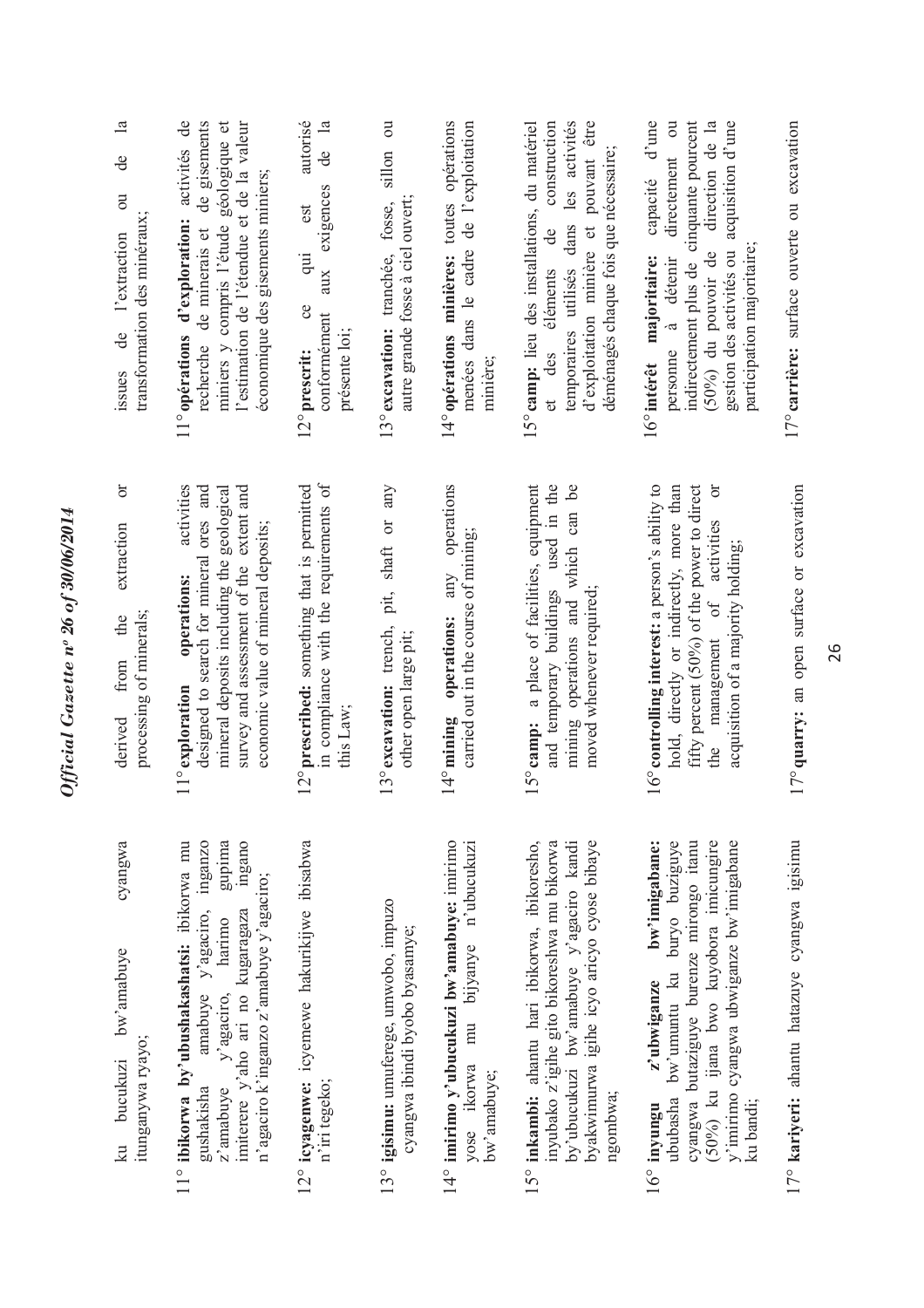| d'où sont extraits les matériaux pouvant<br>rocheux obtenus par forage, explosion,<br>coupe et toute autre méthode pouvant être<br>être traités dans des usines et un matériel<br>utilisée; | indiquant la présence de gisements de<br>18° découverte: trouvaille de minerais ou<br>d'une accumulation de différents minerais<br>qui sont en grande quantité ou d'indices<br>minerais;                | 19° Ministre: le Ministre ayant les mines et<br>les carrières dans ses attributions | artisanale:<br>dispositions du point 5 de l'article 4 de la<br>opérations minières qui sont classées en<br>telles conformément aux<br>minière<br>$20^{\circ}$ exploitation<br>présente loi;<br>tant que         | opérations minières classées en tant que<br>$\overline{a}$<br>21° exploitation minière à grande échelle:<br>point 5 de l'article 4 de la présente loi ;<br>telles conformément aux dispositions | opérations minières classées en tant que<br>22° exploitation minière à petite échelle:<br>$\vec{a}$<br>telles conformément aux dispositions<br>point 5 de l'article 4 de la présente loi; | société,<br>23° personne: personne physique,<br>coopérative ou organisation;                 |
|---------------------------------------------------------------------------------------------------------------------------------------------------------------------------------------------|---------------------------------------------------------------------------------------------------------------------------------------------------------------------------------------------------------|-------------------------------------------------------------------------------------|-----------------------------------------------------------------------------------------------------------------------------------------------------------------------------------------------------------------|-------------------------------------------------------------------------------------------------------------------------------------------------------------------------------------------------|-------------------------------------------------------------------------------------------------------------------------------------------------------------------------------------------|----------------------------------------------------------------------------------------------|
| $\infty$<br>obtained using drilling, blasting, cutting<br>processed in factories and a rock material<br>can<br>and any other method are extracted;<br>that<br>from which materials          | 18° discovery: detection of mineral ores or a<br>stockpile of various mineral ores found<br>in large quantities or indications of the<br>presence of mineral ore deposits;                              | $\sigma$<br>charge<br>19° Minister: the Minister in<br>mines and quarries;          | 20° artisanal mining: mining operations that<br>are categorized as such in accordance<br>with the provisions of item 5 of article 4<br>of this law;                                                             | operations<br>such in<br>accordance with the provisions of item 5<br>21° large-scale mining: mining<br>as<br>are categorized<br>of article 4 of this law;<br>$\tan$                             | operations<br>such in<br>accordance with the provisions of item 5<br>22° small-scale mining: mining<br>as<br>that are categorized<br>of article 4 of this law;                            | $\mathfrak{a}$<br>company,<br>an individual, a<br>cooperative or organization<br>23° person: |
| gutunganyirizwa mu nganda hamwe n'urutare<br>guturitsa,<br>ashobora<br>gukata n'ubundi buryo bwakoreshwa;<br>biboneka hakoreshejwe gutobora,<br>amabuve<br>gicukurwamo                      | y'agaciro<br>y'agaciro<br>inganzo<br>cyangwa<br>ibimenyetso byerekana ko hari<br>18° kuvumbura: gutahura amabuye<br>anyuranye aboneka ku bwinshi<br>cyangwa ikirundo cy'amabuye<br>z'amabuye y'agaciro; | 19° Minisitiri: Minisitiri ufite amabuye y'agaciro<br>na kariyeri mu nshingano ze;  | bw'amabuye<br>bw'amabuye y'agaciro bwashyizwe muri icyo<br>y'agaciro: imirimo ijyanye n'ubucukuzi<br>cyiciro hakurikijwe ibikubiye mu gace ka 5<br>buciriritse<br>k'ingingo ya 4 y'iri tegeko;<br>20° ubucukuzi | 21° ubucukuzi bwa mine nini: ibikorwa<br>$y'$ agaciro<br>bibarirwa muri icyo cyiciro hakurikijwe<br>ibivugwa mu gace ka 5 k'ingingo ya 4;<br>bw'amabuye<br>by'ubucukuzi                         | imirimo<br>y'ubucukuzi bw'amabuye y'agaciro bibarirwa<br>muri icyo cyiciro hakurikijwe ibivugwa mu<br>22° ubucukuzi bwa mine nto:<br>gace ka 5 k'ingingo ya 4;                            | sosiyete,<br>23° <b>umuntu:</b> umuntu ku giti cye,<br>koperative cyangwa umuryango;         |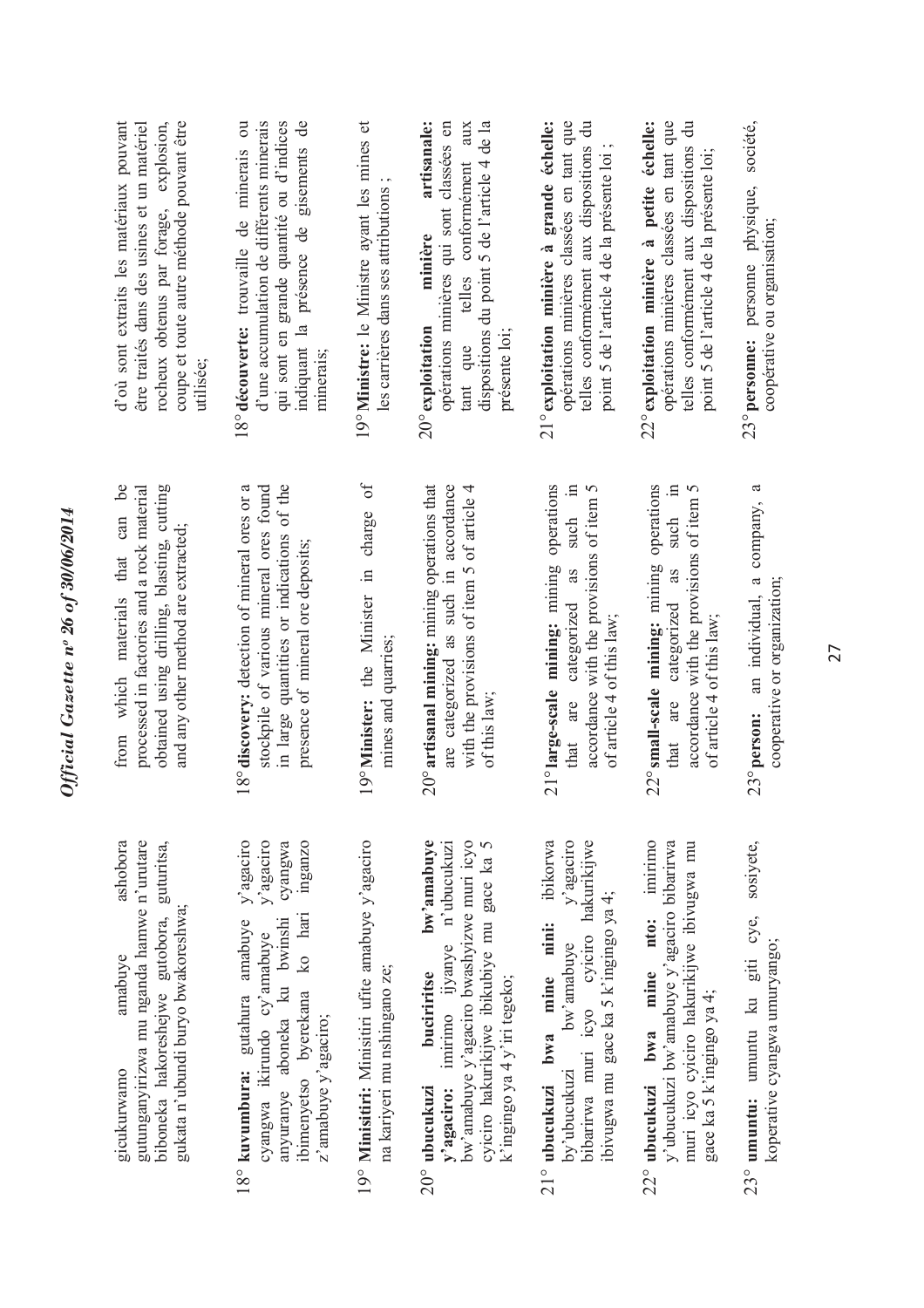| 24° umukozi ubifitiye ububasha: umuntu wese<br>wabiherewe uburenganzira na Guverinoma;                                                                                                                                                                                                                                                | person<br>authorized by the Government to act as<br>any<br>officer:<br>$24^{\circ}$ authorized<br>such;                                                                                                     | 24° agent autorisé: toute personne autorisée<br>par le Gouvernement à agir comme tel;                                                                                                                                            |
|---------------------------------------------------------------------------------------------------------------------------------------------------------------------------------------------------------------------------------------------------------------------------------------------------------------------------------------|-------------------------------------------------------------------------------------------------------------------------------------------------------------------------------------------------------------|----------------------------------------------------------------------------------------------------------------------------------------------------------------------------------------------------------------------------------|
| amabuve<br>y'agaciro, ubwo gucukura amabuye y'agaciro<br>y'agaciro: inyandiko itanga uburenganzira<br>bwo gucukura ku buryo buciriritse amabuye<br>muri mine nto n'ubwo gucukura amabuye<br>y'agaciro muri mine nini, hakurikijwe iri<br>gucukura<br>rw <sub>0</sub><br>$25^\circ$ uruhushya<br>tegeko;                               | large-scale<br>5° mining licence: a document authorizing<br>mining in accordance with this law;<br>artisanal, small-scale and<br>$\mathbf{\sim}$                                                            | minière artisanale, à petite échelle et à<br>$\frac{a}{a}$<br>minière:<br>l'exploitation<br>échelle conformément à<br>d'exploitation<br>autorisant<br>présente loi;<br>document<br>grande<br>25° permis                          |
| 26° uruhushya rwa kariyeri: inyandiko itanga<br>uburenganzira bwo gucukura kariyeri nto<br>kariyeri nto igamije ubucuruzi cyangwa urwo<br>hatagamijwe ubucuruzi, urwo gucukura<br>gucukura kariyeri nini igamije ubucuruzi,<br>hakurikijwe iri tegeko;                                                                                | 6° quarry licence: a document authorizing<br>non-commercial, commercial small-scale<br>quarry operations or commercial large-<br>scale quarry operations in accordance<br>with this law;<br>$\mathbf 2$     | 26° permis de carrière: document autorisant<br>l'exploitation non commerciale ou<br>commerciale de carrière à petite échelle<br>ou d'exploitation commerciale de carrière<br>à grande échelle conformément à la<br>présente loi; |
| buryo buciriitise amabuye y'agaciro, ubwo<br>gucukura amabuye y'agaciro muri mine nto<br>bw'amabuye<br>uburenganzira<br>$\mathbb{E}$<br>n'ubwo gucukura amabuye y'agaciro muri<br>gucukura<br>mine nini, hakurikijwe iri tegeko.<br>owo gushakakashaka, ubwo<br>y'agaciro: inyandiko itanga<br>rw'ubucukuzi<br>$27^{\circ}$ uruhushya | 27° mineral licence: a document authorizing<br>exploration, artisanal mining, small-scale<br>$\Xi$<br>mining<br>mining and large-scale<br>accordance with this law.                                         | échelle et l'exploitation minière à grande<br>27° permis minier: document autorisant<br>l'exploration, l'exploitation d'une mine<br>artisanale, l'exploitation minière à petite<br>échelle conformément à la présente loi.       |
| Ingingo ya 3: Ibirebwa n'iri tegeko                                                                                                                                                                                                                                                                                                   | Article 3: Scope of this Law                                                                                                                                                                                | Article 3: Champ d'application de la présente<br>loi                                                                                                                                                                             |
| Iri tegeko rireba ibikorwa byo gukora<br>amabuye y'agaciro na kariyeri. Rireba kandi<br>ubushakashatsi, gucukura, kugura, kugurisha,<br>kubika, gutunganya, gutwara no gucuruza                                                                                                                                                       | processing, transportation and marketing of<br>This Law shall apply to the activities relating to<br>the exploration, mining, purchase, sale, stocking,<br>mineral and quarry products. It shall also apply | La présente loi s'applique aux activités relatives à<br>l'exploration, à l'exploitation minière, à l'achat, à<br>la vente, au stockage, à la transformation, au<br>transport et à la commercialisation des produits              |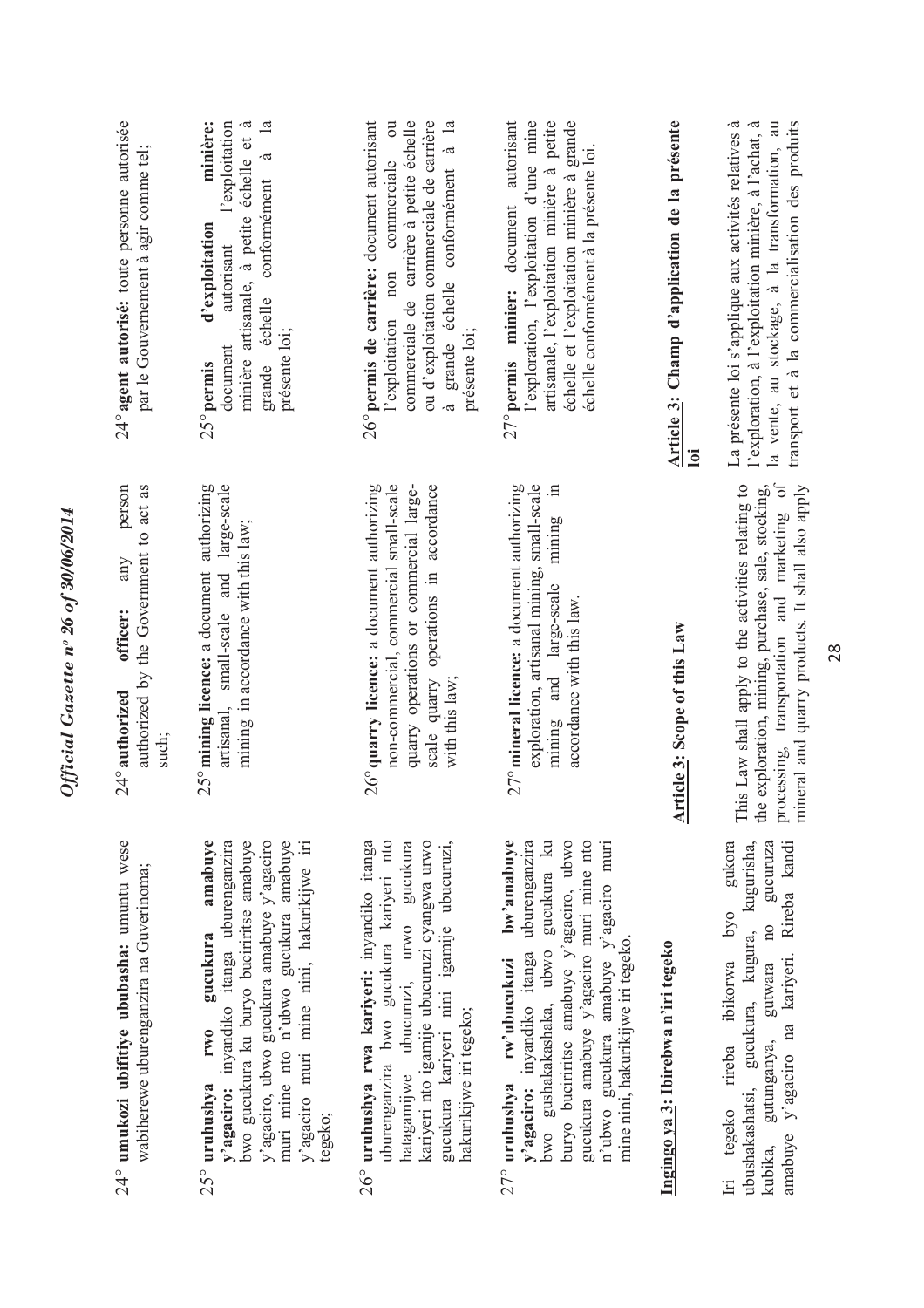| amabuye y'agaciro afite ingufu atomiki.                                                                                                                                                                                                                                                                                                                                                                                            | to radioactive minerals.                                                                                                                                                                                                                                                                                                                                                   | s'applique<br>Elle<br>également aux minerais radioactifs.<br>de carrière.<br>$\sigma$<br>minéraux                                                                                                                                                                                                                                                                                                                                                                                      |
|------------------------------------------------------------------------------------------------------------------------------------------------------------------------------------------------------------------------------------------------------------------------------------------------------------------------------------------------------------------------------------------------------------------------------------|----------------------------------------------------------------------------------------------------------------------------------------------------------------------------------------------------------------------------------------------------------------------------------------------------------------------------------------------------------------------------|----------------------------------------------------------------------------------------------------------------------------------------------------------------------------------------------------------------------------------------------------------------------------------------------------------------------------------------------------------------------------------------------------------------------------------------------------------------------------------------|
| Ingingo ya 4: Amahame rusange                                                                                                                                                                                                                                                                                                                                                                                                      | <b>Article 4: General principles</b>                                                                                                                                                                                                                                                                                                                                       | <b>Article 4: Principes généraux</b>                                                                                                                                                                                                                                                                                                                                                                                                                                                   |
| ubucukuzi<br>$\Box$<br>kariyeri<br>yerekeye<br>na<br>$y'$ agaciro<br>rusange<br>bw'amabuye<br>Amahame<br>akurikira:                                                                                                                                                                                                                                                                                                                | and<br>general principles relating to mining<br>quarry operations shall be the following:<br>The                                                                                                                                                                                                                                                                           | activités<br>aux<br>minières et de carrière sont les suivants :<br>Les principes généraux relatifs                                                                                                                                                                                                                                                                                                                                                                                     |
| kariyeri, biri ku butaka, munsi cyangwa hejuru<br>y'u Rwanda, bitabangamiye uburenganzira ku<br>n'ibindi yaba abitungiyeho, ibituruka ku<br>10 <sub>0</sub><br>y'ubutaka bw'u Rwanda bihariwe gusa Leta<br>butaka bwaba bufitwe n'uwo ariwe wese<br>mabuye y'agaciro na kariyeri biriho, birimo<br>kugenzura ibituruka ku mabuye y'agaciro na<br>gutunga<br>uburenganzira bwose bwo<br>cyangwa biri munsi;<br>$\frac{1}{\sqrt{2}}$ | all rights of ownership in and control of<br>not<br>otherwise that any person may possess to<br>upon any land in Rwanda are vested in<br>ores or quarry products are found or<br>mineral or quarry products in, under or<br>withstanding any right of ownership or<br>the soil on, in or under which mineral<br>the Republic of Rwanda<br>situated<br>$\frac{1}{\sqrt{2}}$ | Rwanda sans préjudice du droit de propriété<br>sont<br>tous les droits de propriété et de contrôle des<br>produits minéraux et de carrière se trouvant<br>rwandais sont dévolus à la République du<br>ou autre que toute personne peut posséder par<br>rapport à la surface du sol à laquelle, dans<br>à la surface, en dessous et au-dessus du sol<br>les<br>minerais ou les produits de carrière<br>laquelle ou en dessous de laquelle<br>trouvés ou situés:<br>$\frac{1}{\sqrt{2}}$ |
| gushakashaka cyangwa gucukura amabuye<br>y'agaciro bikorwa gusa n'uwabiherewe<br>uruhushya nk'uko biteganywa n'iri tegeko;<br>$\frac{1}{2}$                                                                                                                                                                                                                                                                                        | exploration or mining operations shall be<br>granted a mineral licence in accordance<br>carried out by any person who has been<br>with this Law;<br>$\overset{\circ}{\sim}$                                                                                                                                                                                                | l'exploration ou l'exploitation minière est<br>menée par toute personne munie d'un permis<br>minier délivré en vertu de la présente loi;<br>$\frac{1}{2}$                                                                                                                                                                                                                                                                                                                              |
| gukora imirimo y'ubucukuzi bwa kariyeri<br>uruhushya<br>bikorwa gusa n'uwabiherewe<br>nk'uko biteganywa n'iri tegeko;<br>$3^{\circ}$                                                                                                                                                                                                                                                                                               | carrying out quarry operations shall be<br>granted a licence in accordance with this<br>conducted by any person who has been<br>Law;<br>$\mathcal{S}^{\circ}$                                                                                                                                                                                                              | 3° les activités d'exploitation de carrière sont<br>$d'$ un<br>permis délivré en vertu de la présente loi;<br>menées par toute personne munie                                                                                                                                                                                                                                                                                                                                          |
| impushya z'ubucukuzi bw'amabuye y'agaciro<br>zishobora gutangwa hakurikijwe ibiteganywa<br>n'iri tegeko ni izi zikurikira:<br>$\frac{1}{4}$                                                                                                                                                                                                                                                                                        | mineral licences that may be granted<br>under this law shall be the following:<br>$\frac{1}{4}$                                                                                                                                                                                                                                                                            | les permis miniers pouvant être délivrés en<br>vertu de la présente loi sont les suivants:<br>$\frac{1}{4}$                                                                                                                                                                                                                                                                                                                                                                            |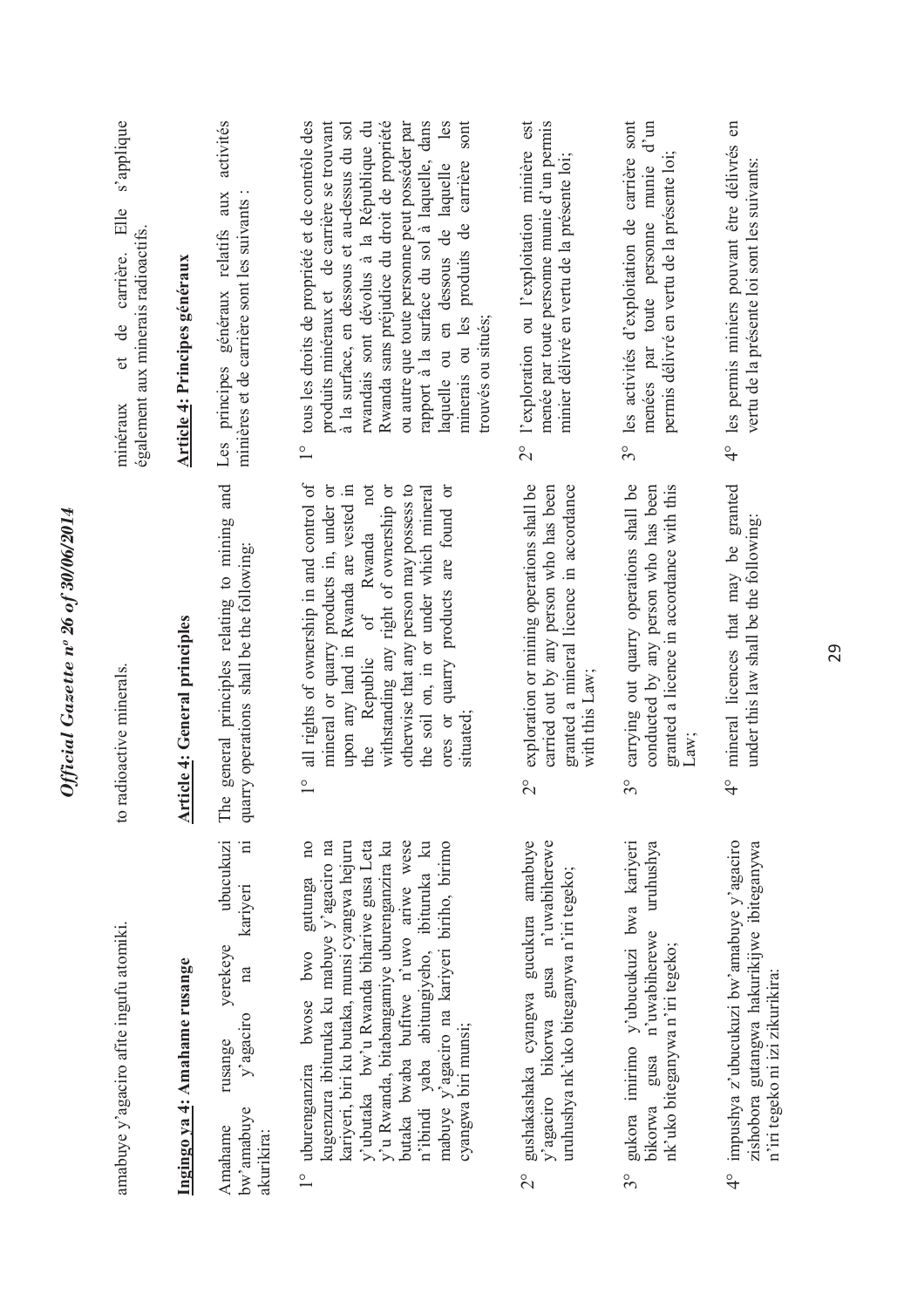| un permis d'exploration;             | un permis d'exploitation minière à petite<br>échelle;                                | un permis d'exploitation minière à grande<br>échelle;                                         | minière<br>d'exploitation<br>un permis<br>artisanale;                                  | les critères de catégorisation de l'ampleur<br>et du type des mines sont déterminés par<br>arrêté du Ministre;<br>50                 | de carrière<br>$\mathbb{E}$<br>de<br>vertu<br>6° les permis d'exploitation<br>présente loi sont les suivants:<br>délivrés en<br>pouvant être | non-<br>commerciale de carrière à petite échelle;<br>d'exploitation<br>permis<br>$\Xi$ | un permis d'exploitation commerciale de<br>carrière à petite échelle;   | .ದ<br>un permis d'exploitation de carrière<br>grande échelle. | du présent article, le Ministre peut, dans<br>sous réserve des dispositions du point 2°<br>l'intérêt public, autoriser par voie d'arrêté<br>ou de règlements toute personne à<br>entreprendre des opérations d'exploration<br>sur les<br>purement non commerciales<br>$\frac{1}{2}$                                               |
|--------------------------------------|--------------------------------------------------------------------------------------|-----------------------------------------------------------------------------------------------|----------------------------------------------------------------------------------------|--------------------------------------------------------------------------------------------------------------------------------------|----------------------------------------------------------------------------------------------------------------------------------------------|----------------------------------------------------------------------------------------|-------------------------------------------------------------------------|---------------------------------------------------------------|-----------------------------------------------------------------------------------------------------------------------------------------------------------------------------------------------------------------------------------------------------------------------------------------------------------------------------------|
| $\ddot{a}$                           | .<br>ف                                                                               | ပ                                                                                             | ಕ                                                                                      |                                                                                                                                      |                                                                                                                                              | a.                                                                                     | .<br>ف                                                                  | ပ                                                             |                                                                                                                                                                                                                                                                                                                                   |
| an exploration licence;<br>$\vec{a}$ | a small-scale mining licence;<br>.<br>ف                                              | a large-scale mining licence;<br>$\ddot{\circ}$                                               | an artisanal mining licence;<br>ಕ                                                      | the<br><u>ل</u> م<br>5° the criteria used in categorizing<br>type of mines shall<br>determined by a Ministerial Order;<br>extent and | granted<br>under this law shall be the following:<br>quarry licences that may be<br>ಲಿ                                                       | a non-commercial small-scale quarry<br>licence;<br>$\vec{a}$                           | quarry<br>small-scale<br>a commercial<br>licence;<br>.<br>ف             | a large-scale quarry licence.<br>$\ddot{\circ}$               | exploration operations of geological or<br>subject to the provisions of item 2 of this<br>article, the Minister may, in the public<br>interest and by way of an Order or<br>any person to<br>non-commercial<br>authorize<br>purely<br>regulations,<br>undertake<br>$\sqrt{\ }$                                                    |
| uruhushya rwo gushakashaka;<br>a.    | amabuye<br>gucukura<br>y'agaciro muri mine nto;<br><b>IWO</b><br>uruhushya<br>.<br>ف | amabuye<br>gucukura<br>y'agaciro muri mine nini;<br><b>IWO</b><br>uruhushya<br>$\ddot{\circ}$ | puryo<br>$\vec{z}$<br>buciriritse amabuye y'agaciro;<br>gucukura<br>uruhushya rwo<br>ಕ | gushyira mu byiciro no<br>biteganywa<br>bwa mine<br>n'iteka rya Minisitiri;<br>ibigenderwaho mu<br>kwemeza ubwoko<br>50              | zo gucukura kariyeri zishobora<br>$n'$ iri<br>ibiteganywa<br>hakurikijwe<br>tegeko ni izi zikurikira:<br>gutangwa<br>impushya<br>$6^\circ$   | nto<br>kariyeri<br>uruhushya rwo gucukura<br>hadacuruzwa ibiyivuyemo;<br>a.            | uruhushya rwo gucukura kariyeri nto<br>hacuruzwa ibiyivuyemo;<br>.<br>م | uruhushya rwo gucukura kariyeri nini.<br>ပ                    | bitagombye gusaba<br>cyangwa amabwiriza kwemerera uwo ariwe<br>wese, gukora ibikorwa by'ubushakashatsi<br>mu bya jewoloji<br>haseguriwe ibiteganywa mu gace ka 2°k'iyi<br>ngingo, Minisitiri ashobora, binyuze mu iteka<br>uruhushya rwo gukora imirimo y'ubucukuzi<br>bitagamije ubucuruzi<br>n'amabuye y'agaciro<br>$7^{\circ}$ |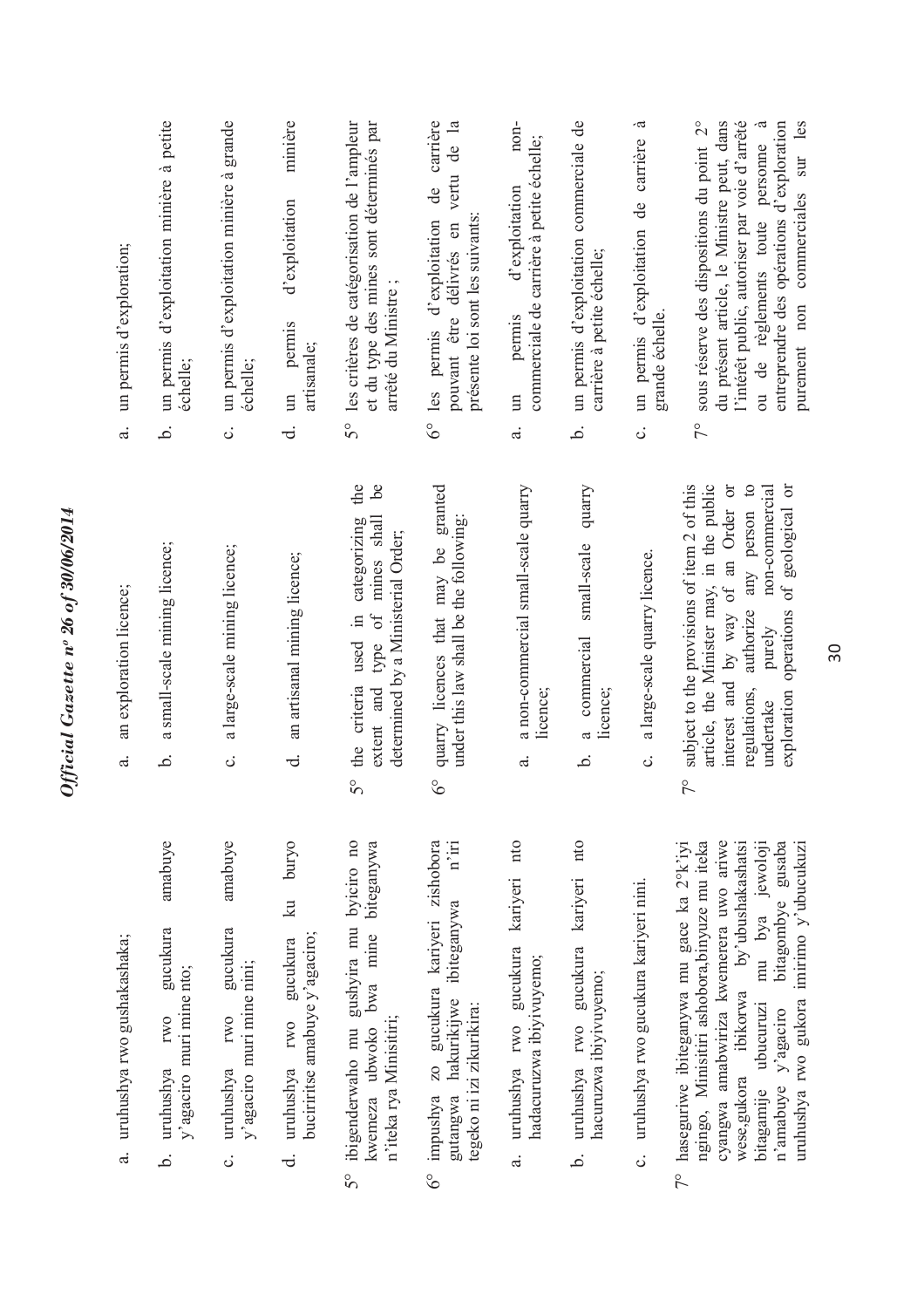| muri kariyeri kugira ngo zikoreshwe mu<br>rw'ubucukuzi<br>ashobora, binyuze mu iteka<br>cyangwa amabwiriza kwegurira Leta zimwe<br>yifashijije inzego<br>bireba, agomba gusobanurira abantu batuye<br>BW'AMABUYE<br>UMUTWE WA II: GUHABWA URUHUSHYA<br>$\overset{\circ}{\mathcal{E}}$<br>bikorwaremezo hagamijwe inyungu rusange;<br>haseguriwe ibiteganywa mu gace ka<br>aho umushinga we uzakorera.<br>hagamijwe inyungu rusange;<br>uruhushya<br>y'agaciro,<br>RW'UBUCUKUZI<br>bw'amabuye<br>Minisitiri<br>uwahawe<br>Y'AGACIRO | without requiring<br>subject to the provisions of item 3°, the<br>for use therein in infrastructure projects<br>exclusive exploitation of certain quarries<br>the<br>Minister may, by way of an Order or<br>regulations, grant the Government<br>granted a mineral licence must explain<br>with the help of relevant organs, a person<br>◀<br>him/her to apply for a mining licence;<br><b>FO</b><br>$\overline{c}$<br>II: ACQUISITION<br>activities<br>for general interest purposes;<br>surrounding communities<br>resources<br>project<br>NERAL LICENCE<br>mineral<br>his/her<br><b>APTER</b><br>$8^{\circ}$<br>$\delta$<br>리<br>Ξ | ayant acquis un permis<br>compétents, expliquer aux communautés<br>sous réserve des dispositions du point 3°,<br>le Ministre peut, par voie d'arrêté ou de<br>projets d'infrastructure à des fins d'intérêt<br>ressources géologiques ou minières sans<br>règlements, concéder certaines carrières à<br>à l'aide des organes<br><b>D'UN</b><br>l'Etat en vue de leur affectation aux<br>environnantes les activités de son projet.<br>l'obliger de demander un permis minier;<br>ACQUISITION<br>une personne<br>minier doit,<br>PERMIS MINIER<br>Ë<br>général:<br><b>CHAPITRE</b><br>$8^{\circ}$<br>$\delta$ |
|------------------------------------------------------------------------------------------------------------------------------------------------------------------------------------------------------------------------------------------------------------------------------------------------------------------------------------------------------------------------------------------------------------------------------------------------------------------------------------------------------------------------------------|---------------------------------------------------------------------------------------------------------------------------------------------------------------------------------------------------------------------------------------------------------------------------------------------------------------------------------------------------------------------------------------------------------------------------------------------------------------------------------------------------------------------------------------------------------------------------------------------------------------------------------------|--------------------------------------------------------------------------------------------------------------------------------------------------------------------------------------------------------------------------------------------------------------------------------------------------------------------------------------------------------------------------------------------------------------------------------------------------------------------------------------------------------------------------------------------------------------------------------------------------------------|
| Ingingo ya 5: Gusaba uruhushya rw'ubucukuzi<br>bw'amabuye y'agaciro                                                                                                                                                                                                                                                                                                                                                                                                                                                                | <b>Article 5: Mineral licence application</b>                                                                                                                                                                                                                                                                                                                                                                                                                                                                                                                                                                                         | Article 5: Demande d'un permis minier                                                                                                                                                                                                                                                                                                                                                                                                                                                                                                                                                                        |
| gusaba uruhushya rw'ubucukuzi<br>bugenwa n'iteka rya<br>$y'$ agaciro<br>Uburyo bwo<br>bw'amabuye<br>Minisitiri                                                                                                                                                                                                                                                                                                                                                                                                                     | Modalities for mineral licence application shall<br>determined by an Order of the Minister.<br>be                                                                                                                                                                                                                                                                                                                                                                                                                                                                                                                                     | Les modalités de demande d'un permis minier<br>sont déterminées par arrêté du Ministre.                                                                                                                                                                                                                                                                                                                                                                                                                                                                                                                      |
| Ingingo ya 6: Gusaba uruhushya rw'ubucukuzi<br>bw'amabuye y'agaciro binyuze mu masoko ya                                                                                                                                                                                                                                                                                                                                                                                                                                           | Article 6: Mineral licence application through<br>public procurement procedure                                                                                                                                                                                                                                                                                                                                                                                                                                                                                                                                                        | minier<br>suivant la procédure de passation de marchés<br>d'un permis<br><b>Article 6: Demande</b><br>publics                                                                                                                                                                                                                                                                                                                                                                                                                                                                                                |
| Haseguriwe ibiteganywa n'iri tegeko, Minisitiri<br>ashobora, akoresheje iteka, kwemeza ko ahantu<br>uruhushya<br>ku muntu<br>hakurikira hadashobora gutangirwa<br>rw'ubucukuzi bw'amabuye y'agaciro                                                                                                                                                                                                                                                                                                                                | Subject to the provisions of this law, the Minister<br>may, by way of an order, decide that a mineral<br>licence cannot be granted in respect of any of the<br>following areas except by way of a competitive                                                                                                                                                                                                                                                                                                                                                                                                                         | permis minier ne puisse être accordé pour l'un des<br>Sous réserve des dispositions de la présente loi, le<br>Ministre peut, par voie d'arrêté, décider qu'un<br>périmètres suivants que par voie d'appel d'offres                                                                                                                                                                                                                                                                                                                                                                                           |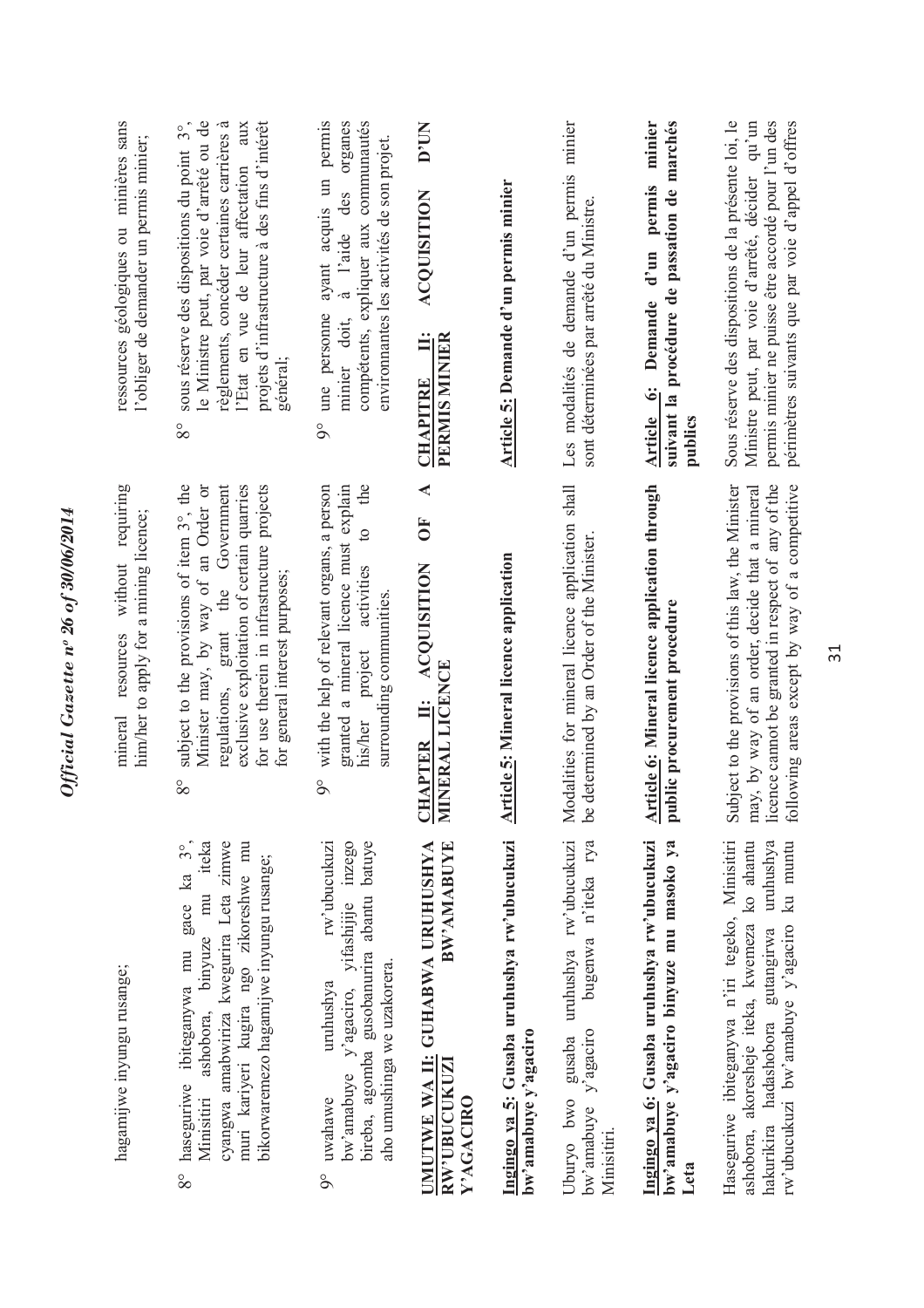| concurrentiel applicable aux marchés publics:<br>bidding process used for public procurement:                                    | découverts grâce à l'exploration réalisée<br>ont<br>tout endroit où les minerais<br>par l'Etat;<br>$\frac{1}{1}$<br>discovered through exploration carried<br>any area in which mineral ores have been<br>out by the Government; | tout périmètre à potentiel minier connu<br>sur base des activités d'exploration ou<br>d'exploitation minière passées.<br>$\overline{C}$<br>any area with known mining potential<br>based on past exploration or mining<br>operations | Une personne qui soumissionne pour un marché<br>public doit remplir les conditions prévues par les<br>lois régissant les marchés publics<br>A person bidding for a public contract must fulfil<br>public<br>under<br>provided<br>requirements<br>procurement laws | Article 7: Octroi d'un permis minier<br><b>Article 7: Issue of a mining licence</b>          | Le Ministre informe l'auteur de la demande par<br>écrit de sa décision d'octroyer ou de refuser<br>d'octroyer un permis minier. Si la demande est<br>rejetée, le Ministre lui fournit les raisons de rejet.<br>The Minister shall notify the applicant in writing<br>mineral licence. When the application is rejected,<br>the Minister shall explain to the applicant the<br>his/her decision to grant or refuse to grant a<br>reasons for rejection | permis<br>Article 8: Restrictions à l'octroi d'un<br>minier<br>2<br>grant of<br>Article 8: Restrictions on the<br>mineral licence | Un permis d'exploration ne peut être accordé sur<br>un périmètre faisant l'objet d'un autre permis<br>exploration licence shall be granted in respect<br>an area of land covered by another existing |
|----------------------------------------------------------------------------------------------------------------------------------|----------------------------------------------------------------------------------------------------------------------------------------------------------------------------------------------------------------------------------|--------------------------------------------------------------------------------------------------------------------------------------------------------------------------------------------------------------------------------------|-------------------------------------------------------------------------------------------------------------------------------------------------------------------------------------------------------------------------------------------------------------------|----------------------------------------------------------------------------------------------|-------------------------------------------------------------------------------------------------------------------------------------------------------------------------------------------------------------------------------------------------------------------------------------------------------------------------------------------------------------------------------------------------------------------------------------------------------|-----------------------------------------------------------------------------------------------------------------------------------|------------------------------------------------------------------------------------------------------------------------------------------------------------------------------------------------------|
| mu ipiganwa<br>ry'amasoko ya Leta ryubahirije uburyo bw'itangwa<br>uwo ari we wese, bitanyuze<br>ry'amasoko binyuze mu ipiganwa: | $\frac{1}{\sqrt{2}}$<br>amabuve<br>y'agaciro ku bushakashatsi bwakozwe na<br>hose havumbuwe<br>ahantu<br>Leta;<br>$\frac{1}{1}$                                                                                                  | $\overline{\mathcal{C}}$<br>ahantu hose hazwi ko hari amabuye<br>mirimo<br>y'ubushakashatsi cyangwa y'ubucukuzi<br>$\overline{\mathbf{z}}$<br>bishingiye<br>y'agaciro<br>yahakozwe.<br>$\overline{C}$                                | the<br>Upiganira isoko rya Leta agomba kuzuza ibisabwa<br>n'amategeko agenga amasoko ya Leta.                                                                                                                                                                     | ry'uruhushya<br>rw'ubucukuzi bw'amabuye y'agaciro<br>Itangwa<br>$\ddot{r}$<br>$1$<br>Ingingo | $\sigma$ f<br>Minisitiri asubiza uwasabye mu nyandiko amuha<br>uruhushya rw'ubucukuzi bw'amabuye y'agaciro<br>Minisitiri amuha ibisobanuro ku mpamvu zatumye<br>amuhakanira. Iyo usaba ahakaniwe,<br>adahabwa uruhushya.<br>cyangwa                                                                                                                                                                                                                   | mu itangwa<br>bw'amabuye<br>rw'ubucukuzi<br>Ibibujijwe<br><br>∞i<br>ry'uruhushya<br>$1$<br>y'agaciro<br>Ingingo                   | $\frac{1}{2}$<br>$\circ$ f<br>Uruhushya rwo gushakashaka amabuye y'agaciro<br>ntirushobora gutangwa ahantu hatangiwe urundi                                                                          |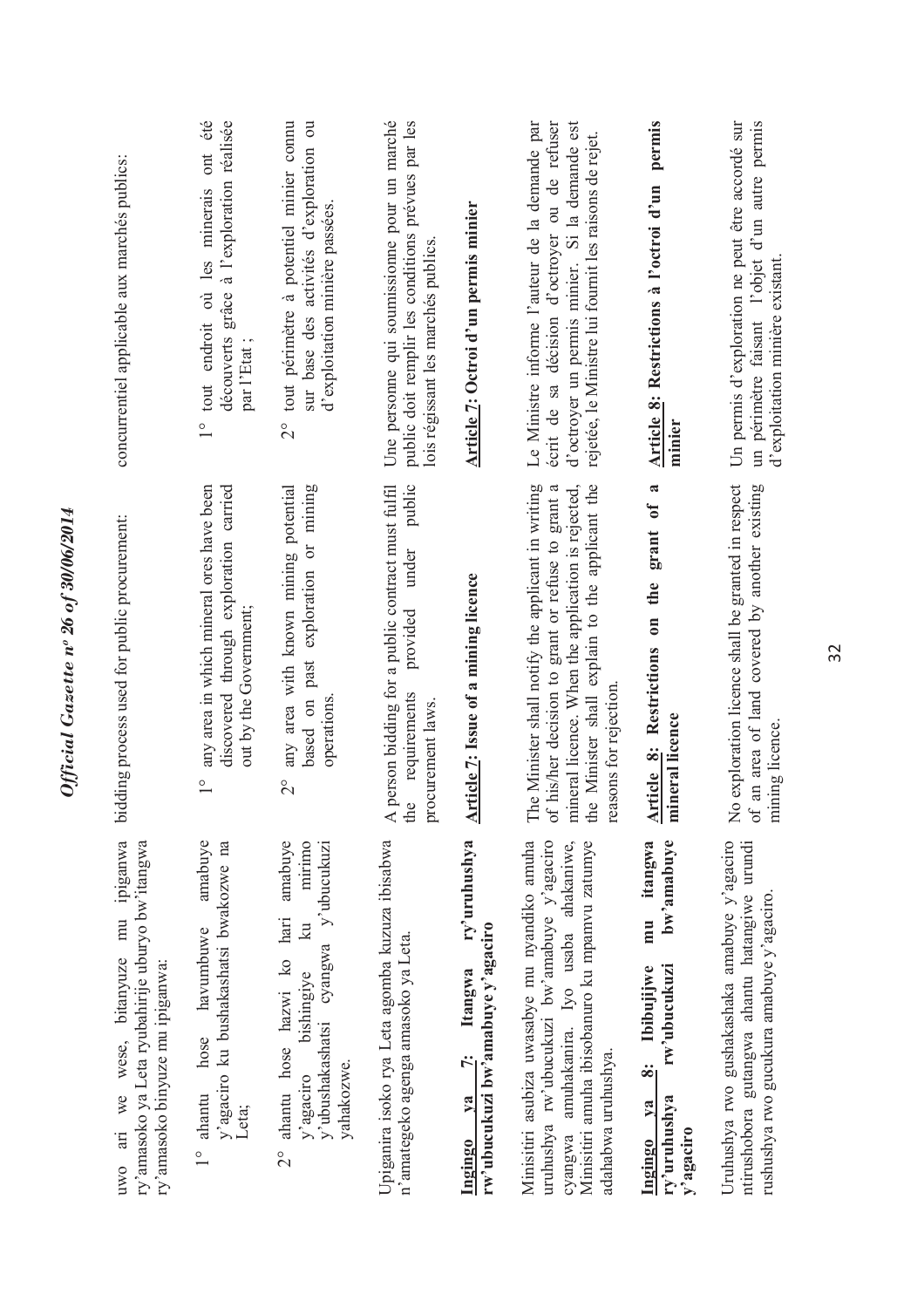| portion de terrain située à l'intérieur du périmètre<br>quelconque type de permis minier pour toute<br>permis d'exploration ne peut se voir accorder un<br>d'exploration<br>licence shall be granted any type of mineral<br>licence in respect of an area of land which<br>constitutes any part of the exploration area | Article 9: Contenu d'un permis minier<br><b>Article 9: Content of a mineral licence</b>                           | Un permis minier doit contenir les renseignements<br>suivants:<br>mineral licence must contain the following | $\cdot$ $\sim$<br>1° le titulaire et son adresse<br>the licensee and his/her address; | durée de<br>$\mathbb{R}$<br>2° la date de délivrance et<br>validité;<br>the date of issue and validity period; | 3° le type de minerai ou de minerais pour<br>lesquels il est accordé;<br>the type of a mineral ore or mineral ores in<br>respect of which it is granted; | 4° la description du périmètre pour lequel il<br>est accordé;<br>a description of the area in respect of which | 5° les termes et conditions de son utilisation.<br>the terms and conditions of its use. | Article 10: Forme et dimension d'un périmètre<br>sous permis minier<br>Article 10: Shape and size of a mineral licence             | Le périmètre sous permis minier est composé de<br>blocs contigus dont chacun d'entre eux a la forme,<br>la dimension et l'orientation suivantes<br>consist of<br>is of such<br>contiguous blocks, each of which<br>shall<br>The mineral licence area |
|-------------------------------------------------------------------------------------------------------------------------------------------------------------------------------------------------------------------------------------------------------------------------------------------------------------------------|-------------------------------------------------------------------------------------------------------------------|--------------------------------------------------------------------------------------------------------------|---------------------------------------------------------------------------------------|----------------------------------------------------------------------------------------------------------------|----------------------------------------------------------------------------------------------------------------------------------------------------------|----------------------------------------------------------------------------------------------------------------|-----------------------------------------------------------------------------------------|------------------------------------------------------------------------------------------------------------------------------------|------------------------------------------------------------------------------------------------------------------------------------------------------------------------------------------------------------------------------------------------------|
|                                                                                                                                                                                                                                                                                                                         |                                                                                                                   | information:                                                                                                 | $\circ$                                                                               | $\overline{C}$                                                                                                 | O<br>3                                                                                                                                                   | it is granted;<br>O<br>4                                                                                       | 50                                                                                      | area                                                                                                                               |                                                                                                                                                                                                                                                      |
| ushobora guhabwa ubundi bwoko ubwo aribwo<br>bwose bw'uruhushya rw'ubucukuzi bw'amabuye<br>wundi<br>y'agaciro ku gice icyo ari cyo cyose cy'ubutaka<br>amabuye y'agaciro, nta<br>bukorerwaho ubushakashatsi.<br>gushakashaka                                                                                            | ruhushya<br>rw'ubucukuzi bw'amabuye y'agaciro<br>mu<br><b>Ibishyirwa</b><br>$\ddot{\mathbf{s}}$<br>$1$<br>Ingingo | $\blacktriangleleft$<br>Uruhushya rw'ubucukuzi bw'amabuye y'agaciro<br>rugomba kugaragaza ibi bikurikira:    | 1° uruhawe n'aho abarizwa;                                                            | 2° itariki rwatangiweho n'igihe ruzamara;                                                                      | amabuye<br>y'agaciro uruhushya rwatangiwe;<br>cyangwa<br>bw'ibuye<br>ubwoko<br>$\mathfrak{S}^{\circ}$                                                    | imiterere y'aho urwo ruhushya rwatangiwe;<br>$\frac{6}{4}$                                                     | ikoreshwa<br>mu<br>kubahirizwa<br>ry'urwo ruhushya.<br>ibigomba<br>$5^{\circ}$          | n'ingano<br>rw'ubucukuzi<br>Imiterere<br>uruhushya<br>bw'amabuye y'agaciro<br>$\ddot{=}$<br>y'ahatangirwa<br>$\sqrt{a}$<br>Ingingo | rw'ubucukuzi<br>hagizwe<br>n'ibipande biri hamwe, buri cyose gifite ishusho,<br>ahantu<br>y'agaciro ni<br>uruhushya<br>bw'amabuye<br>Ahatangirwa                                                                                                     |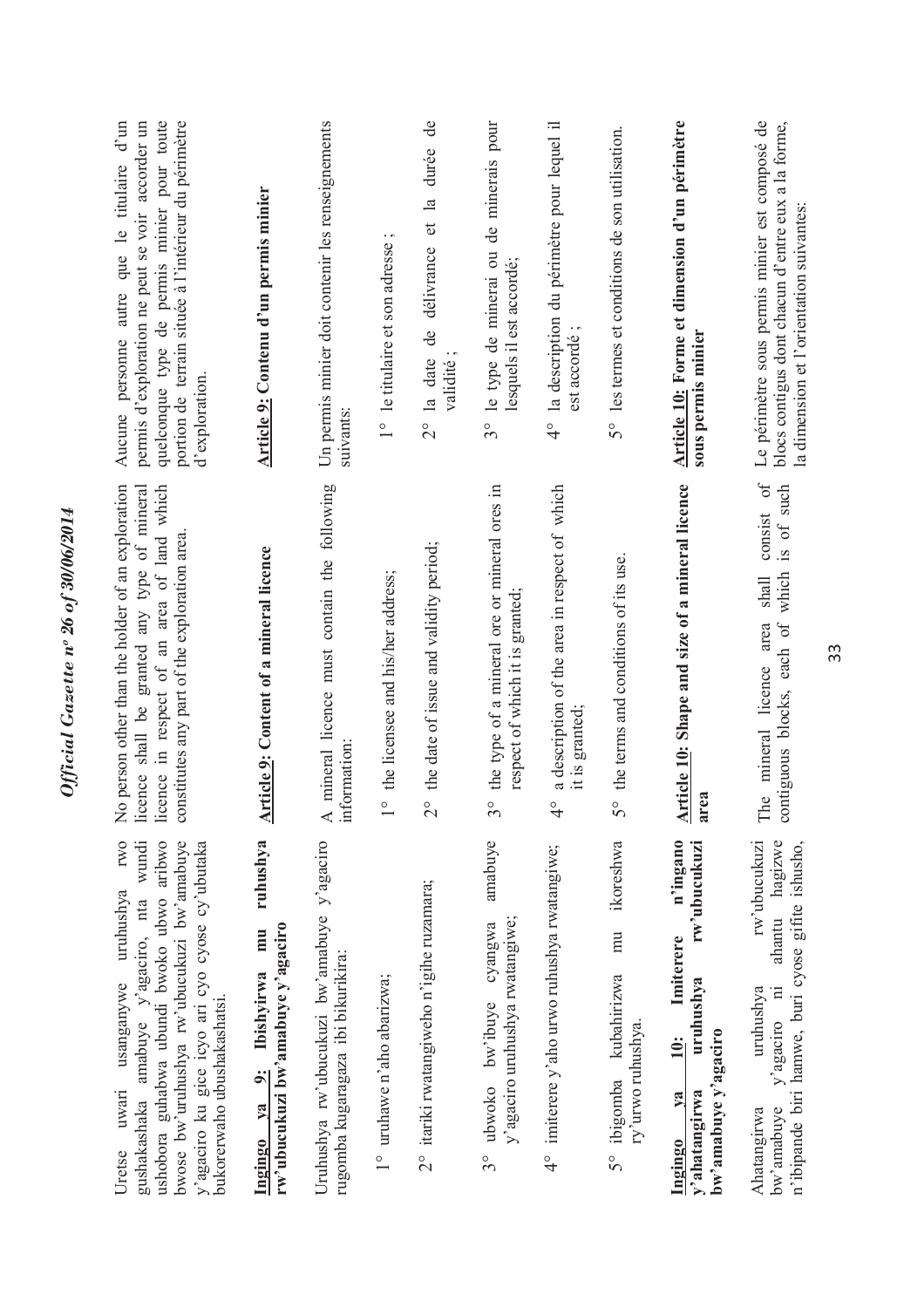|                                                | 1° quatre cents hectares (400 ha) pour un<br>permis d'exploration;             | cent hectares (100 ha) pour un permis<br>d'exploitation minière à petite échelle;<br>$\frac{1}{2}$ | quatre cents hectares (400 ha) pour un<br>grande<br>$\tilde{\sigma}$<br>minière<br>permis d'exploitation<br>échelle;<br>$\mathcal{S}^{\circ}$ | quarante-neuf hectares (49 ha) pour un<br>permis d'exploitation minière artisanale<br>$\frac{1}{4}$                            | Un arrêté du Ministre peut, pour motif d'intérêt<br>général, déterminer d'autres dimensions<br>other          | Article 11: Durée d'un permis minier                                       | peut être renouvelé une fois pour une période<br>Un permis d'exploration est valable pour une<br>période initiale ne dépassant pas quatre (4) ans et<br>n'excédant pas quatre (4) ans après renonciation à<br>cinquante pour cent (50%) du périmètre inexploré. | Un permis d'exploitation minière à petite échelle<br>est valable pour une période initiale ne dépassant<br>pas quinze (15) ans ou pour la durée de vie<br>cette durée de vie est courte. Ce permis peut être<br>estimée du gisement proposé pour être exploité si<br>renouvelé pour des périodes supplémentaires<br>periods each not |
|------------------------------------------------|--------------------------------------------------------------------------------|----------------------------------------------------------------------------------------------------|-----------------------------------------------------------------------------------------------------------------------------------------------|--------------------------------------------------------------------------------------------------------------------------------|---------------------------------------------------------------------------------------------------------------|----------------------------------------------------------------------------|-----------------------------------------------------------------------------------------------------------------------------------------------------------------------------------------------------------------------------------------------------------------|--------------------------------------------------------------------------------------------------------------------------------------------------------------------------------------------------------------------------------------------------------------------------------------------------------------------------------------|
| shape, dimension and orientation as follows:   | four hundred hectares (400 ha) for an<br>exploration licence;<br>$\frac{0}{1}$ | one hundred hectares (100 ha) for a small-<br>scale mining licence;<br>$\overline{C}$              | four hundred hectares (400 ha) for a large-<br>scale mining licence;<br>$\mathcal{S}^{\circ}$                                                 | forty nine hectares (49 ha) for an artisanal<br>mining licence.<br>$\frac{1}{4}$                                               | determine<br>dimensions on grounds of public interest.<br>may<br>Order<br>ministerial<br>$\blacktriangleleft$ | Article 11: Duration of a mineral licence                                  | four (4) years and after relinquishment of fifty<br>may be renewed once for a period not exceeding<br>exploration licence shall be valid for an<br>initial period not exceeding four (4) years and<br>percent (50%) of the unexplored area.<br>An               | A small-scale mining licence shall be valid for an<br>the estimated life of the ore body proposed to be<br>mined, whichever is shorter. Such a licence may<br>initial period not exceeding fifteen (15) years or<br>for further<br>exceeding ten (10) years<br>renewed<br><u>be</u>                                                  |
| ingano n'icyerekezo kimwe ku buryo bukurikira: | hegitari magana ane (400ha) ku ruhushya<br>rwo gushakashaka;<br>$\overline{1}$ | 2° hegitari ijana (100 ha) ku ruhushya rwo<br>gucukura amabuye y'agaciro muri mine<br>nto;         | hegitari magana ane (400 ha) ku ruhushya<br>gucukura amabuye y'agaciro muri<br>mine nini;<br>IW <sub>0</sub><br>$\mathcal{S}^{\circ}$         | hegitari mirongo ine n'icyenda (49 ha) ku<br>ruhushya rwo gucukura ku buryo buciriritse<br>amabuye y'agaciro.<br>$\frac{6}{4}$ | Iteka rya Minisitiri rishobora kugena ibindi bipimo<br>hashingiwe ku nyungu rusange.                          | Ingingo ya 11: Igihe uruhushya rw'ubucukuzi<br>bw'amabuye y'agaciro rumara | Uruhushya rwo gushakashaka rumara igihe fatizo<br>kitarenze imyaka ine (4), rushobora kongererwa<br>mirongo itanu ku ijana (50%) by'ahatarakorewe<br>igihe cy'indi myaka ine $(4)$ inshuro imwe $(1)$ , kandi<br>ubushakashatsi hagasubizwa.                    | Uruhushya rwo gucukura amabuye y'agaciro muri<br>n'itanu (15), cyangwa igihe amabuye y'agaciro<br>yateganyirijwe gucukurwa azamara iyo ari cyo<br>mine nto rumara igihe fatizo kitarenze imyaka cumi<br>kigufi. Rushobora kongererwa igihe kitarenze indi<br>myaka icumi (10) buri nshuro.                                           |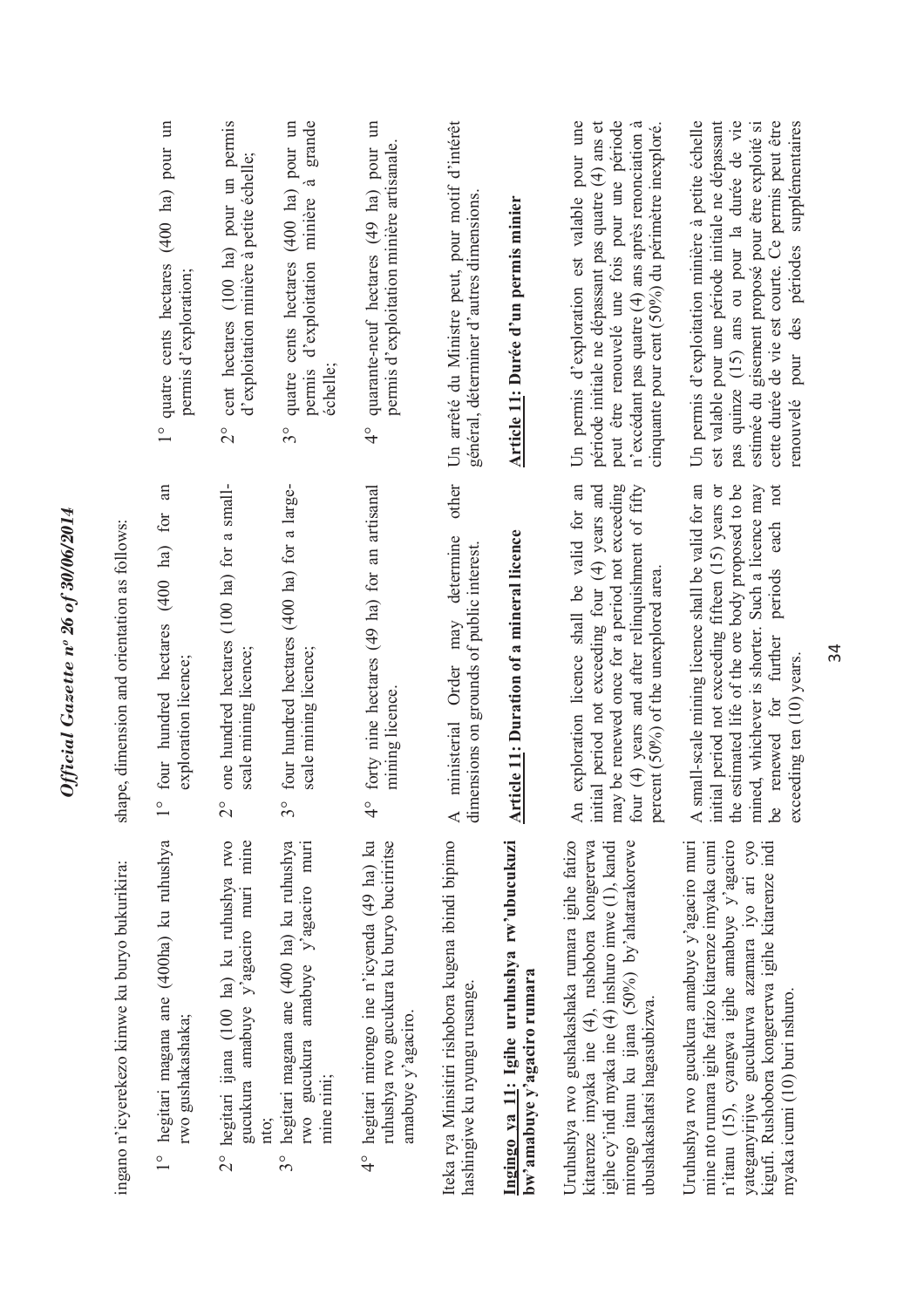| n'excédant pas chacune dix (10) ans. | est valable pour une période initiale ne dépassant<br>Un permis d'exploitation minière à grande échelle<br>pas vingt-cinq (25) ans ou la durée de vie estimée<br>du gisement proposé pour être exploité si cette<br>durée de vie est courte. Ce permis peut être<br>renouvelé pour des périodes supplémentaires<br>n'excédant pas chacune quinze (15) ans. | périodes supplémentaires n'excédant pas chacune<br>Un permis d'exploitation minière artisanale est<br>ans. Ce permis peut être renouvelé pour des<br>valable pour une période n'excédant pas cinq (5)<br>$c$ inq $(5)$ ans | <b>Article 12: Demande de renouvellement</b><br>d'un permis minier                                                    | demande de renouvellement d'un permis<br>minier doit être soumise au Ministre dans la forme<br>prescrite et doit comprendre:<br>$\mathbb{L}^a$                  | un rapport sur les opérations d'exploration<br>ou d'exploitation minière réalisées à la<br>date de la demande et les coûts y afférents;                              | un rapport détaillé des travaux effectués<br>sur une quelconque portion du périmètre<br>visé par le permis accompagné des<br>résultats, des données, de leur analyse et<br>$\overset{\circ}{\sim}$ |
|--------------------------------------|------------------------------------------------------------------------------------------------------------------------------------------------------------------------------------------------------------------------------------------------------------------------------------------------------------------------------------------------------------|----------------------------------------------------------------------------------------------------------------------------------------------------------------------------------------------------------------------------|-----------------------------------------------------------------------------------------------------------------------|-----------------------------------------------------------------------------------------------------------------------------------------------------------------|----------------------------------------------------------------------------------------------------------------------------------------------------------------------|----------------------------------------------------------------------------------------------------------------------------------------------------------------------------------------------------|
|                                      | arge-scale mining licence shall be valid for an<br>years or the estimated life of the mineral ore<br>initial period not exceeding twenty-five (25)<br>Such a licence may be renewed for further<br>body proposed to be mined, whichever is shorter.<br>periods each not exceeding fifteen (15) years.<br>$\overline{A}$                                    | licence may be renewed for further periods each<br>artisanal mining licence shall be valid for a<br>period not exceeding five (5) years. Such a<br>not exceeding five (5) years<br>$\overline{A}$ n                        | $\approx$<br>renewal of<br>Article 12: Application for<br>mineral licence                                             | The application for renewal of a mineral licence<br>the<br>$\mathbb{H}$<br>shall be submitted to the Minister<br>prescribed form and shall include:             | operations carried out as of the date of<br>a report on exploration or mining<br>the application and associated costs;<br>$\frac{1}{\sqrt{2}}$                       | a detailed report of the work carried out<br>area<br>data,<br>over any portion of the licence<br>analysis and interpretation thereof:<br>accompanied by the results,<br>$\overline{\mathcal{C}}$   |
|                                      | Uruhushya rwo gucukura amabuye y'agaciro muri<br>y'agaciro yateganyirijwe gucukurwa azamara iyo<br>ari cyo kigufi. Rushobora kongererwa igihe<br>mine nini rumara igihe fatizo kitarenze imyaka<br>makumyabiri n'itanu (25) cyangwa igihe amabuye<br>kitarenze indi myaka cumi n'itanu (15) buri nshuro.                                                   | Uruhushya rwo gucukura amabuye y'agaciro ku<br>buryo buciriritse rumara igihe kitarenze imyaka<br>itanu (5). Rushobora kongererwa igihe kitarenze<br>indi myaka itanu (5) buri nshuro.                                     | igihe<br>bw'amabuye<br>kongererwa<br>rw'ubucukuzi<br>Gusaba<br>cy'uruhushya<br>$\frac{12}{3}$<br>y'agaciro<br>Ingingo | Inyandiko isaba kongererwa igihe cy'uruhushya<br>rw'ubucukuzi bw'amabuye y'agaciro ishyikirizwa<br>Minisitiri mu buryo bwabugenewe, kandi igomba<br>kuba irimo: | y'ubushakashatsi<br>vakozwe kugeza<br>n'ikiguzi<br>rikorewe<br>y'ubucukuzi<br>$y'$ imirimo<br>cyayitanzweho;<br>isaba<br>cyangwa<br>raporo<br>ugihe<br>$\frac{1}{1}$ | gice cy'ahatangiwe uruhushya iherekejwe<br>raporo irambuye y'imirimo yakozwe ku<br>isesengura<br>imibare,<br>n'ibisobanuro byayo;<br>n'ibyagaragajwe,<br>$\overline{\mathcal{C}}$                  |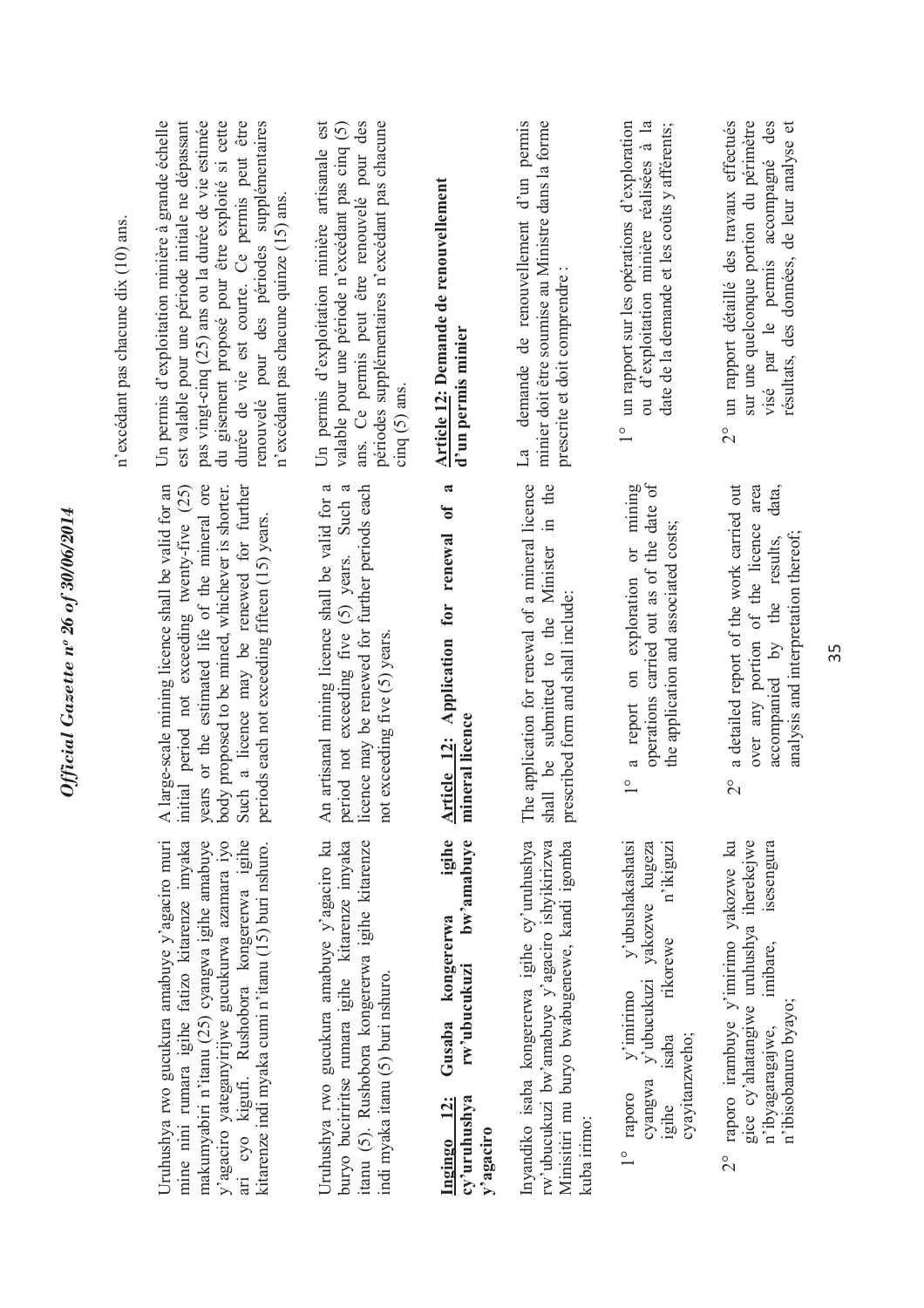| the capital investment to be made in, and<br>production costs and revenue forecasts in | any expected changes in the method of<br>substantially different from the previous<br>mining operations proposed to be carried<br>5° likely social and environmental impacts<br>respect of the period of renewal;<br>out in the period<br>extraction<br>operations:<br>products;<br>$3^{\circ}$<br>$\frac{1}{4}$<br>imirimo y'ubucukuzi iteganyijwe mu gihe<br>cyane<br>cy'uruhushya<br>5° ingaruka mbi zishobora kuba ku mibereho<br>mu<br>pwo<br>mu |                                                                                                                                                                         | the case of a small-scale or large-scale mining<br>licence, an application for renewal shall<br>additionally include a statement giving details of: | a plan identifying that part of the licence | 3° le programme<br>be carried out during the period of<br>a proposed programme of operations to<br>renewal and the estimated cost thereof; |
|----------------------------------------------------------------------------------------|-------------------------------------------------------------------------------------------------------------------------------------------------------------------------------------------------------------------------------------------------------------------------------------------------------------------------------------------------------------------------------------------------------------------------------------------------------|-------------------------------------------------------------------------------------------------------------------------------------------------------------------------|-----------------------------------------------------------------------------------------------------------------------------------------------------|---------------------------------------------|--------------------------------------------------------------------------------------------------------------------------------------------|
|                                                                                        |                                                                                                                                                                                                                                                                                                                                                                                                                                                       | the latest proved, estimated or inferred<br>independent consultant at the cost of the<br>mineral ore reserves verified by an<br>applicant and approved by the Minister; |                                                                                                                                                     |                                             | area for which renewal is sought.                                                                                                          |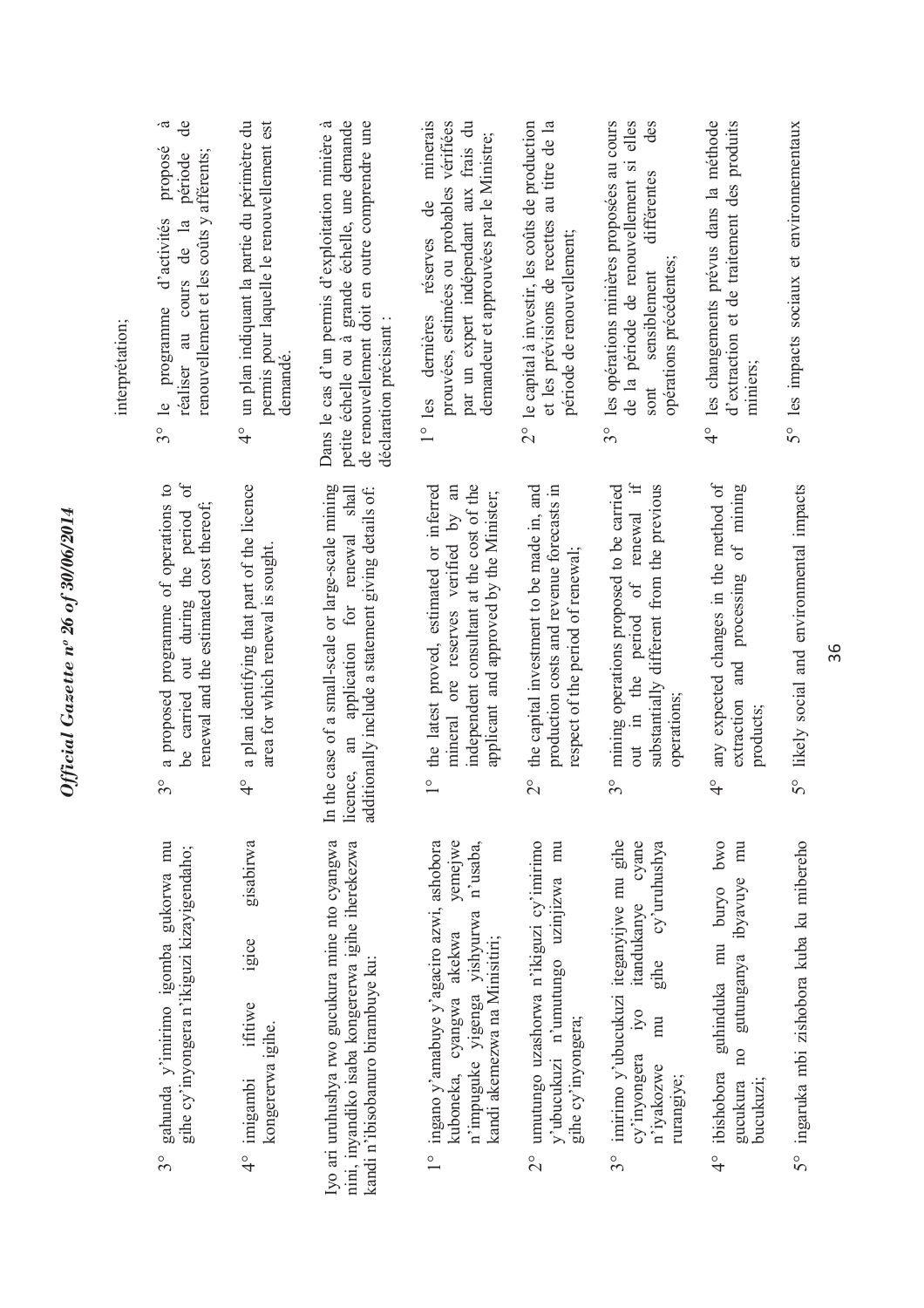| probables ainsi que les mesures prévues<br>les indemnisations<br>$\sigma$<br>pour y remédier<br>prévues<br>and                                        | <b>Article 13:</b> Renouvellement d'un permis minier                              | minier, le Ministre procède au renouvellement du<br>Si la demande est conforme aux dispositions<br>légales et aux termes et conditions d'un permis<br>permis minier avec ou sans modification des<br>termes et conditions du permis initial | permis doit être notifié par écrit dans un délai de<br>soixante (60) jours de la décision sur la demande<br>de renouvellement et si la demande est refusée, le<br>L'auteur de la demande de renouvellement d'un<br>Ministre lui notifie les motifs de ce refus                          | Article 14: Demande de transfert d'un permis<br>minier<br>$\approx$                                               | est<br>La demande de transfert d'un permis minier<br>adressée par écrit au Ministre.                            | Sous réserve des dispositions de l'alinéa premier<br>du présent article, le transfert comprend  | toute forme de cession, de vente ou toute<br>autre aliénation d'un permis minier;<br>$\frac{1}{\sqrt{2}}$                |
|-------------------------------------------------------------------------------------------------------------------------------------------------------|-----------------------------------------------------------------------------------|---------------------------------------------------------------------------------------------------------------------------------------------------------------------------------------------------------------------------------------------|-----------------------------------------------------------------------------------------------------------------------------------------------------------------------------------------------------------------------------------------------------------------------------------------|-------------------------------------------------------------------------------------------------------------------|-----------------------------------------------------------------------------------------------------------------|-------------------------------------------------------------------------------------------------|--------------------------------------------------------------------------------------------------------------------------|
| as proposed mitigation<br>compensation measures.<br>as well                                                                                           | <b>Article 13: Renewal of a mineral licence</b>                                   | When the application is consistent with legal<br>or without variation of the terms and conditions<br>licence, the Minister shall renew the licence with<br>provisions and terms and conditions of a mineral<br>of the initial licence       | The person making application for renewal of a<br>application, and if the application is denied, the<br>inister shall notify the applicant of the reasons<br>licence shall be notified in writing within sixty<br>(60) days of the decision on the renewal<br>such refusal.<br>Ä<br>for | Application for transfer of<br>neral licence<br>Article 14:<br>Ïmi                                                | The application for transfer of a mineral licence<br>shall be addressed to the Minister in writing.             | Subject to the provisions of paragraph one of this<br>article, the transfer shall include:      | any form of assignment, sale or any other<br>disposal of a mineral licence;<br>$\overset{\circ}{\phantom{0}}$            |
| bidukikije<br>ngq<br>zikurweho ndetse n'ingurane ziteganywa<br>kugira<br>$\overline{\mathbf{a}}$<br>ziteganywa<br>cyangwa<br>y'abaturage<br>n'ingamba | uruhushya<br>rw'ubucukuzi bw'amabuye y'agaciro<br>13: Kuvugurura<br>V2<br>Ingingo | Iyo inyandiko isaba itanyuranyije n'ibiteganywa<br>n'uruhushya<br>rw'ubucukuzi, Minisitiri avugurura uruhushya,<br>ahinduye cyangwa adahinduye ibyateganywaga<br>ibisabwa<br>cyangwa<br>n'uruhushya rwa mbere.<br>n'amategeko               | agomba<br>kumenyeshwa mu nyandiko icyemezo cyafashwe<br>mu gihe kitarenze iminsi mirongo itandatu (60),<br>kandi iyo ahakaniwe, Minisitiri amusobanurira<br>uruhushya<br>kuvugururirwa<br>impamvu atemerewe.<br>Usaba                                                                   | guhererekanya<br>bw'amabuye<br>Gusaba<br>rw'ubucukuzi<br>$\ddot{4}$ :<br>$1$<br>uruhushya<br>y'agaciro<br>Ingingo | Gusaba guhererekanya uruhushya rw'ubucukuzi<br>Minisitiri mu<br>bisabwa<br>$bw'$ amabuye y'agaciro<br>nyandiko. | Hakurikijwe ibivugwa mu gika cya mbere cy'iyi<br>ngingo, ihererekanya rigizwe n'ibi bikurikira: | iryo ariryo ryose, igurishwa,<br>uruhushya<br>rw'ubucukuzi bw'amabuye y'agaciro ku<br>kwikuraho<br>1° itangwa<br>cyangwa |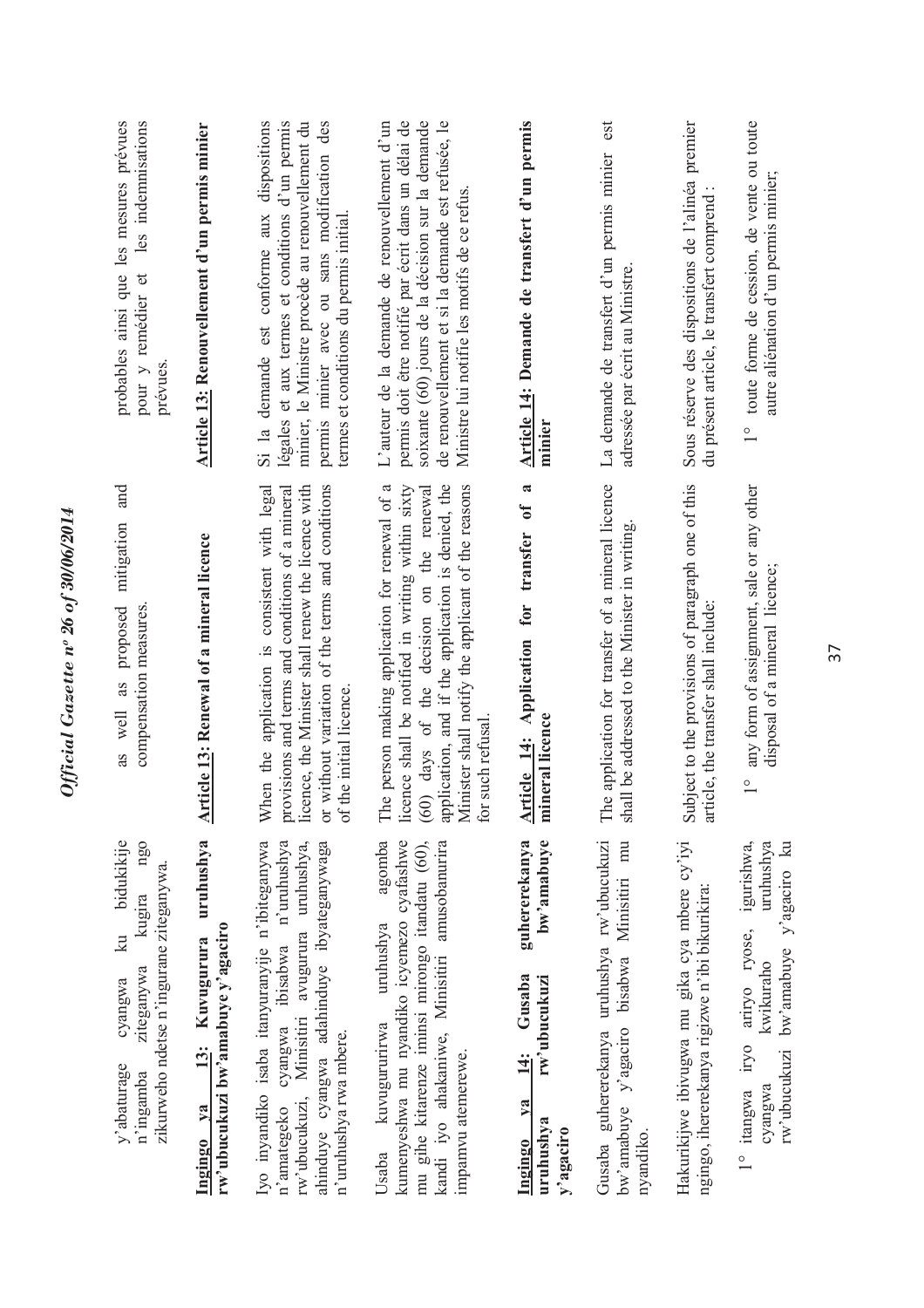|                          | 2° mise en gage d'un permis minier ou<br>rétention d'un permis minier mis en gage;                                                                                       | $\vec{a}$<br>titulaire d'un quelconque permis minier;<br>3° le transfert d'un intérêt majoritaire                                                            | l'acquisition par une quelconque personne<br>d'un intérêt majoritaire dans le permis<br>minier.<br>$\overset{\circ}{4}$                              | Les modalités de transfert d'un permis minier<br>entre le titulaire et le tiers sont déterminées par<br>arrêté du Ministre.                                                                       | Lorsque le permis minier est enregistré au nom<br>d'un nouvel acquéreur par voie de transfert, les<br>droits, les responsabilités et d'autres obligations<br>du cédant passent immédiatement au cessionnaire.                                                       |
|--------------------------|--------------------------------------------------------------------------------------------------------------------------------------------------------------------------|--------------------------------------------------------------------------------------------------------------------------------------------------------------|------------------------------------------------------------------------------------------------------------------------------------------------------|---------------------------------------------------------------------------------------------------------------------------------------------------------------------------------------------------|---------------------------------------------------------------------------------------------------------------------------------------------------------------------------------------------------------------------------------------------------------------------|
|                          | the pledge of a mineral licence or seizure<br>of the pledged mining licence;<br>$\frac{1}{2}$                                                                            | the transfer of a controlling interest of<br>the holder of any mineral licence;<br>$3^{\circ}$                                                               | controlling interest in the holder of the<br>4° the acquisition by any person of a<br>mineral licence.                                               | Modalities for the transfer of a mineral licence<br>between the holder thereof and a third party shall<br>determined by a Ministerial Order.<br>be d                                              | rights, responsibilities and other obligations of<br>When the mineral licence is registered in the<br>name of the new holder by way of transfer, the<br>transferor shall immediately pass to the<br>transferee.<br>the                                              |
| buryo ubwo aribwo bwose; | rw'ubucukuzi<br>bw'amabuye y'agaciro cyangwa gufatira<br>rw'ubucukuzi<br>uruhushya<br>$v$ 'uruhushya<br>bw'amabuye y'agaciro;<br>kugwatiriza<br>ingwate<br>$\frac{1}{2}$ | z'ubwiganze<br>rw'ubucukuzi bw'amabuye y'agaciro urwo<br>uruhushya<br>ya nyiri<br>ry'inyungu<br>bw'imigabane<br>arirwo rwose;<br>ihererekanya<br>$3^{\circ}$ | z'ubwiganze<br>bw'imigabane n'umuntu uwo ariwe wese<br>rw'ubucukuzi bw'amabuye<br>inyungu<br>ku ruhushya<br>kwegukana<br>y'agaciro.<br>$\frac{1}{4}$ | rw'ubucukuzi bw'amabuye y'agaciro hagati<br>y'uwahawe uruhushya rw'ubucukuzi bw'amabuye<br>guhererekanya uruhushya<br>y'agaciro n'undi muntu wese bigenwa n'iteka rya<br>Uburyo bwo<br>Minisitin. | niwe uhabwa uburenganzira, inshingano n'ibindi<br>n'uwahererekanyije<br>rw'ubucukuzi bw'amabuye<br>y'agaciro rumaze kwandikwa ku muntu mushya<br>binyuze mu ihererekanya, uwegukanye uruhushya<br>gukorwa<br>uruhushya rw'ubucukuzi.<br>Iyo uruhushya<br>byasabwaga |

*Official Gazette nᵒ 26 of 30/06/2014*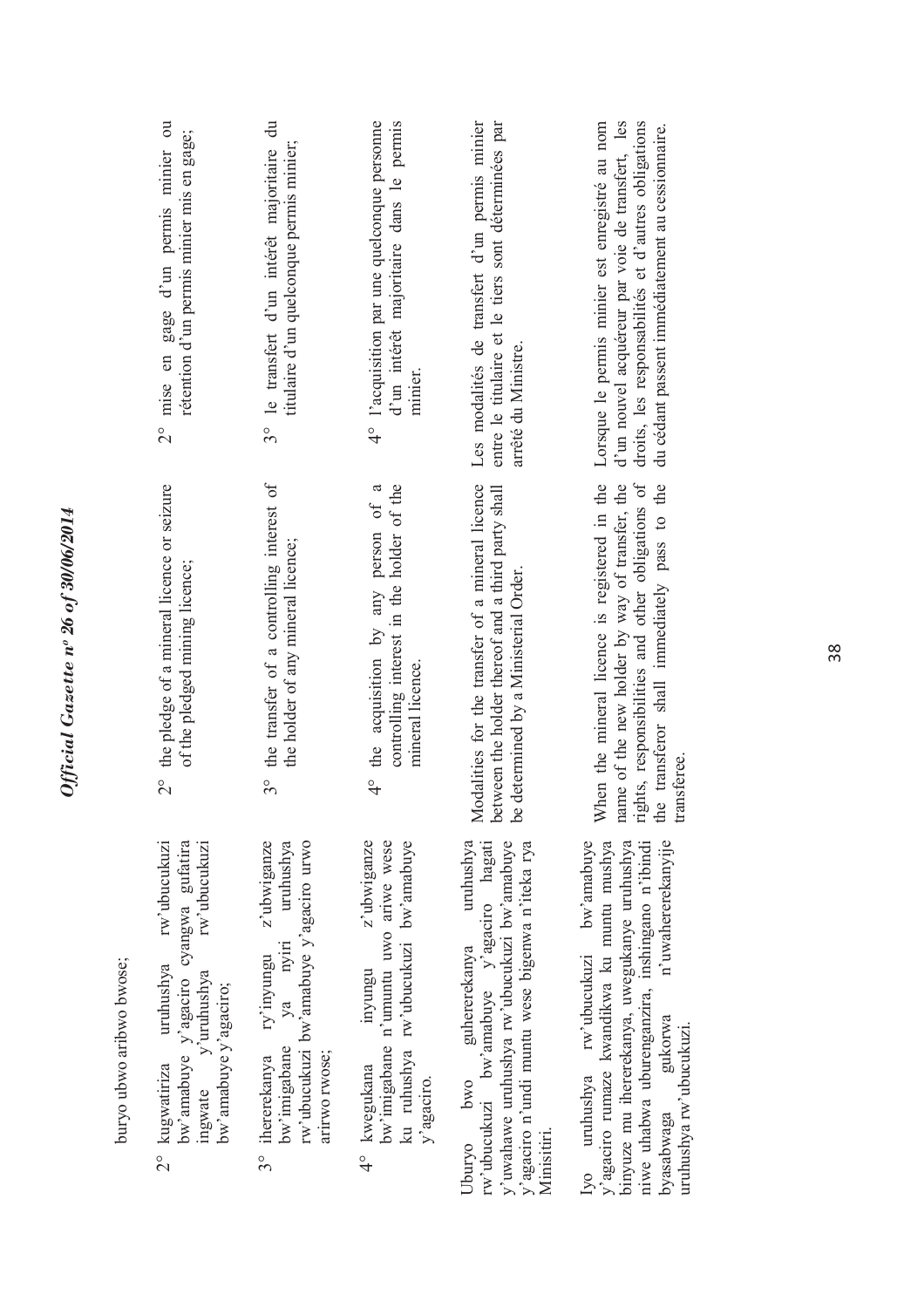| Ingingo ya 15: Uburenganzira bw'uwahawe<br><b>BY'UWAHAWE</b><br>UBURENGANZIRA<br><b>RW'UBUCUKUZI</b><br>BW'AMABUYE Y'AGACIRO<br>uruhushya rwo gushakashaka<br>Ë<br>$\mathbf{W} \mathbf{A}$<br>N'INSHINGANO<br>URUHUSHYA                       | an<br><b>AND</b><br>THE HOLDER OF<br>$\mathfrak{h}$<br>holder<br><b>RIGHTS</b><br>the<br>RESPONSIBILITIES OF<br>$\mathfrak{h}$<br>MINERAL LICENCE<br><b>Rights</b><br>Ë<br>exploration licence<br>Article 15:<br><b>HAPTER</b><br>ञ<br>$\blacktriangleleft$ | CHAPITRE III: DROITS ET OBLIGATIONS<br>Article 15: Droits du titulaire d'un permis<br>DU TITULAIRE D'UN PERMIS MINIER<br>d'exploration                                                                                                                        |
|-----------------------------------------------------------------------------------------------------------------------------------------------------------------------------------------------------------------------------------------------|-------------------------------------------------------------------------------------------------------------------------------------------------------------------------------------------------------------------------------------------------------------|---------------------------------------------------------------------------------------------------------------------------------------------------------------------------------------------------------------------------------------------------------------|
| Bitanyuranije n'iri tegeko cyangwa ibindi bisabwa<br>ku ruhushya rwo gushakashaka, uwahawe<br>busesuye bwo gukora imirimo y'ubushakashatsi<br>uruhushya rwo gushakashaka afite uburenganzira<br>ahantu yaherewe uruhushya.                    | exploration licence shall have the full right to<br>the<br>Law or other<br>exploration licence conditions, the holder of an<br>$\Xi$<br>operations<br>to this<br>carry out exploration<br>exploration licence area.<br>Without prejudice                    | titulaire d'un permis d'exploration a pleinement<br>conditions liées au permis d'exploration, le<br>droit d'exercer les activités d'exploration dans le<br>Sans préjudice de la présente loi ou d'autres<br>périmètre visé par le permis                      |
| Uwahawe uruhushya rwo gushakashaka ashobora:                                                                                                                                                                                                  | The holder of an exploration licence may:                                                                                                                                                                                                                   | Le titulaire d'un permis d'exploration peut                                                                                                                                                                                                                   |
| yose<br>y'agaciro<br>amabuye<br>yaherewe uruhushya;                                                                                                                                                                                           | explore for all mineral ores in respect of<br>which he/she is granted the licence;<br>$\frac{1}{\sqrt{2}}$                                                                                                                                                  | explorer tous les minerais qui font l'objet<br>de son permis;<br>$\frac{1}{1}$                                                                                                                                                                                |
| gutobora no gucukura imyobo yakenerwa;                                                                                                                                                                                                        | such<br>make<br>excavations as may be necessary;<br>and<br>boreholes<br>drill<br>$\overline{C}$                                                                                                                                                             | des<br>excavations qui s'avèrent nécessaires;<br>faire<br>$\sigma$<br>forages<br>effectuer des<br>$\overline{\mathcal{C}}$                                                                                                                                    |
| y'ikitegererezo<br>аgaciro,<br>byagenwe n'iteka rya Minisitiri ku bijyanye<br>uruhushya<br>isuzuma<br>ibipimo<br>kugira ngo agenzurwe, ahabwe<br>agenewe<br>ariko ingano yayo ntirenze<br>ahantu yaherewe<br>y'agaciro<br>n'amabuye y'agaciro | collect from the exploration licence area<br>mineral ore specimens and samples for<br>the purpose of having them analysed and<br>valued without exceeding such limit as<br>specified by a ministerial Order for<br>exploration purposes;<br>$3^{\circ}$     | prendre des spécimens et échantillons de<br>minerais dans le périmètre d'exploration<br>afin de les analyser et les évaluer sans pour<br>autant dépasser les quantités déterminées<br>Ministre à des fins<br>par l'arrêté du<br>d'exploration;<br>$3^{\circ}$ |
| ${\bf v}$ agaciro<br>y'agaciro<br>kugurisha, amaze kubiherwa uruhushya na<br>bikorwa<br>mu<br>n'amabuye<br>agenewe isuzuma yavuye<br>amabuye                                                                                                  | authorization of the<br>from exploration<br>and<br>operations and pay taxes associated with<br>ore specimens<br>obtained<br>mineral<br>sell, with prior<br>Minister,<br>samples<br>$\frac{1}{4}$                                                            | $\ddot{a}$<br>Ministre, les spécimens et échantillons de<br>minerais obtenus à partir des opérations<br>d'exploration et payer les impôts et les<br>préalable<br>autorisation<br>SUI<br>vendre,<br>$\frac{1}{4}$                                              |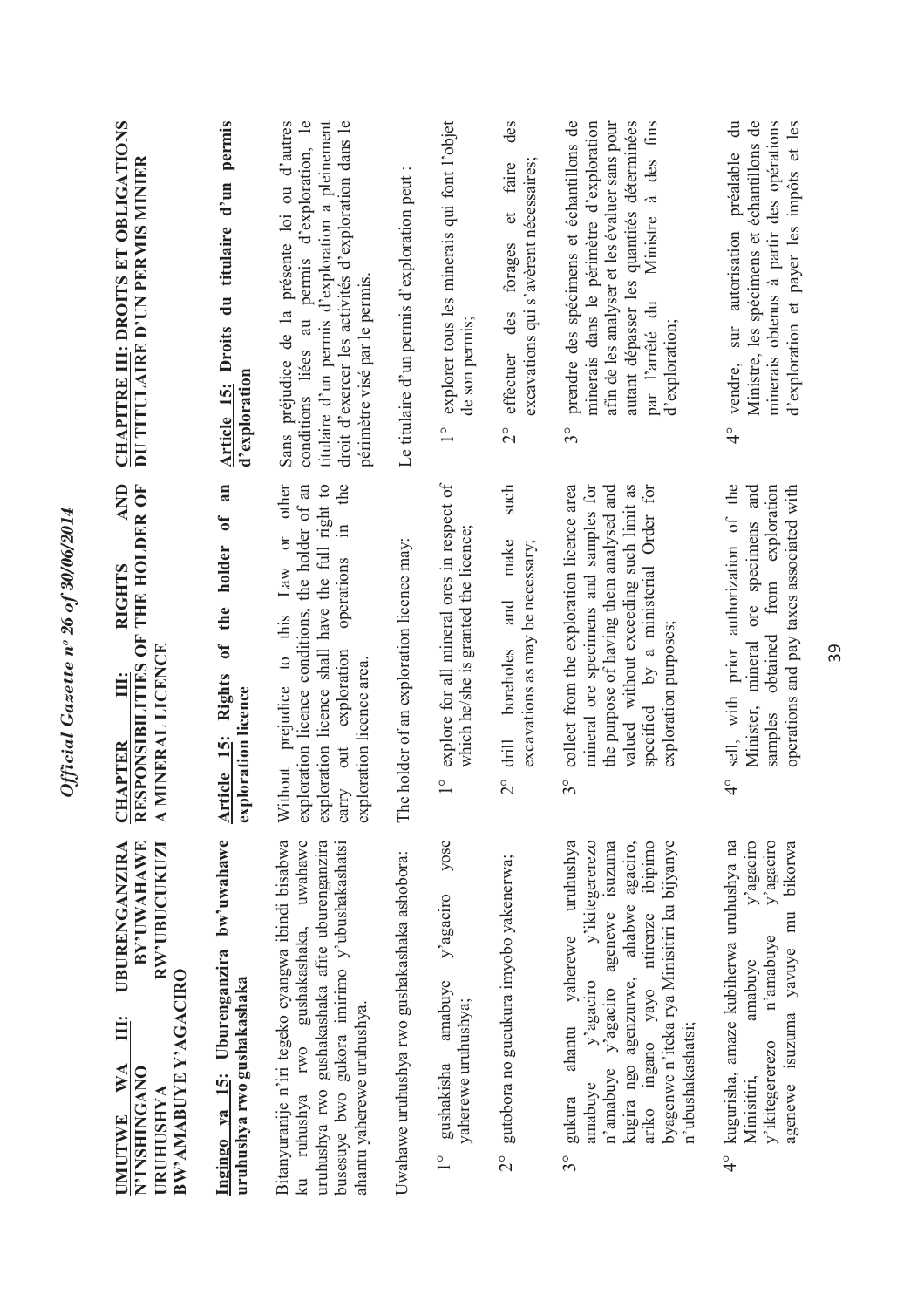| taxes afférentes à la vente de ces minerais;                                                            | 5° installer des campements et bâtiments<br>temporaires, et, à moins que le Ministre<br>d'autres installations érigés par le titulaire<br>n'en décide autrement, enlever, avant ou à<br>l'arrêt des travaux d'exploration, les<br>campements, les bâtiments temporaires ou<br>d'un permis. | titulaire d'un permis d'exploration a le droit<br>minière sur une quelconque portion du périmètre<br>Sous réserve des dispositions de la présente loi, le<br>exclusif de demander un permis d'exploitation<br>du permis d'exploration où un gisement minier<br>économiquement exploitable est découvert. | La demande visée à l'alinéa 3 du présent article<br>doit être adressée dans un délai de quatre-vingt-<br>avant l'expiration du permis<br>dix $(90)$ jours<br>d'exploration. | avant qu'il ne soit donné suite à la demande d'un<br>d'exploitation minière conformément à la présente<br>Si un permis d'exploration arrive à expiration<br>permis d'exploitation minière, le permis<br>d'exploration continue à être valable jusqu'à ce<br>qu'il soit donné suite à la demande d'un permis |
|---------------------------------------------------------------------------------------------------------|--------------------------------------------------------------------------------------------------------------------------------------------------------------------------------------------------------------------------------------------------------------------------------------------|----------------------------------------------------------------------------------------------------------------------------------------------------------------------------------------------------------------------------------------------------------------------------------------------------------|-----------------------------------------------------------------------------------------------------------------------------------------------------------------------------|-------------------------------------------------------------------------------------------------------------------------------------------------------------------------------------------------------------------------------------------------------------------------------------------------------------|
| the sale of such mineral ores;                                                                          | buildings or other facilities erected by<br>and, unless the Minister decides<br>exploration<br>erect camps and temporary buildings;<br>otherwise, remove before or upon the<br>operations, any such camps, temporary<br>termination of the<br>the holder of a licence.<br>50               | Subject to the provisions of this law, the holder<br>of an exploration licence shall have the exclusive<br>right to apply for a mining licence over any<br>economically mineable mineral deposit is<br>portion of the exploration licence area where an<br>discovered                                    | application under paragraph 3 of this Article<br>Il be made within ninety (90) days before the<br>expiry of the exploration licence.<br>The<br>shal                         | response on a mining licence application, the<br>When an exploration licence expires pending a<br>mining licence application is determined in<br>exploration licence shall remain valid until a<br>accordance with this law.                                                                                |
| by'ubushakashatsi kandi akariha imisoro<br>n'amahoro bijyanye n'iryo gurisha ryayo<br>mabuye y'agaciro; | kandi, uretse Minisitiri abitegetse ukundi,<br>y'ubushakashatsi ihagaze, inkambi n'andi<br>kubaka inkambi n'andi mazu y'agateganyo;<br>gukuraho, mbere cyangwa igihe imirimo<br>nyubako<br>mazu y'agateganyo n'izindi<br>zubatswe n'uwahawe uruhushya<br>50                                | Bitanyuranyije n'ibisabwa n'iri tegeko, uwahawe<br>uruhushya rwo gushakashaka afite uburenganzira<br>bwihariye bwo gusaba uruhushya rwo gucukura<br>hakorewe<br>ubushakashatsi hakavumburwa inganzo y'amabuye<br>y'agaciro ashobora kubyazwa umusaruro utanga<br>ahantu<br>amabuye y'agaciro<br>inyungu. | Inyandiko isaba ivugwa mu gika cya 3 cy'iyi<br>ngingo igomba gutangwa mu gihe kitarenze iminsi<br>mirongo icyenda (90) mbere y'uko uruhushya rwo<br>gushakashaka rurangira. | Iyo uruhushya rwo gushakashaka rurangiye mu<br>amabuye y'agaciro itarasubizwa, uruhushya rwo<br>igihe iyo nyandiko isaba uruhushya rwo gucukura<br>gihe inyandiko isaba uruhushya rwo gucukura<br>y'agaciro isubirijwe hakurikijwe iri<br>gushakashaka rukomeza kugira agaciro kugeza<br>amabuye<br>tegeko. |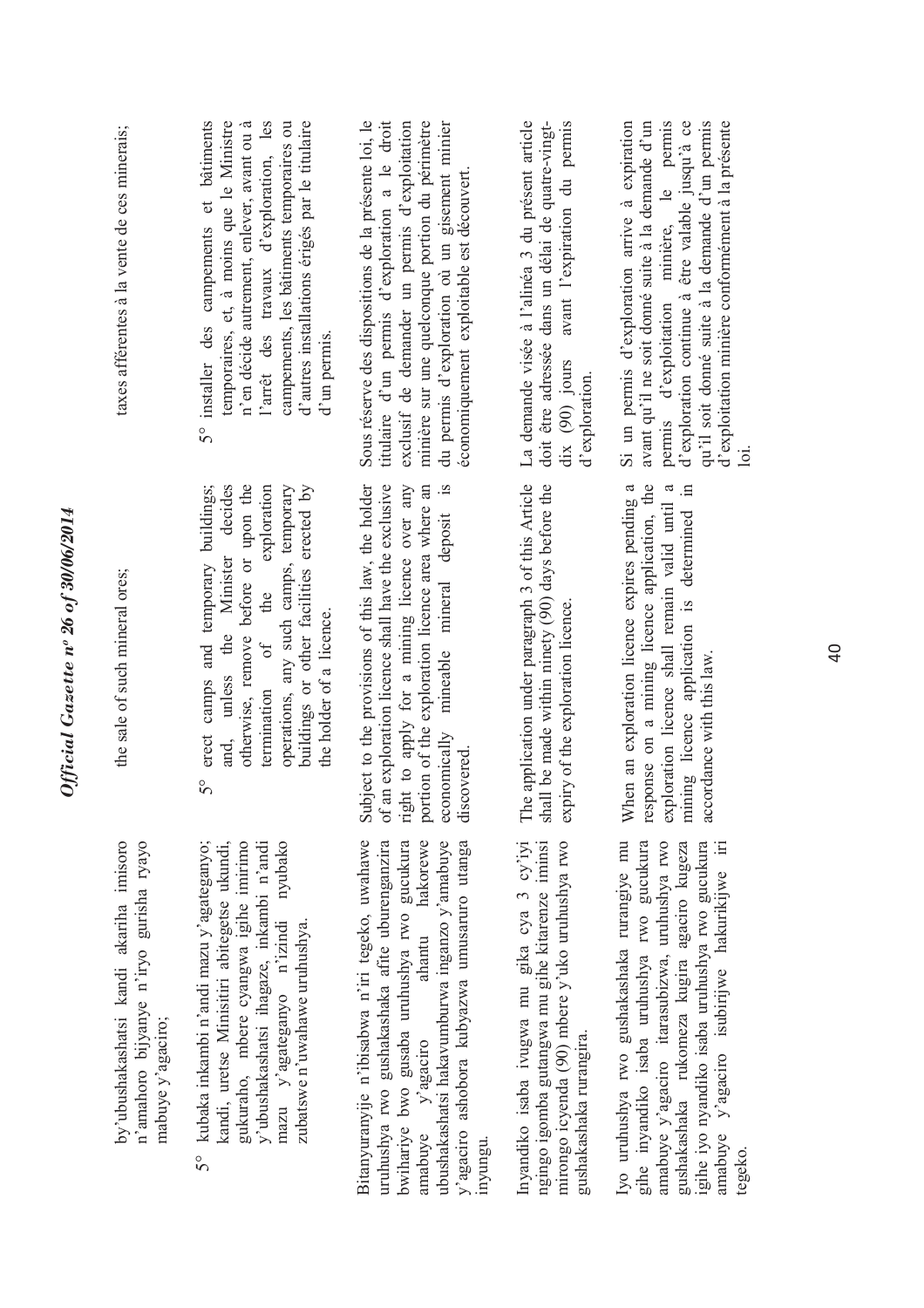| Ingingo          | z'uwahawe<br>Inshingano<br>uruhushya rwo gushakashaka<br>16:<br>$1$                                                                                                                                       | Article 16: Responsibilities of the holder of an<br>exploration licence                                                                                                                                                    | Article 16: Obligations du titulaire du permis<br>d'exploration                                                                                                                                                                            |
|------------------|-----------------------------------------------------------------------------------------------------------------------------------------------------------------------------------------------------------|----------------------------------------------------------------------------------------------------------------------------------------------------------------------------------------------------------------------------|--------------------------------------------------------------------------------------------------------------------------------------------------------------------------------------------------------------------------------------------|
|                  | Uwahawe uruhushya rwo gushakashaka agomba:                                                                                                                                                                | The holder of an exploration licence must:                                                                                                                                                                                 | Le titulaire d'un permis d'exploration doit:                                                                                                                                                                                               |
| $\frac{0}{1}$    | minsi mirongo icyenda (90) uhereye umunsi<br>gutangira imirimo yo gushakashaka mu<br>yaherewe uruhushya rwo gushakashaka;                                                                                 | ninety (90) days from the date of issue of<br>operations within<br>exploration<br>the exploration licence;<br>commence<br>$\frac{1}{\sqrt{2}}$                                                                             | permis<br>commencer les opérations d'exploration<br>dans les quatre-vingt-dix (90) jours suivant<br>ਰੋ<br>ਚ<br>délivrance<br>la date de<br>d'exploration;<br>$\frac{1}{\sqrt{2}}$                                                          |
| $\frac{1}{2}$    | bikorwa<br>gahunda<br>y'ibikorwa by'ubushakashatsi yemejwe na<br>by'ubushakashatsi hakurikijwe<br>gukora no gushora imari mu<br>Minisitiri;                                                               | ð<br>carry out and finance exploration operations<br>the<br>approved by<br>program<br>$\mathfrak{a}$<br>exploration operations<br>accordance with<br>Minister;<br>$\overline{\mathcal{C}}$                                 | financer les opérations<br>d'exploration<br>conformément<br>programme des opérations<br>approuvé par le Ministre;<br>d'exploration<br>exécuter et<br>$\overline{\mathcal{C}}$                                                              |
| 30               | gushyikiriza Minisitiri buri mezi atandatu<br>(6) raporo ivunaguye yerekana aho imirimo<br>puryo<br>yari<br>gahunda<br>$\mathbb{E}$<br>ikozwe<br>hakurikijwe<br>yemeranyijweho<br>bwateganyijwe;<br>igeze | submit to the Minister, every six (6) months<br>of the<br>in the prescribed form, a summary report on<br>work progress in consideration<br>approved program prepared;<br>$\mathcal{S}^{\circ}$                             | soumettre tous les six (6) mois au Ministre<br>un rapport sommaire sur l'avancement des<br>au programme<br>convenu et élaboré en la forme prescrite;<br>travaux par rapport<br>$\mathcal{S}^{\circ}$                                       |
| $\frac{1}{4}$    | abakozi<br>itangwa<br>hakurikijwe ibyemeranyijwe mu<br>guhugura<br>$\overline{a}$<br>ry'uruhushya;<br>gukoresha                                                                                           | employ and train employees in accordance<br>with the terms and conditions agreed upon<br>when issuing the licence;<br>$\overset{\circ}{4}$                                                                                 | personnel<br>conditions<br>convenus à la délivrance du permis;<br>conformément aux termes et<br>$\frac{1}{2}$<br>et former<br>embaucher<br>$\frac{1}{4}$                                                                                   |
| 50               | kumenyesha Minisitiri inganzo y'amabuye<br>y'agaciro yavumbuwe ashobora kubyazwa<br>umusaruro kandi ataherewe uruhushya mu<br>gihe cy'iminsi mirongo itatu (30) akimara<br>kuvumburwa;                    | mineral ore deposit of possible economic<br>such<br>value not included in his/her licence within<br>notify the Minister of the discovery of any<br>a period of thirty (30) days of<br>discovery;<br>$\overline{5}^{\circ}$ | aviser le Ministre de la découverte d'un<br>gisement minier non compris dans son<br>économique, et ce, dans un délai de trente<br>permis et pouvant avoir une valeur<br>(30) jours à compter de cette découverte;<br>$\mathcal{S}^{\circ}$ |
| $\delta^{\circ}$ | n'imirimo<br>y'ubushakashatsi aho abarizwa mu Rwanda,<br>zijyanye<br>zerekana ibi bikurikira:<br>kubika inyandiko                                                                                         | Rwanda<br>exploration records indicating the following:<br>$\equiv$<br>address<br>his/her<br>$6^{\circ}$ keep at                                                                                                           | garder à son adresse au Rwanda les<br>dossiers d'exploration qui montrent ce qui<br>suit:<br>$\delta^{\circ}$                                                                                                                              |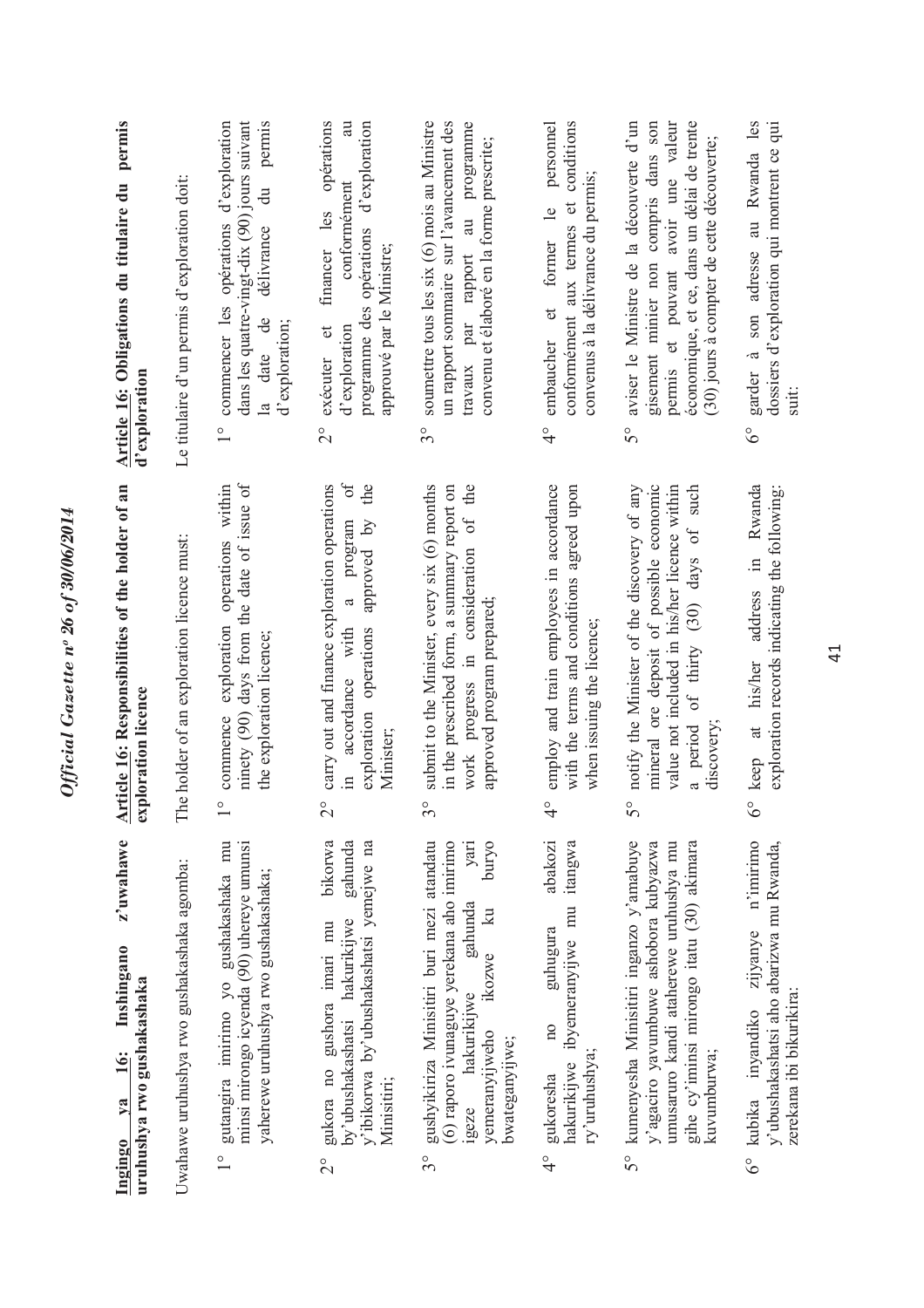| les forages réalisés;<br>$\ddot{a}$                   | leurs<br>$\sigma$<br>pénétrées<br>diagraphies détaillées;<br>strates<br>les<br>.<br>ف | les minerais découverts;<br>ပ                  | l'analyse<br>géochimique et géophysique;<br>$\ddot{d}$<br>d. tous les résultats           | les résultats de l'identification et de<br>l'analyse des minerais prélevés de la<br>zone d'exploration à cette fin;<br>$\vec{v}$                      | des<br>données tenues en vertu des points (a)<br>géologique<br>l'interprétation<br>et (e);<br>$\ddot{ }$                       | toutes les dépenses effectuées dans le<br>cadre du programme des opérations<br>d'exploration annuel convenu.<br>ád | détaillé audité des dépenses engagées<br>soumettre chaque année au Ministre au plus<br>tard (90) jours après la fin de chaque date à<br>laquelle le permis est délivré, un état financier<br>convenues, et si les montants qui devaient être<br>dépensés en vertu des dispositions du permis<br>ne l'ont pas été, le Ministre peut annuler le<br>permis à moins que le titulaire du permis lui<br>fournisse les justifications convaincantes de<br>directement sur les activités d'exploration<br>$\tilde{7}^{\circ}$ |
|-------------------------------------------------------|---------------------------------------------------------------------------------------|------------------------------------------------|-------------------------------------------------------------------------------------------|-------------------------------------------------------------------------------------------------------------------------------------------------------|--------------------------------------------------------------------------------------------------------------------------------|--------------------------------------------------------------------------------------------------------------------|-----------------------------------------------------------------------------------------------------------------------------------------------------------------------------------------------------------------------------------------------------------------------------------------------------------------------------------------------------------------------------------------------------------------------------------------------------------------------------------------------------------------------|
| boreholes drilled;<br>$\mathbf{a}$                    | strata penetrated, with detailed logs of<br>such strata;<br>.<br>م                    | mineral ores discovered;<br>$\ddot{\circ}$     | ð<br>geochemical<br>all the results of the<br>geophysical analysis;<br>$\vec{d}$          | the results of identification and analysis<br>the<br>exploration area for such purposes;<br>from<br>collected<br>minerals<br>$\sigma$ f<br>$\vec{v}$  | the<br>and<br>records maintained under items (a)<br>geological interpretation of<br>the<br>$\dot{e}$<br>$\ddot{ }$             | all the expenditures incurred under the<br>operations<br>agreed annual exploration<br>program<br>do                | and if any money required to be spent under<br>submit to the Minister, every year, not later<br>incurred under agreed exploration activities,<br>spent, the Minister may cancel the licence<br>unless the holder of a licence provides<br>him/her with compelling justification for the<br>than ninety (90) days after the end of each<br>year of the issuance of the licence, an<br>audited statement of expenditure directly<br>the provisions of the licence are not so<br>$\zeta$                                 |
| hakoreshejwe<br>yacukuwe<br>gutobora;<br>imyobo<br>ದ. | mu<br>yagaragaye<br>bujyakuzimu n'ibiyaranga;<br>$amoko$ $v'amabuve$<br>.<br>م        | amabuye y'agaciro yavumbuwe;<br>$\ddot{\circ}$ | ibisubizo byose byavuye mu bipimo bya<br>jewoshimi na jewofizike by'ubutaka;<br>$\vec{d}$ | ibisubizo by'imenyekanisha n'ipimwa<br>yakuwe<br>kuri iyo<br>ubushakashatsi<br>y'agaciro<br>ry'amabuye<br>ahakorerwa<br>mpamvu;<br>$\dot{\mathbf{c}}$ | $n$ yigo $y'$ imiterere<br>y'amabuye nk'uko biteganywa mu gace<br>mu<br>ka (a) na (e);<br>ibyavuye<br>$\overline{\phantom{0}}$ | amafaranga yose yatanzwe kuri gahunda<br>yemeranyijwe y'umwaka ku bikorwa<br>by'ubushakashatsi.<br>do              | mwaka,<br>yagenzuwe<br>y'amafaranga yakoreshejwe ku mirimo<br>y'ubushakashatsi yemeranyijwe, kandi iyo<br>hari amafaranga yagombaga gukoreshwa ku<br>mirimo ijyanye n'urwo ruhushya akaba<br>ashobora<br>nyuma y'itariki ngarukamwaka uruhushya<br>gukuraho urwo ruhushya igihe uwaruhawe<br>bitarenze iminsi mirongo icyenda (90)<br>$b$ uri<br>Minisitiri<br>raporo<br>gushyikiriza Minisitiri<br>atarakoreshejwe,<br>rwatangiweho,<br>$7^{\circ}$                                                                  |

 $7^{\circ}$ 

*Official Gazette nᵒ 26 of 30/06/2014*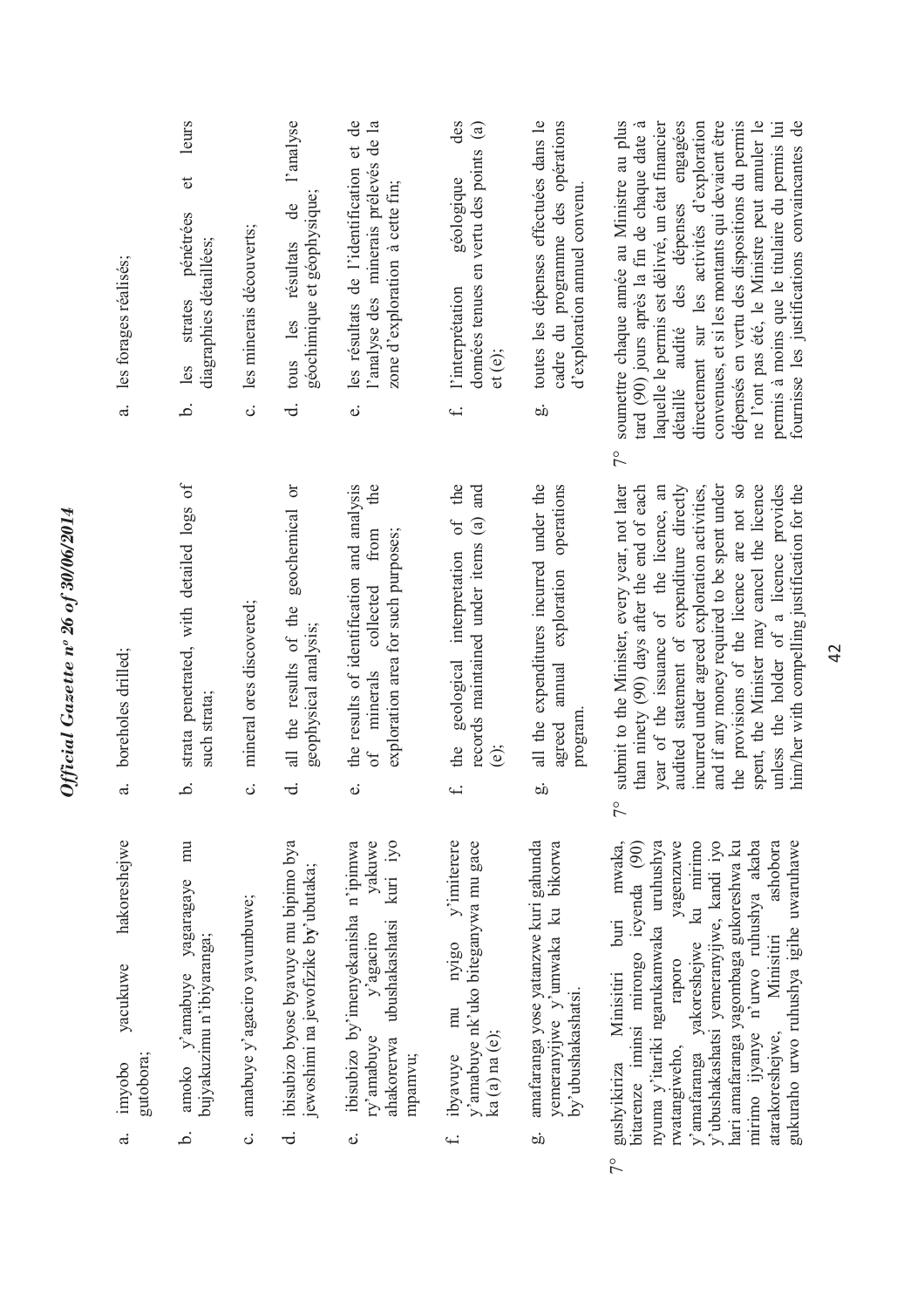| ce manque à gagner;                                                    | convenu, lesquelles modifications prement<br>Ministre ne les rejette dans les (60) jours<br>effet après cette période à moins que le<br>les<br>$\overline{a}$<br>d'exploration<br>apporter<br>toutes<br>modifications qu'il souhaite<br>$\rm de$<br>programme des opérations<br>Ministre<br>suivant la notification.<br>au<br>notifier<br>$8^{\circ}$ | permis<br>Article 17: Droits du titulaire d'un<br>d'exploitation minière à petite échelle                     | petite échelle, le titulaire d'un permis<br>l'exploitation minière dans le périmètre visé par<br>d'autres termes et conditions du permis minier à<br>$\mathfrak{a}$<br>pleinement droit de procéder à l'exploration et<br>Sous réserve des dispositions de la présente loi et<br>d'exploitation minière à petite échelle<br>son permis et peut :                        | exploiter et traiter les minerais faisant<br>l'objet du permis;<br>$\frac{1}{\sqrt{2}}$ | mettre en place les équipements, les<br>à des fins d'extraction, de transport, de<br>installations, les machines et les bâtiments<br>traitement, de fonte et de raffinage des<br>minerais ou des produits miniers lors des<br>opérations minières;<br>$\overset{\circ}{\Omega}$       |
|------------------------------------------------------------------------|-------------------------------------------------------------------------------------------------------------------------------------------------------------------------------------------------------------------------------------------------------------------------------------------------------------------------------------------------------|---------------------------------------------------------------------------------------------------------------|-------------------------------------------------------------------------------------------------------------------------------------------------------------------------------------------------------------------------------------------------------------------------------------------------------------------------------------------------------------------------|-----------------------------------------------------------------------------------------|---------------------------------------------------------------------------------------------------------------------------------------------------------------------------------------------------------------------------------------------------------------------------------------|
| shortfall;                                                             | notify the Minister of any amendments<br>he/she wishes to make to the agreed<br>program of exploration operations and such<br>amendments shall, unless the Minister<br>rejects the same within sixty (60) days after<br>being so notified, have effect after such<br>period<br>$\rm{8^o}$                                                             | Article 17: Rights of the holder of small-scale<br>mining licence                                             | Subject to the provisions of this law and other<br>terms and conditions of a small-scale mining<br>licence, the holder of a small-scale mining<br>licence shall have the full right to carry out<br>exploration and mining operations in the licensed<br>area and may:                                                                                                  | mine and process minerals to which the<br>licence relates;<br>$\frac{1}{1}$             | erect the equipment, plant, machinery<br>and buildings for the purpose of mining,<br>transporting, treating, smelting and<br>refining the minerals or mineral products<br>during mining operations;<br>$\overline{\mathcal{C}}$                                                       |
| adashoboye guha Minisitiri ibisobanuro<br>bifatika bw'icyo kinyuranyo; | kumenyesha Minisitiri impinduka izo arizo<br>$\sqrt{2}$<br>1ZO<br>$\mathbb{R}$<br>azimenyeshejwe, zitangira gushyirwa mu<br>Minisitiri mu minsi mirongo itandatu (60)<br>gushakashaka yemeranyijweho, kandi<br>zose ashaka gukora kuri gahunda<br>mpinduka, uretse iyo zitemejwe<br>bikorwa.<br>$8^{\circ}$                                           | Ingingo ya 17: Uburenganzira bw'uwahawe<br>bw'amabuye<br>rw'ubucukuzi<br>y'agaciro muri mine nto<br>uruhushya | Haseguriwe ibiteganywa n'iri tegeko kimwe<br>uruhushya rw'ubucukuzi bw'amabuye y'agaciro<br>muri mine nto afite uburenganzira busesuye bwo<br>bw'amabuye y'agaciro muri mine nto, uwahawe<br>yaherewe<br>n'ibindi bisabwa mu ruhushya rw'ubucukuzi<br>gukora imirimo y'ubushakashatsi n'ubucukuzi<br>ahantu<br>uruhushya, kandi ashobora:<br>$bw'$ amabuye $y'$ agaciro | 1° gucukura no gutunganya amabuye y'agaciro<br>yaherewe uruhushya;                      | y'agaciro cyangwa ibiyakomokaho mu gihe<br>imashini<br>imirimo<br>amabuve<br>gutunganya,<br>kuhashyira ibikoresho, inganda,<br>gusukura<br>gukoreramo<br>gutwara,<br>cy'imirimo y'ubucukuzi;<br>100<br>$\overline{\gamma}$<br>y'ubucukuzi,<br>gushongesha<br>n'amazu<br>$\frac{1}{2}$ |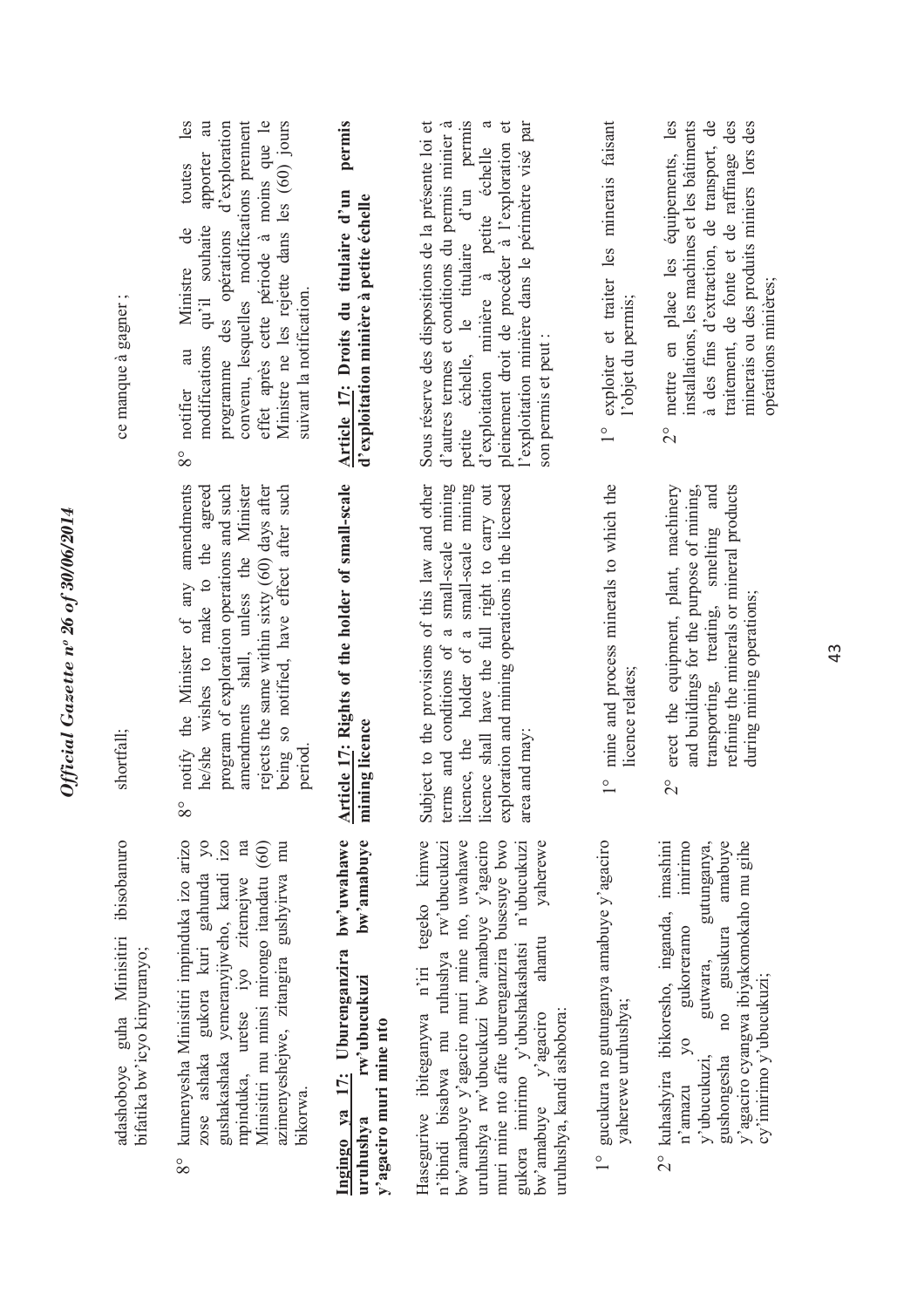| 3° vendre les produits miniers obtenus;                                            | entasser ou évacuer n'importe quel produit<br>ou déchets miniers de manière approuvée<br>$\sigma$<br>sanıtaires<br>autorités<br>environnementales<br>les<br>par<br>$\frac{1}{4}$ | Le titulaire d'un permis d'exploitation minière à<br>petite échelle peut demander au Ministre de faire<br>des modifications au programme d'exploitation<br>gestion de<br>approuvé. Le Ministre peut<br>approuver une telle demande selon les modalités<br>modifier le permis<br>$\mathbb{S}$<br>échelle<br>minière et au programme de<br>petite<br>et conditions convenues et<br>à<br>minière<br>l'environnement<br>d'exploitation<br>conséquence | Article 18: Obligations du titulaire d'un permis<br>d'exploitation minière à petite échelle                   | à<br>Le titulaire d'un permis d'exploitation minière<br>petite échelle doit     | exécuter sans délai toutes les directives<br>relatives à ses activités d'exploration ou<br>d'exploitation minière qui peuvent être<br>donné au titulaire par le Ministre afin de<br>garantir la sécurité ou les bonnes pratiques<br>d'exploitation minière;<br>$\frac{1}{\sqrt{2}}$ | $\mathbf{d}\mathbf{e}$<br>et l'agent autorisé,<br>compétente<br>l'administration locale<br>l'autorité<br>informer<br>$\frac{1}{2}$ |
|------------------------------------------------------------------------------------|----------------------------------------------------------------------------------------------------------------------------------------------------------------------------------|---------------------------------------------------------------------------------------------------------------------------------------------------------------------------------------------------------------------------------------------------------------------------------------------------------------------------------------------------------------------------------------------------------------------------------------------------|---------------------------------------------------------------------------------------------------------------|---------------------------------------------------------------------------------|-------------------------------------------------------------------------------------------------------------------------------------------------------------------------------------------------------------------------------------------------------------------------------------|------------------------------------------------------------------------------------------------------------------------------------|
| products<br>mineral<br>any<br>ð<br>recovered:<br>dispose<br>$\mathfrak{S}^{\circ}$ | stack or dump any mineral or waste<br>product in a manner approved by the<br>environmental<br>and<br>health<br>authorities<br>relevant<br>$\frac{1}{4}$                          | management<br>e holder of a small-scale mining licence may<br>apply to the Minister to make amendments to the<br>approved program of mining operations and the<br>The Minister may, basing on<br>and<br>licence<br>approved terms and conditions, approve<br>mining<br>environmental<br>small-scale<br>the<br>programme.<br>accordingly.<br>approved<br>amend<br>Fh                                                                               | Article 18: Responsibilities of the holder of a<br>small-scale mining licence                                 | e holder of small-scale mining licence shall:<br>$\mathbb{T}^n$                 | operations which may be given to the<br>holder by the Minister for the purposes<br>good mining<br>directives<br>relating to its exploration or mining<br>promptly any<br>$\overline{a}$<br>safety<br>of ensuring<br>carry out<br>practices;                                         | authority and an authorised officer, of<br>notify the appropriate local government<br>$\overset{\circ}{\sim}$                      |
| 3° kugurisha ibituruka ku bucukuzi;                                                | cyangwa imyanda iva ku mabuye y'agaciro<br>mu buryo bwemewe n'inzego zishinzwe<br>gukuraho ibisigazwa<br>ubuzima n'ibidukikije.<br>cyangwa<br>4° kurunda                         | Uwahawe uruhushya rwo gucukura amabuye<br>ibidukikije<br>y'agaciro muri mine nto ashobora gusaba Minisitiri<br>uruhushya rwo guhindura gahunda y'ubucukuzi na<br>yemeranyijwe. Minisitiri ashobora kwemeza izo<br>agakora ivugurura ry'uruhushya rwo gucukura<br>mpinduka ashingiye ku mpamvu zemejwe, kandi<br>amabuye y'agaciro muri mine nto uko bikenewe.<br>kubungabunga<br>$\mathcal{S}^{\circ}$<br>gahunda                                 | z'uwahawe<br>uruhushya rwo gucukura amabuye y'agaciro<br>Inshingano<br>18:<br>muri mine nto<br>$1$<br>Ingingo | amabuye<br>gucukura<br>y'agaciro muri mine nto agomba:<br>Uwahawe uruhushya rwo | y'ubushakashatsi n'ubucukuzi bw'amabuye<br>gukurikiza amabwiriza ajyanye n'imirimo<br>y'agaciro yatanzwe na Minisitiri kugira ngo<br>n'umutekano<br>$\mathbb{R}$<br>myiza<br>ibijyanye<br>imikorere<br>by'ubucukuzi;<br>hubahirizwe<br>cyangwa<br>$\frac{0}{1}$                     | bireba<br>n'umukozi ubifitiye ububasha, icyifuzo cyo<br>z'ibanze<br>inzego<br>2° kumenyesha                                        |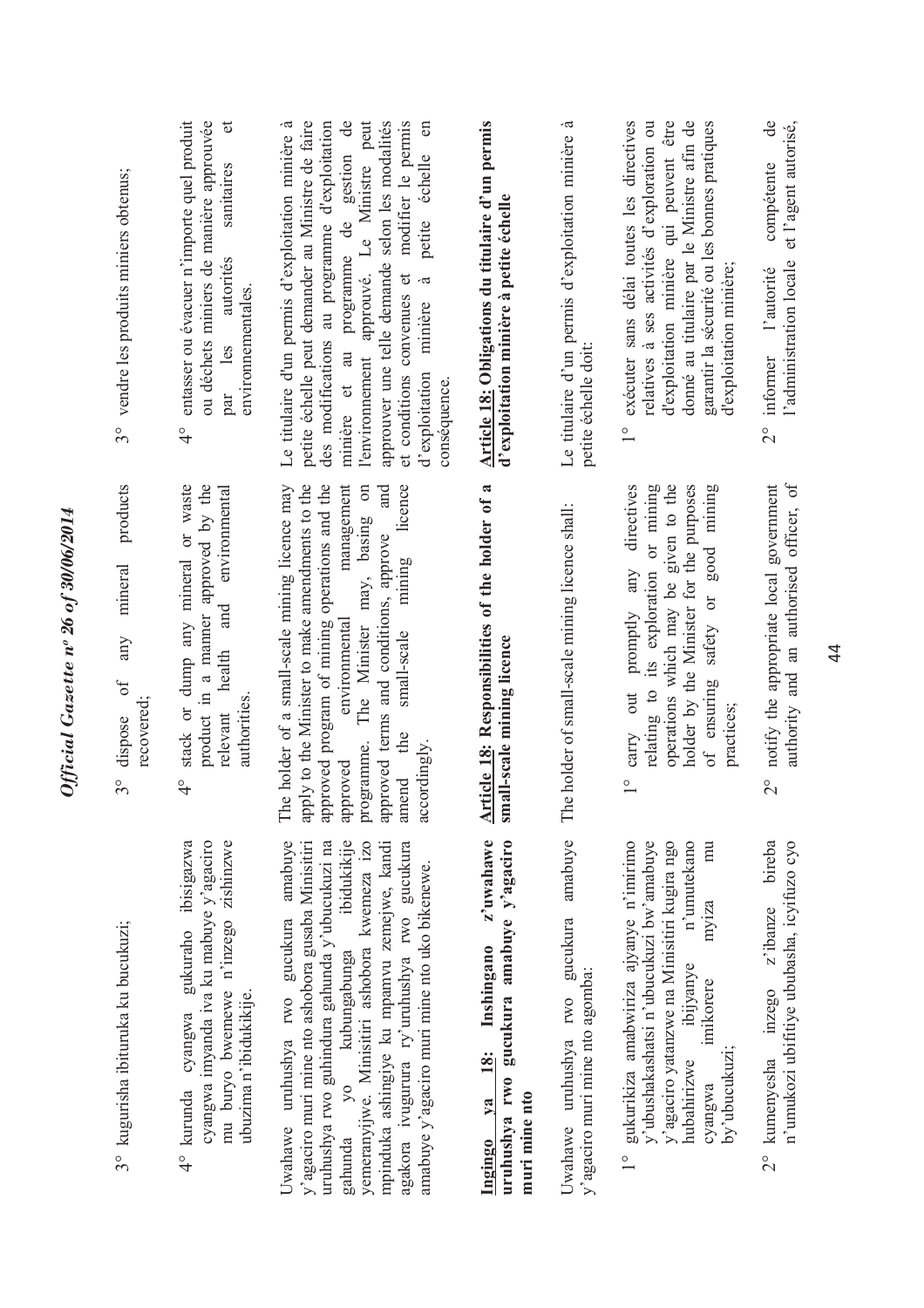| l'exploration ou l'exploitation minière, le<br>de l'intention de commencer ou de cesser<br>cas échéant;        | procéder à la réhabilitation et la remise en<br>état des périmètres d'extraction;<br>$\mathcal{S}^{\circ}$     | des minerais<br>minière et ces enregistrements doivent être<br>produits lors de l'inspection sur demande<br>dûment<br>du périmètre d'exploitation<br>agent<br>tenir des registres précis<br>d'un<br>$\overline{\mathrm{d}}$<br>du Ministre<br>extraits<br>autorisé<br>$\frac{1}{4}$ | soumettre tous les rapports dans les délais<br>prescrits<br>S° | permis<br>d'exploitation minière à grande échelle<br>Article 19: Droits du titulaire d'un                   | Sous réserve des dispositions de la présente loi et<br>minière à grande échelle, le titulaire d'un permis<br>d'exploitation minière à grande échelle a le droit<br>exclusif de procéder à l'exploitation minière sur le<br>de toute condition d'un permis d'exploitation<br>périmètre autorisé et peut                                 | exploiter et traiter les minerais faisant<br>l'objet du permis;<br>$\frac{0}{1}$           | en place les équipements, les<br>installations, les machines et les bâtiments<br>mettre<br>$\overset{\circ}{\sim}$            |
|----------------------------------------------------------------------------------------------------------------|----------------------------------------------------------------------------------------------------------------|-------------------------------------------------------------------------------------------------------------------------------------------------------------------------------------------------------------------------------------------------------------------------------------|----------------------------------------------------------------|-------------------------------------------------------------------------------------------------------------|----------------------------------------------------------------------------------------------------------------------------------------------------------------------------------------------------------------------------------------------------------------------------------------------------------------------------------------|--------------------------------------------------------------------------------------------|-------------------------------------------------------------------------------------------------------------------------------|
| cease<br>exploration or mining, as the case may<br>$\sigma$<br>begin<br>$\circ$<br>intention<br>the<br>.<br>كا | carry out rehabilitation and reclamation<br>of mined out areas;<br>$\tilde{\mathcal{S}}^{\circ}$               | from the mining area and such records<br>$d$ uly<br>keep accurate records of minerals mined<br>shall be produced for inspection on<br>$\mathfrak{a}$<br>demand by the Minister or<br>authorised officer;<br>$\frac{1}{4}$                                                           | submit all reports within the prescribed<br>time limit<br>S°   | Article 19: Rights of the holder of a large-<br>scale mining licence                                        | condition of a large-scale mining licence, the<br>holder of a large-scale mining licence shall have<br>the full right to carry on mining operations in the<br>Subject to the provisions of this law and any<br>licensed area and may:                                                                                                  | mine and process the minerals to which<br>the licence relates;<br>$\overline{1}$           | erect the necessary equipment, plant,<br>machinery and buildings for the purpose<br>$\overline{\mathcal{C}}$                  |
| gusoza<br>cyangwa<br>guhagarika cyangwa<br>y'ubushakashatsi<br>y'ubucukuzi:<br>gutangira,<br><b>Imirimo</b>    | gutunganya<br>$\overline{\mathbf{n}}$<br>aharangiye gucukurwa;<br>gusana<br>gukomeza<br>$\mathfrak{S}^{\circ}$ | kubika amakuru y'imvaho ku mabuye<br>y'agaciro yacukuwe ahantu yaherewe<br>uruhushya kandi ayo makuru akagaragazwa<br>mu gihe cy'igenzura bisabwe na Minisitiri<br>cyangwa umukozi ubifitiye ububasha;<br>$\frac{1}{4}$                                                             | gutanga raporo zose ku gihe cyagenwe.<br>50                    | Uburenganzira bw'uwahawe<br>gucukura amabuye y'agaciro<br>Ingingo ya 19:<br>uruhushya rwo<br>muri mine nini | tegeko kimwe<br>gucukura<br>amabuye y'agaciro muri mine nini, uwahawe<br>mine nini afite uburenganzira busesuye bwo gukora<br>imirimo yo gucukura amabuye y'agaciro ahantu<br>uruhushya rwo gucukura amabuye y'agaciro muri<br>n'ibindi bisabwa mu ruhushya rwo<br>yaherewe uruhushya, kandi ashobora:<br>Haseguriwe ibiteganywa n'iri | amabuye<br>y'agaciro yaherewe uruhushya;<br>gutunganya<br>100<br>gucukura<br>$\frac{1}{1}$ | imashini<br>imirimo<br>kuhashyira ibikoresho, inganda,<br>gukoreramo<br>$\overline{y}$<br>n'amazu<br>$\stackrel{\circ}{\sim}$ |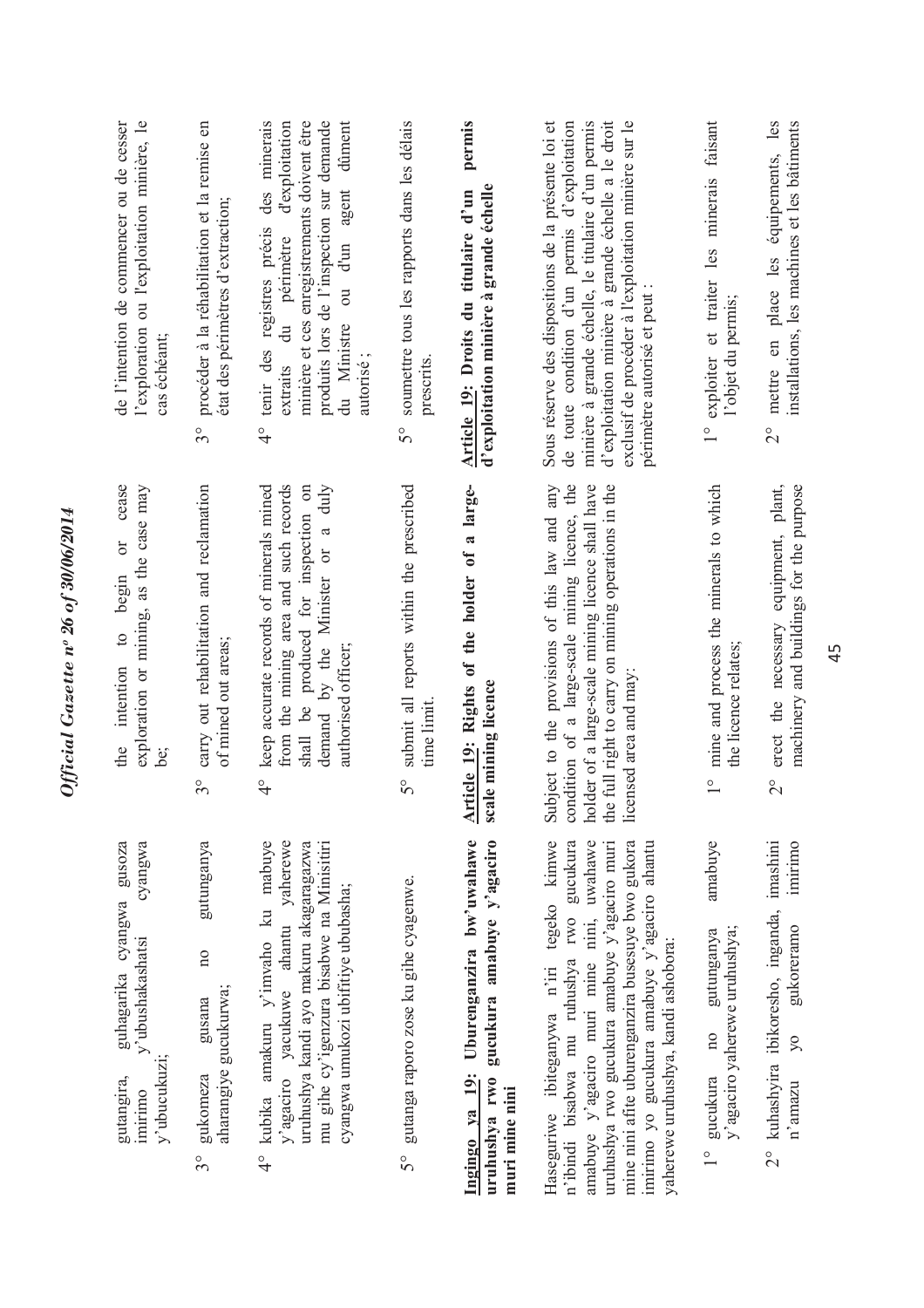| à des fins d'extraction; | les produits miniers lors des opérations<br>traiter, fondre et raffiner les minerais ou<br>minières;<br>30                                   | vendre les produits miniers obtenus;<br>$\frac{1}{4}$   | entasser ou évacuer les produits ou déchets<br>miniers de la manière approuvée par les<br>autorités sanitaires et environnementales.<br>$\mathcal{S}^{\circ}$  | découvert et peut demander au Ministre d'inclure<br>ce gisement ou ce minerai dans le permis<br>qui n'est pas visé par ce permis, il doit, dans les<br>trente (30) jours suivant la découverte, en<br>informer le Ministre, en donnant tous les détails<br>sur le gisement ou un autre type de minerai<br>d'exploitation minière existant, en proposant dans<br>Si le titulaire d'un permis d'exploitation minière à<br>grande échelle découvre un nouveau gisement<br>minier visé par son permis ou tout autre minerai<br>sa demande un programme d'exploitation des<br>minerais découverts.                                                                       | jours suivant de la découverte visée à l'alinéa 2 du<br>au Ministre<br>Le titulaire d'un permis d'exploitation minière à<br>grande échelle peut, dans les quatre-vingt-dix (90)<br>l'élargissement du périmètre visé par son permis<br>demander<br>présent article,               |
|--------------------------|----------------------------------------------------------------------------------------------------------------------------------------------|---------------------------------------------------------|----------------------------------------------------------------------------------------------------------------------------------------------------------------|---------------------------------------------------------------------------------------------------------------------------------------------------------------------------------------------------------------------------------------------------------------------------------------------------------------------------------------------------------------------------------------------------------------------------------------------------------------------------------------------------------------------------------------------------------------------------------------------------------------------------------------------------------------------|-----------------------------------------------------------------------------------------------------------------------------------------------------------------------------------------------------------------------------------------------------------------------------------|
| of mining;               | mining<br>treat, smelt and refine the minerals or<br>the<br>mineral products during<br>operations;<br>$3^{\circ}$                            | dispose of mineral products recovered;<br>$\frac{1}{4}$ | product in a manner approved by the<br>stack or dump any mineral or waste<br>health and environmental authorities.<br>$\mathcal{S}^{\circ}$                    | the holder of a large-scale mining licence<br>Minister thereof, giving particulars of the deposit<br>deposit or mineral included in the existing<br>thirty (30) days after such discovery, notify the<br>apply to the Minister to have the mining of such<br>mining licence, giving in his/her application a<br>discovers any further deposit of the mineral to<br>not included in such licence, he/she must, within<br>proposed program of mining operations in<br>which his/her licence relates or any other mineral<br>or other type of minerals discovered, and may<br>respect of such discovered minerals.<br>$\mathbb H$                                      | The holder of a large-scale mining licence may,<br>to in paragraph 2 of this article, apply to the<br>within ninety (90) days of the discovery referred<br>Minister to have his/her mining licence area<br>enlarged and the Minister may approve such                             |
| y'ubucukuzi;             | gutunganya, gushongesha, gusukura no<br>amabuye y'agaciro cyangwa<br>cy'imirimo<br>gihe<br>ibiyakomokaho mu<br>y'ubucukuzi;<br>gutwara<br>30 | 4° kugurisha ibikomoka ku bucukuzi;                     | cyangwa imyanda iva ku mabuye y'agaciro<br>mu buryo bwemewe n'inzego zishinzwe<br>kurunda cyangwa gukuraho ibisigazwa<br>ubuzima n'ibidukikije.<br>$5^{\circ}$ | Iyo uwahawe uruhushya rwo gucukura amabuye<br>mirongo itatu (30) uhereye igihe yavumburiye ayo<br>y'agaciro muri mine nini avumbuye indi nganzo<br>cyangwa ubundi bwoko bw'amabuye y'agaciro<br>ibimenyetso by'inganzo y'amabuye y'agaciro<br>cyangwa ubundi bwoko bw'amabuye y'agaciro<br>iyo nganzo cyangwa ayo mabuye y'agaciro<br>y'amabuye y'agaciro yaherewe uruhushya,<br>atari ayo yaherewe uruhushya, agomba, mu minsi<br>yavumbuwe, kandi ashobora gusaba Minisitiri ko<br>mabuye y'agaciro, kubimenyesha Minisitiri atanga<br>yongerwa ku ruhushya asanganywe, agatanga<br>inyandiko igaragaza gahunda y'ubucukuzi bw'ayo<br>mabuye y'agaciro yavumbuwe. | amabuve<br>ahantu<br>y'agaciro muri mine nini ashobora, mu gihe<br>y'ukuvumbura kwavuzwe mu gika cya 2 cy'iyi<br>nyuma<br>kandi<br>ngingo, gusaba Minisitiri kongererwa<br>uruhushya rw'ubucukuzi,<br>Uwahawe uruhushya rwo gucukura<br>cy'iminsi mirongo cyenda (90)<br>vaherewe |

Official Gazette nº 26 of 30/06/2014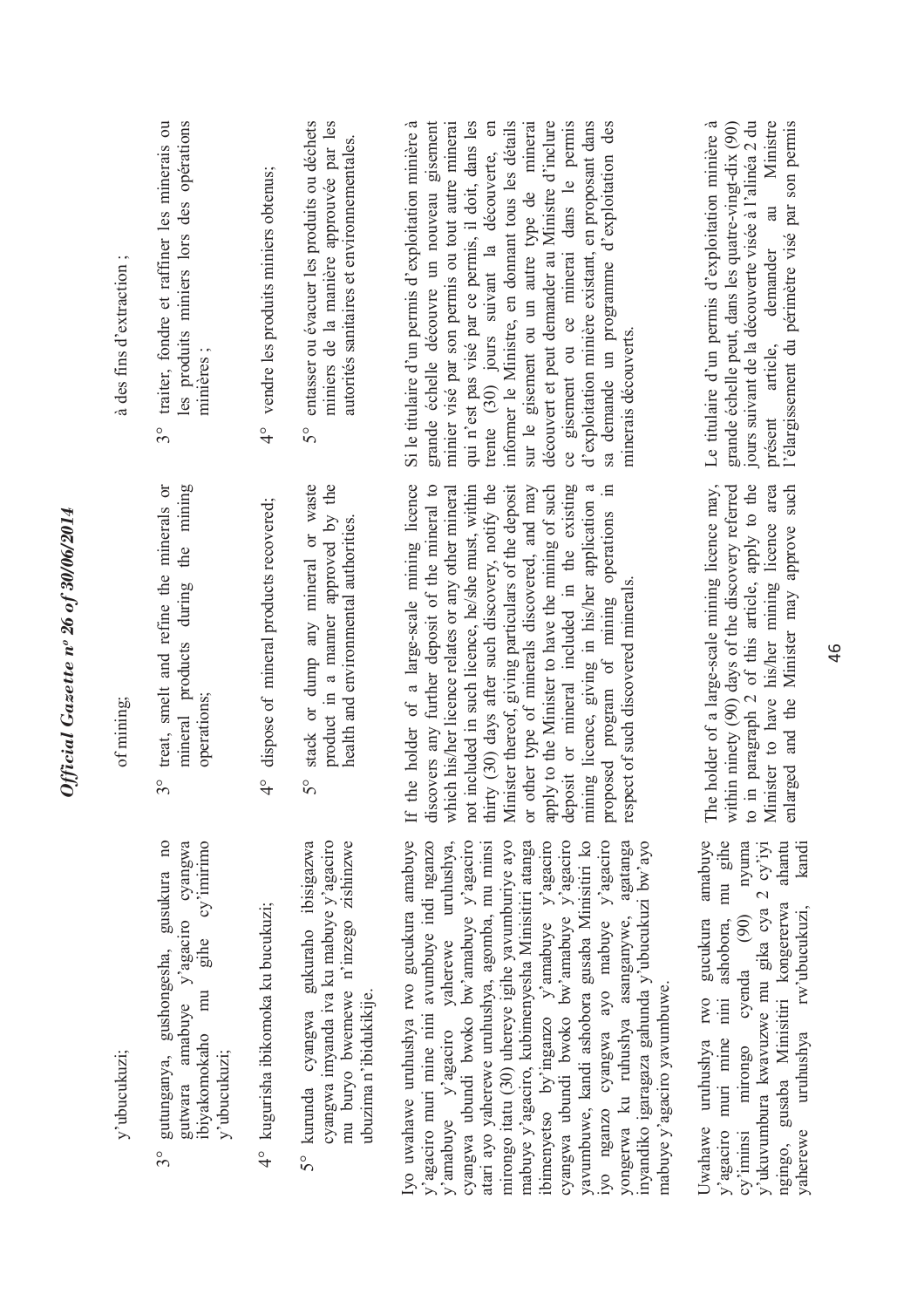## *Official Gazette nᵒ 26 of 30/06/2014*  Official Gazette nº 26 of 30/06/2014

Minisitiri ashobora kwemera iryo saba igihe ntirirenze ibipimo ntarengwa ku bwoko bw'urwo Minisitiri ashobora kwemera iryo saba igihe ikoreshwa ry'umutungo w'amabuye rizatuma ikoreshwa ry'umutungo w'amabuye y'agaciro y'u Rwanda rikorwa ku buryo bwiza kandi butanga inyungu kandi iryo yongerwa kandi butanga inyungu kandi iryo yongerwa ntirirenze ibipimo ntarengwa ku bwoko bw'urwo ruhushya rw'ubucukuzi nk'uko biteganywa n'iri ruhushya rw'ubucukuzi nk'uko biteganywa n'iri y'agaciro y'u Rwanda rikorwa ku buryo bwiza rizatuma tegeko.

y'agaciro muri mine nini ashobora gusaba gahunda y'ubucukuzi na gahunda yo kubungabunga ibidukikije yemejwe. Minisitiri Uwahawe uruhushya rwo gucukura amabuye y'agaciro muri mine nini ashobora gusaba Minisitiri uruhushya rwo kugira ibyo ahindura kuri Minisitiri uruhushya rwo kugira ibyo ahindura kuri gahunda y'ubucukuzi na gahunda yo kubungabunga ibidukikije yemejwe. Minisitiri ashobora kwemeza izo mpinduka ashingiye ku mpamvu zemejwe, kandi agakora ivugurura mpamvu zemejwe, kandi agakora ivugurura ry'uruhushya rwogucukura amabuye y'agaciro ry'uruhushya rwogucukura amabuye y'agaciro Uwahawe uruhushya rwo gucukura amabuye ashobora kwemeza izo mpinduka ashingiye ku gahunda y'ubucukuzi na gahunda muri mine nini bibaye ngombwa. muri mine nini bibaye ngombwa.

uruhushya rwo gucukura amabuye y'agaciro **uruhushya rwo gucukura amabuye y'agaciro**  Ingingo ya 20: Inshingano z'uwahawe **Ingingo ya 20: Inshingano z'uwahawe** muri mine nini **muri mine nini** Hakurikijwe ibisabwa n'iri tegeko, uwahawe uruhushya rwo gucukura amabuye y'agaciro muri Hakurikijwe ibisabwa n'iri tegeko, uwahawe uruhushya rwo gucukura amabuye y'agaciro muri mine nini agomba: mine nini agomba: 1° guteza imbere mine no gucukura inganzo z'amabuye y'agaciro yaherewe uruhushya  $V'$ imirimo gahunda yo kubungabunga ibidukikije 1° guteza imbere mine no gucukura inganzo z'amabuye y'agaciro yaherewe uruhushya hakurikijwe gahunda y'imirimo v'ubucukuzi yemejwe na Minisitiri na y'ubucukuzi yemejwe na Minisitiri na gahunda yo kubungabunga ibidukikije vemejwe n'inzego zibishinzwe; yemejwe n'inzego zibishinzwe; gahunda hakurikijwe

application if he/she is satisfied that such beneficial use of the mineral resources of beyond the mining licence size limitations set application if he/she is satisfied that such approval will ensure the most efficient and approval will ensure the most efficient and beneficial use of the mineral resources of Rwanda and the enlargement shall not extend Rwanda and the enlargement shall not extend beyond the mining licence size limitations set forth in this law in respect of such licence. forth in this law in respect of such licence.

apply to the Minister to make some amendments The holder of a large-scale mining licence may The holder of a large-scale mining licence may apply to the Minister to make some amendments to the approved programme of mining operations to the approved programme of mining operations and the approved environmental management programme. The Minister may, basing on agreed programme. The Minister may, basing on agreed terms and conditions, approve such amendments terms and conditions, approve such amendments and amend the large-scale mining licence where and amend the large-scale mining licence where and the approved environmental management necessary. necessary. Article 20: Responsibilities of the holder of a<br>large-scale mining licence **Article 20: Responsibilities of the holder of a large-scale mining licence** Subject to the provisions of this law, the holder Subject to the provisions of this law, the holder of a large-scale mining licence must: of a large-scale mining licence must:

- 1° develop and mine the mineral deposits covered by the licence in accordance with a programme of mining operations approved by the Minister and an environmental management programme approved by 1° develop and mine the mineral deposits covered by the licence in accordance with a programme of mining operations approved  $\delta$ by the Minister and an environmental approved management programme relevant authorities; relevant authorities;
- 2° commence mining operations within one commence mining operations within one  $\overline{C}$

et le Ministre peut donner une suite favorable à cette demande s'il estime que cette suite favorable permettra l'utilisation la plus efficace et bénéfique possible des ressources minières du Rwanda et que l'élargissement ne s'étend pas au-delà des limites de la taille du périmètre minier indiqué et le Ministre peut donner une suite favorable à cette demande s'il estime que cette suite favorable permettra l'utilisation la plus efficace et bénéfique possible des ressources minières du Rwanda et que l'élargissement ne s'étend pas au-delà des limites de la taille du périmètre minier indiqué dans la présente loi pour ce permis. dans la présente loi pour ce permis.

Le titulaire d'un permis d'exploitation minière à grande échelle peut demander au Ministre d'apporter des modifications au programme approuvé d'exploitation minière et au programme approuvé de gestion de l'environnement. Le approuvé de gestion de l'environnement. Le Ministre peut, sur base des termes et conditions convenus, approuver ces modifications et modifier le permis d'exploitation minière à grande Le titulaire d'un permis d'exploitation minière à grande échelle peut demander au Ministre d'apporter des modifications au programme approuvé d'exploitation minière et au programme Ministre peut, sur base des termes et conditions convenus, approuver ces modifications et modifier le permis d'exploitation minière à grande échelle si nécessaire. échelle si nécessaire.

## **Article 20: Obligations du titulaire d'un permis**  Article 20: Obligations du titulaire d'un permis d'exploitation minière à grande échelle **d'exploitation minière à grande échelle**

Sous réserve des dispositions de la présente loi, le titulaire d'un permis d'exploitation minière à Sous réserve des dispositions de la présente loi, le titulaire d'un permis d'exploitation minière à grande échelle doit : grande échelle doit :

- 1° développer et exploiter les gisements miniers couverts par le permis, conformément à un programme d'activités minières approuvé par le Ministre et un programme de gestion de l'environnement 1° développer et exploiter les gisements permis, conformément à un programme d'activités minières approuvé par le Ministre et un programme de gestion de l'environnement approuvé par les autorités compétentes; approuvé par les autorités compétentes; miniers couverts par le
	- 2° commencer les activités d'exploitation commencer les activités d'exploitation  $\overline{C}$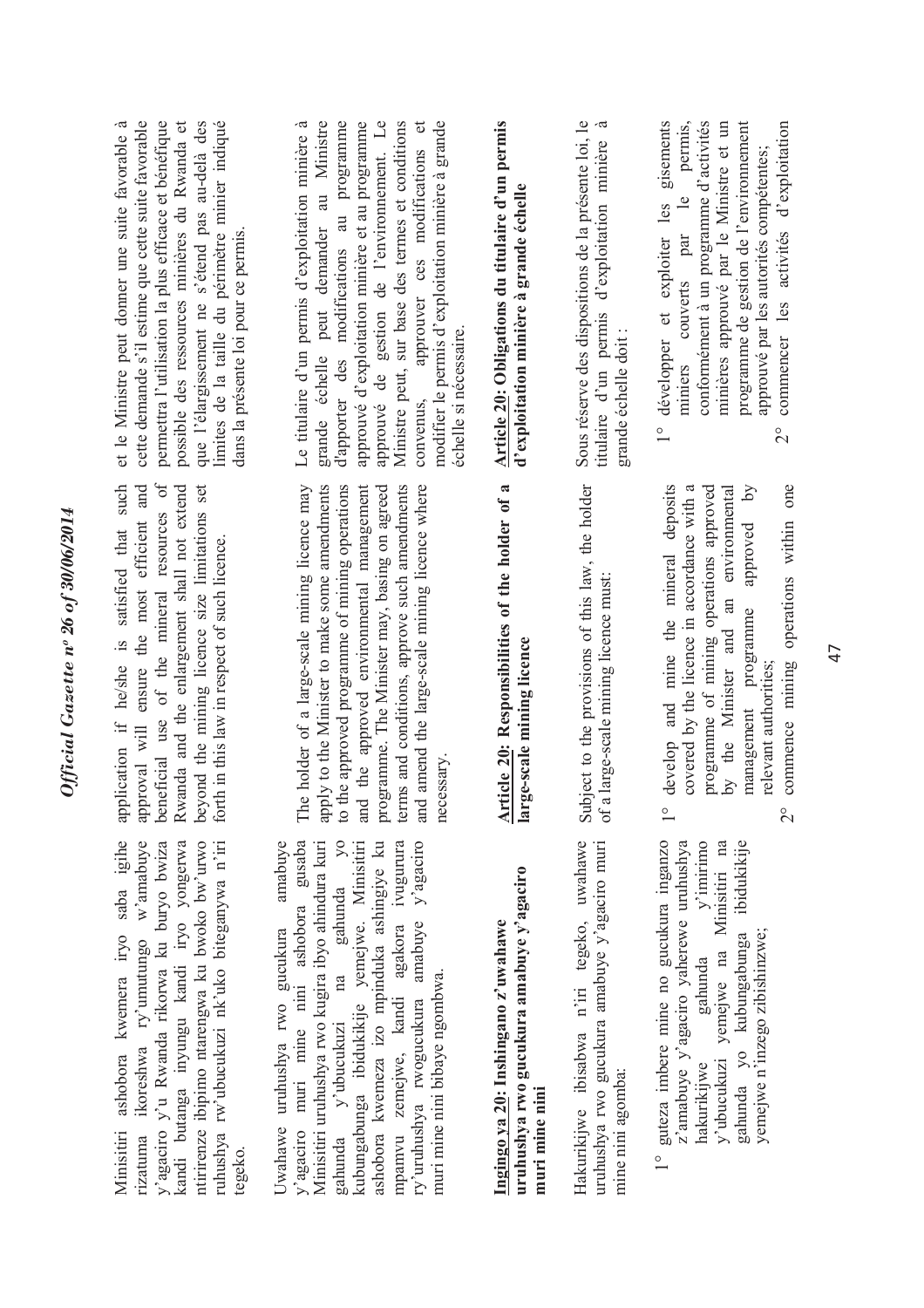| $\ddot{a}$<br>minière dans les cent quatre-vingts (180)<br>la délivrance<br>compter de<br>$jours \ \ \lambda$<br>permis;                   | délimiter et garder les limites du périmètre<br>visé par le permis d'exploitation minière<br>de la manière prescrite;           | l'exploitation minière du périmètre visé<br>informer le Ministre dès qu'il commence<br>par son permis d'exploitation minière à<br>grande échelle;       | garder, à son adresse au Rwanda:                       | les dossiers complets et exacts de ses<br>forme<br>dans la<br>prescrite par le Ministre;<br>opérations techniques              | titulaire en rapport avec le périmètre visé<br>géologiques y compris les interprétations,<br>aériennes, catalogue des données de<br>et toutes les autres données dont dispose le<br>les copies de toutes les cartes, rapports<br>les analyses minérales, les photographies<br>forage, les analyses, les résultats des essais<br>par son permis d'exploitation minière à<br>grande échelle;             | activités<br>$\sigma$<br>d'exploitation minière à grande échelle et<br>registres<br>exacts<br>comptables et<br>ses<br>financiers<br>$\mathrm{d}\mathrm{e}$<br>registres<br>autres livres<br>systématiques<br>les |
|--------------------------------------------------------------------------------------------------------------------------------------------|---------------------------------------------------------------------------------------------------------------------------------|---------------------------------------------------------------------------------------------------------------------------------------------------------|--------------------------------------------------------|--------------------------------------------------------------------------------------------------------------------------------|--------------------------------------------------------------------------------------------------------------------------------------------------------------------------------------------------------------------------------------------------------------------------------------------------------------------------------------------------------------------------------------------------------|------------------------------------------------------------------------------------------------------------------------------------------------------------------------------------------------------------------|
|                                                                                                                                            | $3^{\circ}$                                                                                                                     | $\frac{1}{4}$                                                                                                                                           | $\mathcal{S}^{\circ}$                                  | $\vec{a}$                                                                                                                      | .<br>ف                                                                                                                                                                                                                                                                                                                                                                                                 | ပ                                                                                                                                                                                                                |
| hundred and eighty (180) days from the<br>issuance of the licence;                                                                         | demarcate and keep demarcated the large-<br>scale mining licence area in the prescribed<br>manner;<br>$\circ$<br>$\mathfrak{c}$ | as soon as the holder<br>of his/her large-scale<br>commences mining,<br>notify the Minister,<br>mining licence area;<br>O<br>4                          | maintain at his/her address in Rwanda:<br>$\circ$<br>5 | complete and accurate technical records<br>form<br>the<br>of his/her operations in<br>prescribed by the Minister;<br>$\vec{a}$ | data available to the holder of a licence<br>in respect of his/her large-scale mining<br>copies of all maps, geological reports,<br>analyses and test results and all other<br>mineral<br>analyses, aerial photographs, core logs,<br>interpretations,<br>licence area;<br>including<br>.<br>ف                                                                                                         | mining area and such other books of<br>of his/her operations in the large-scale<br>accurate and systematic financial records<br>as<br>accounts and financial records<br>$\ddot{\circ}$                           |
| gutangira imirimo yo gucukura mine mu<br>gihe cy'iminsi ijana na mirongo inani (180)<br>uhereye igihe yaherewe uruhushya;<br>$\frac{1}{2}$ | gushyira imbago mu mbibi z'ahantu<br>hatangiwe uruhushya rwo gucukura kandi<br>zikagumaho ku buryo bwateganyijwe;<br>30         | kumenyesha Minisitiri agitangira imirimo<br>y'ubucukuzi ahantu yaherewe uruhushya<br>rwo gucukura amabuye y'agaciro muri<br>mine nini;<br>$\frac{1}{4}$ | 5° kubika aho akorera mu Rwanda:                       | imirimo yakozwe mu buryo bwemejwe<br>inyandiko zuzuye za tekinike zerekana<br>na Minisitiri;<br>a.                             | raporo<br>zirimo<br>by'amabuye<br>y'agaciro, amafoto yafatiwe mu kirere,<br>by'ibyavuye mu gutobora,<br>imibare y'ibipimo, igeragezwa n'andi<br>afite<br>ajyanye n'ahantu yaherewe uruhushya<br>gucukura amabuye y'agaciro muri<br>uruhushya<br>yose,<br>y'ubutaka,<br>ibisobanuro, ibipimo<br>kopi y'amakarita<br>uwahawe<br>z'imiterere<br>mine nimi;<br>ibipimo<br>makuru<br>IW <sub>0</sub><br>نم. | $v$ 'ukuri<br>y'ikoreshwa ry'amafaranga mu mirimo<br>gucukura amabuye y'agaciro muri<br>kandi<br>yuzuye<br>imibare<br>$\overline{y}$<br>$\ddot{\circ}$                                                           |

## Official Gazette nº 26 of  $30/06/2014$ *Official Gazette nᵒ 26 of 30/06/2014*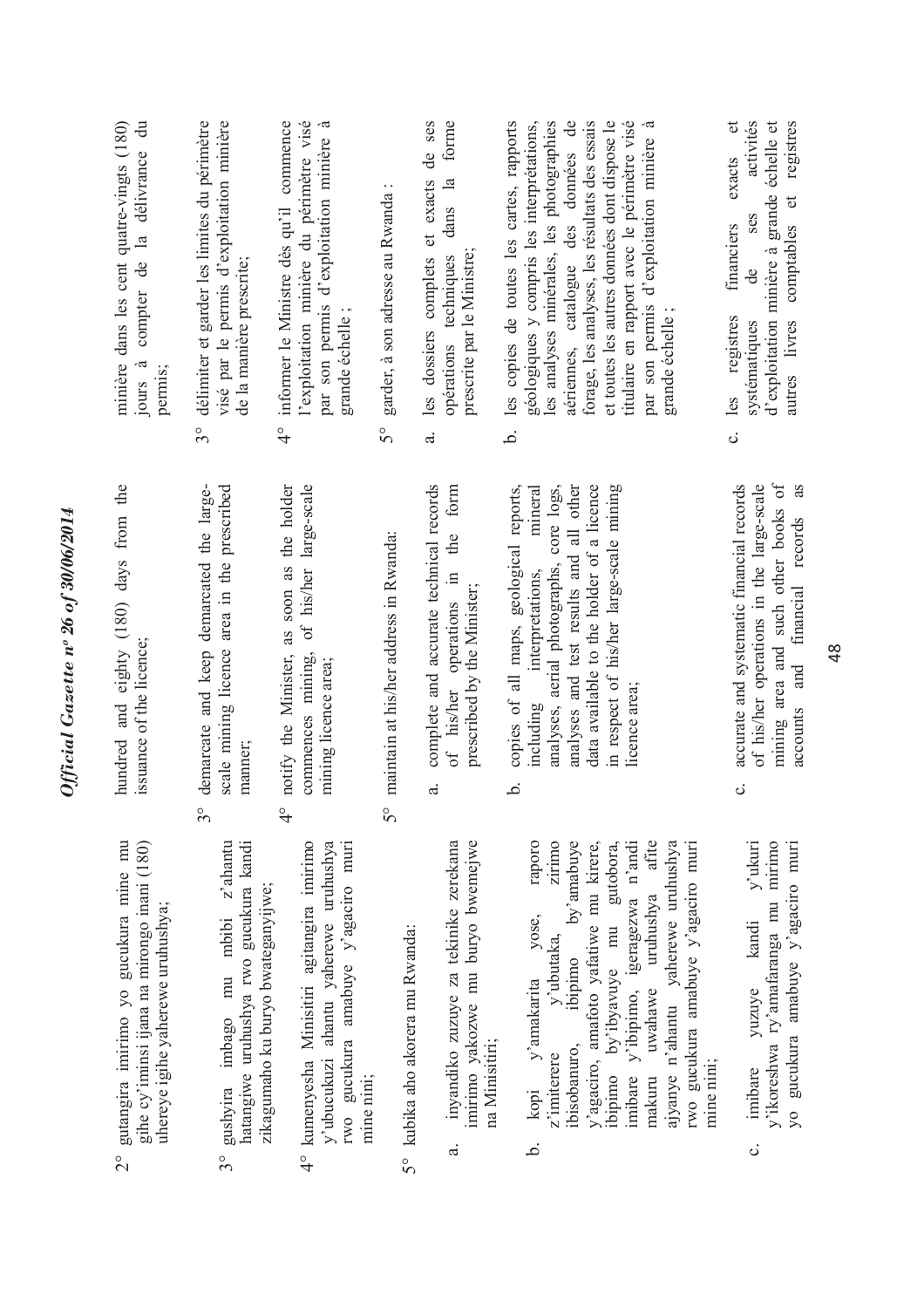|            | yaherewe<br>n'amategeko abigenga. Iyo uwahawe<br>uruhushya akora indi mirimo idafitanye<br>isano n'imirimo yo gucukura amabuye<br>mine nini n'ibindi bitabo by'ibaruramari<br>bisabwa<br>y'agaciro muri mine nini agomba kugira<br>ibitabo by'icungamutungo byihariye ku<br>nk'uko<br>y'ubucukuzi<br>n'icungamutungo<br>uruhushya.<br>mirimo | maintain separate books of accounts of<br>is engaged in any activity not connected<br>with his/her operations under the large-<br>required by relevant laws. If such holder<br>scale mining licence, he/she shall<br>his/her operations under such licence. | activité différente des activités visées par<br>son permis d'exploitation minière à grande<br>distincts en rapport avec les activités<br>Si le titulaire est engagé dans toute autre<br>échelle, il tient des livres comptables<br>son<br>financiers requis par les lois en la matière.<br>par<br>d'exploitation minière visées<br>permis. |
|------------|----------------------------------------------------------------------------------------------------------------------------------------------------------------------------------------------------------------------------------------------------------------------------------------------------------------------------------------------|-------------------------------------------------------------------------------------------------------------------------------------------------------------------------------------------------------------------------------------------------------------|--------------------------------------------------------------------------------------------------------------------------------------------------------------------------------------------------------------------------------------------------------------------------------------------------------------------------------------------|
| $6^\circ$  | zose<br>umukozi ubifitiye ububasha<br>gika cya mbere n'icya ka 2 by' iyi<br>zakoreshejwe hakurikijwe ibiteganywa mu<br>ibitabo n'inyandiko<br>kwemerera<br>kugenzura<br>ngingo;                                                                                                                                                              | permit an authorized officer at any time to<br>inspect all the books and records maintained<br>pursuant to the provisions of paragraphs one<br>and 2 of this article;<br>$\delta^{\circ}$                                                                   | en application des dispositions des alinéas<br>tout moment tous les livres et registres tenus<br>permettre à un agent autorisé d'examiner à<br>premier et 2 du présent article;<br>$6^\circ$                                                                                                                                               |
| $\sqrt{2}$ | mezi atandatu (6) akamushyikiriza kopi zose<br>gushyikiriza Minisitiri, nta kiguzi, kopi<br>z'ibitabo n'inyandiko zose yasabwa na<br>Minisitiri igihe icyo aricyo cyose, kandi buri<br>z'ibitabo byakoreshejwe;                                                                                                                              | submit to the Minister, free of charge, copies<br>of such books and records as the Minister<br>(6) months, deliver to the Minister, all copies<br>may from time to time require and, every six<br>of books used;<br>$\tilde{7}^{\circ}$                     | 7° remettre au Ministre, sans frais, les copies de<br>tous les livres et registres que le Ministre<br>peut de temps à autre exiger et transmettre<br>au Ministre tous les six (6) mois toutes les<br>copies des livres utilisés;                                                                                                           |
| 80         | gushyikiriza Minisitiri kopi ya raporo<br>minsi mirongo icyenda (90) uhereye igihe<br>warangiriye,<br>inyungu cyangwa igihombo<br>cy'umwaka kandi akerekana ibintu byose<br>y'ikoreshamutungo ya buri mwaka mu<br>bigaragaza uko ibaruramari rihagaze mu<br>w'ibaruramari<br>mwaka urangiye;<br>verekana<br>umwaka                           | provide the Minister with a copy of every<br>days of the end of each financial year<br>showing the profit or loss for the year and<br>annual financial report within ninety (90)<br>the financial statements of the previous year;<br>$8^{\circ}$           | vingt-dix (90) jours suivant la fin de chaque<br>exercice montrant les pertes et profits de<br>transmettre au Ministre une copie de chaque<br>rapport financier annuel dans les quatre-<br>l'exercice et les états financiers de l'exercice<br>précédent;<br>$8^{\circ}$                                                                   |
| ခိ         | gutanga raporo nk'uko bisabwa;                                                                                                                                                                                                                                                                                                               | submit prescribed reports;<br>$\overline{9}^{\circ}$                                                                                                                                                                                                        | 9° transmettre les rapports prescrits ;                                                                                                                                                                                                                                                                                                    |
|            | 10° kumenyesha Minisitiri:                                                                                                                                                                                                                                                                                                                   | $0^\circ$ notify the Minister:                                                                                                                                                                                                                              | 10° informer le Ministre:                                                                                                                                                                                                                                                                                                                  |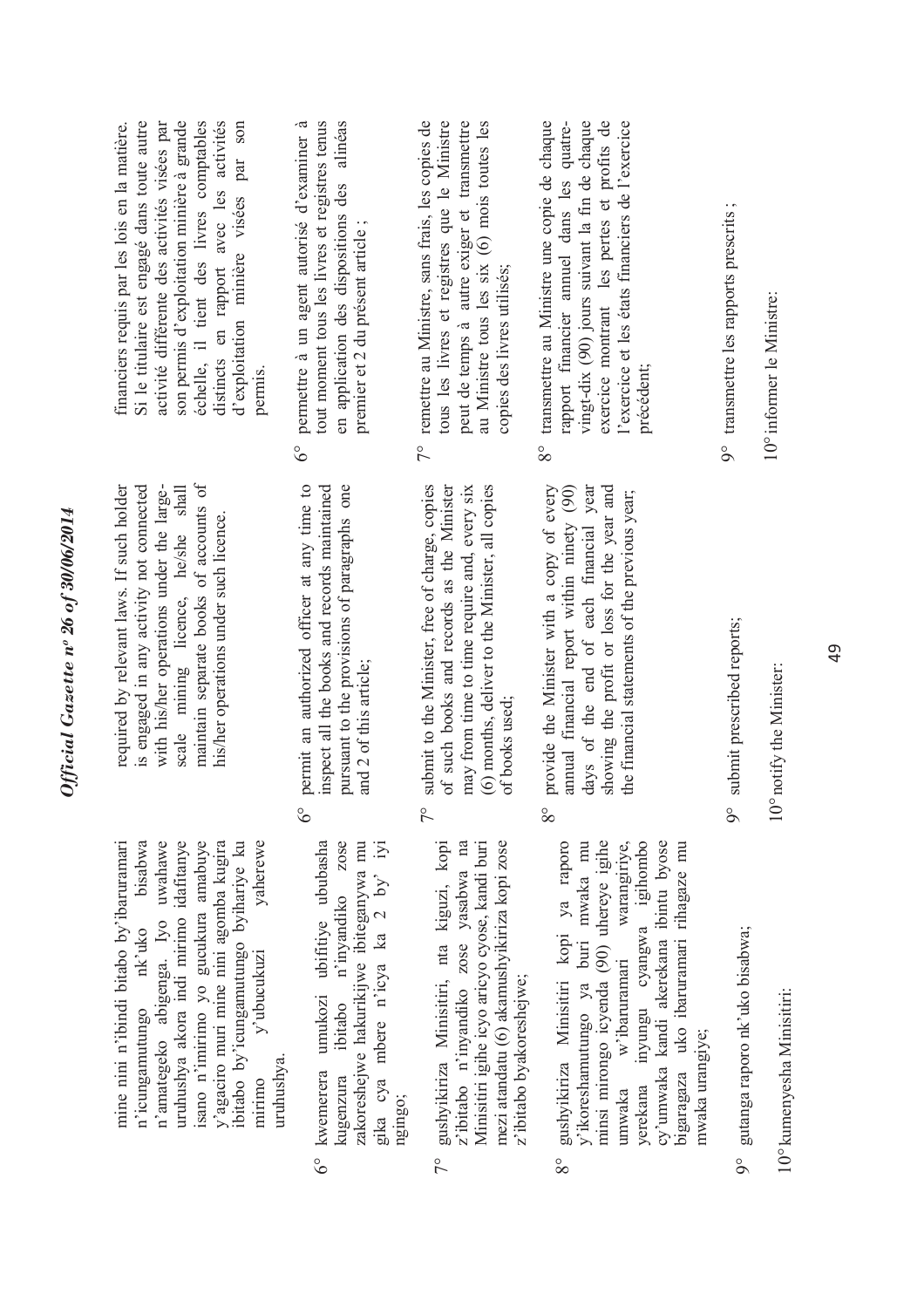| un an à l'avance, s'il envisage de cesser<br>définitivement ses activités d'exploitation<br>minière;<br>$\vec{a}$<br>one year in advance, if he/she proposes<br>to permanently cease mining operations; | six (6) mois à l'avance, s'il envisage de<br>les<br>suspendre temporairement<br>d'exploitation minière;<br>.<br>ف<br>six (6) months in advance, if he/she<br>proposes to temporarily suspend mining | trois (3) mois à l'avance, s'il envisage de<br>des<br>$\ddot{\phantom{0}}$<br>niveau<br>d'exploitation minière<br>réduire le<br>$\ddot{\circ}$<br>three (3) months in advance, if he/she<br>proposes to curtail the level of mining | Le Ministre demande un examen des faits<br>dans tous les cas, donner les raisons de la<br>cessation définitive, de la suspension<br>qu'il peut approuver en même temps que la<br>date de reprise des activités d'exploitation<br>temporaire ou de la réduction des activités.<br>munière<br>$\frac{1}{10}$<br>a date of<br>give reasons for such permanent<br>shall cause the<br>may give<br>ð<br>suspension<br>approval to the same including<br>and<br>resumption of mining operations<br>The Minister<br>be examined<br>temporary | Article 21: Droits du titulaire d'un<br>d'exploitation minière artisanale<br>Article 21: Rights of the holder of artisanal | des conditions d'un permis d'exploitation minière<br>artisanale, le titulaire d'un permis d'exploitation<br>Sous réserve des dispositions de la présente loi et<br>minière artisanale a le droit exclusif<br>requirements for an artisanal mining licence, the<br>Subject to the provisions of this law and any<br>holder of an artisanal mining licence shall have | sur le périmètre<br>l'exploration<br>l'exploitation minière<br>à<br>procéder<br>de<br>$\frac{1}{\sqrt{2}}$<br>mining<br>and<br>operations in the licensed area;<br>exploration<br>$\overline{\mathrm{m}}$ |
|---------------------------------------------------------------------------------------------------------------------------------------------------------------------------------------------------------|-----------------------------------------------------------------------------------------------------------------------------------------------------------------------------------------------------|-------------------------------------------------------------------------------------------------------------------------------------------------------------------------------------------------------------------------------------|--------------------------------------------------------------------------------------------------------------------------------------------------------------------------------------------------------------------------------------------------------------------------------------------------------------------------------------------------------------------------------------------------------------------------------------------------------------------------------------------------------------------------------------|----------------------------------------------------------------------------------------------------------------------------|---------------------------------------------------------------------------------------------------------------------------------------------------------------------------------------------------------------------------------------------------------------------------------------------------------------------------------------------------------------------|-----------------------------------------------------------------------------------------------------------------------------------------------------------------------------------------------------------|
| $\vec{a}$                                                                                                                                                                                               | operations;<br>.<br>ح                                                                                                                                                                               | operations;<br>$\ddot{\circ}$                                                                                                                                                                                                       | in all cases,<br>curtailment.<br>matter to<br>cessation,                                                                                                                                                                                                                                                                                                                                                                                                                                                                             | mining licence                                                                                                             | exclusive right:<br>the                                                                                                                                                                                                                                                                                                                                             | carry<br>$\circ$<br>O                                                                                                                                                                                     |
| guhagarika burundu imirimo akorera muri<br>umwaka umwe (1) mbere, iyo ateganya<br>mine;<br>$\vec{a}$                                                                                                    | $\lambda$<br>amezi atandatu (6) mbere, iyo ateganya<br>imirimo<br>guhagarika by'agateganyo<br>gucukura;<br>.<br>ف                                                                                   | amezi atatu (3) mbere, iyo ateganya<br>kugabanya ingano y'imirimo yo gucukura;<br>ပ                                                                                                                                                 | 11° gutanga igihe cyose impamvu zo guhagarika<br>kwemeza ibyasabwe, birimo igihe imirimo<br>imirimo burundu, by'agateganyo cyangwa<br>zo kuyigabanya. Minisitiri asaba ko izo<br>mpamvu zisuzumwa kandi ashobora<br>yo gucukura izasubukurirwa.                                                                                                                                                                                                                                                                                      | Ingingo ya 21: Uburenganzira bw'uwahawe<br>uruhushya rwo gucukura amabuye y'agaciro ku<br>buryo buciriritse                | Hashingiwe ku biteganywa n'iri tegeko n'ibindi<br>bisabwa mu ruhushya rwo gucukura amabuye<br>rwo gucukura amabuye y'agaciro ku buryo<br>y'agaciro ku buryo buciriritse, uwahawe uruhushya<br>buciriritse afite uburenganzira busesuye bwo:                                                                                                                         | gukora imirimo yo gushakashaka no gucukura<br>yaherewe<br>ahantu<br>y'agaciro<br>amabuye<br>$\frac{1}{1}$                                                                                                 |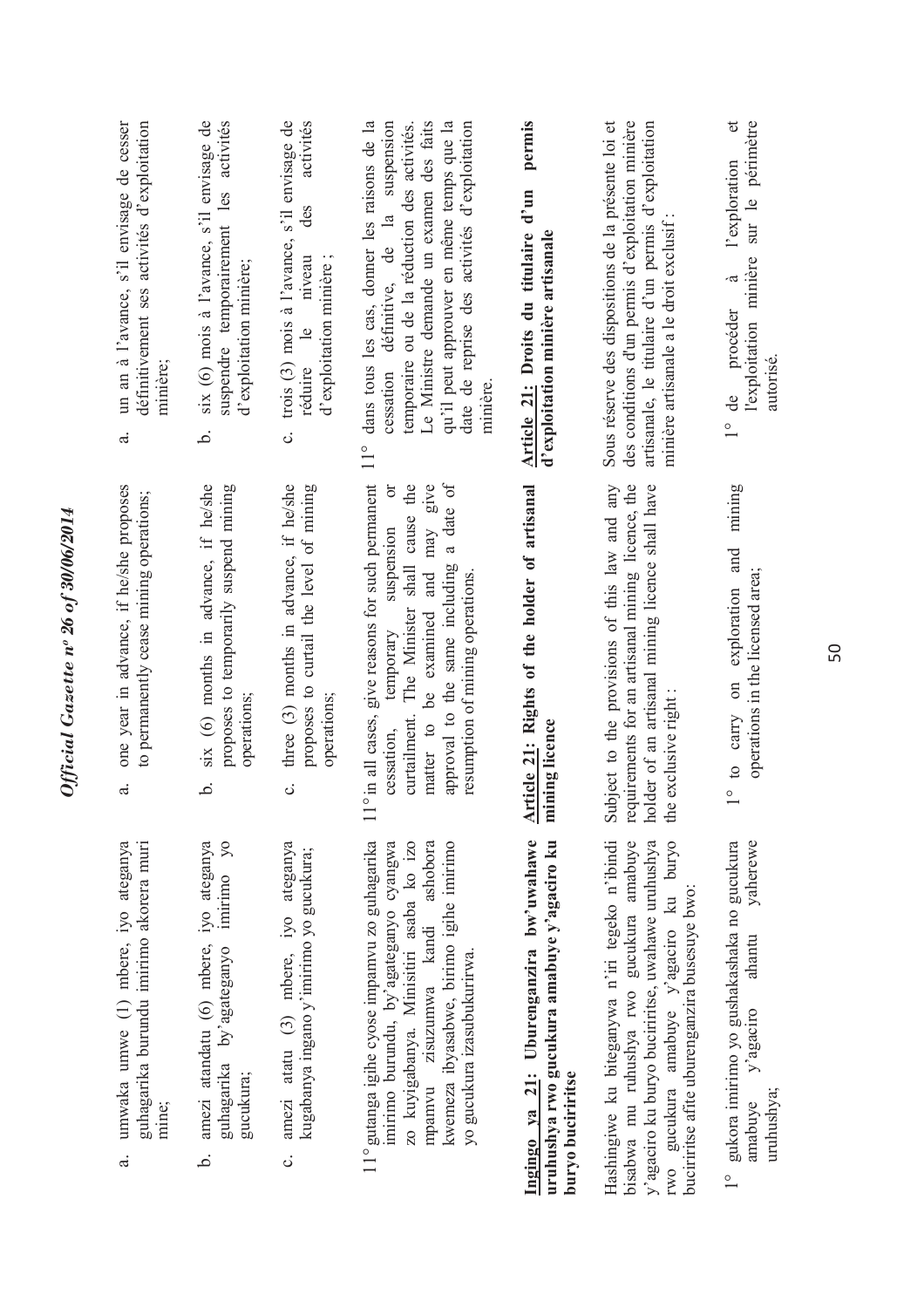| sont extraits du<br>que<br>sous permis minier tel<br>vendre les minerais qui<br>périmètre<br>prescrit.<br>$\frac{1}{2}$ | Article 22: Obligations du titulaire d'un permis<br>d'exploitation minière artisanale                                | Le titulaire d'un permis d'exploitation minière<br>artisanale doit                  | au Ministre les renseignements<br>$\overline{\mathrm{c}}$<br>aux activités d'exploration<br>d'exploitation minière tel que prescrit;<br>1 <sup>°</sup> fournir<br>relatifs | exécuter sans délai toutes les directives<br>$\sigma$<br>d'exploitation minière données au titulaire<br>par le Ministre afin de garantir la sécurité<br>ou les bonnes pratiques d'exploitation<br>aux activités d'exploration<br>relatives<br>minière;<br>$\overset{\circ}{\sim}$ | procéder à la réhabilitation et la remise en<br>état des périmètres d'exploitation<br>$\mathcal{S}^{\circ}$ | précis de minerais<br>extraits du périmètre sous permis minier et<br>donner ces dossiers pour inspection sur<br>demande du Ministre ou d'un agent dûment<br>tenir des registres<br>autorisé;<br>$\frac{1}{4}$                                 | de<br>le Ministre avant le début de l'exploitation<br>l'environnement qui doit être approuvé par<br>gestion<br>ප්<br>plan<br>$\mathbb{H}$<br>soumettre<br>S° |
|-------------------------------------------------------------------------------------------------------------------------|----------------------------------------------------------------------------------------------------------------------|-------------------------------------------------------------------------------------|----------------------------------------------------------------------------------------------------------------------------------------------------------------------------|-----------------------------------------------------------------------------------------------------------------------------------------------------------------------------------------------------------------------------------------------------------------------------------|-------------------------------------------------------------------------------------------------------------|-----------------------------------------------------------------------------------------------------------------------------------------------------------------------------------------------------------------------------------------------|--------------------------------------------------------------------------------------------------------------------------------------------------------------|
| to sell the mineral ores obtained in the<br>licensed mining area as prescribed<br>$\frac{0}{2}$<br>$\sim$               | Article 22: Responsibilities of the holder of an<br>artisanal mining licence                                         | The holder of an artisanal mining licence shall:                                    | relating to exploration or mining operations<br>provide the Minister with such information<br>as may be prescribed;<br>$\frac{0}{1}$                                       | carry out promptly any directives relating to<br>exploration and mining operations given to<br>the holder by the Minister for the purposes<br>of ensuring safety or good mining practices;<br>$\overset{\circ}{\sim}$                                                             | carry out rehabilitation and reclamation of<br>mined out areas;<br>$\tilde{\mathcal{S}}^{\circ}$            | keep accurate records of mineral ores mined<br>and such<br>inspection<br>a duly<br>$\overline{C}$<br>from the mining licence area<br>records shall be produced for<br>the Minister<br>upon request by<br>authorised officer:<br>$\frac{1}{4}$ | submit an environment management plan to<br>before<br>approved by the Minister<br>commencing mining operations<br>Le<br>$\mathcal{S}^{\circ}$                |
| 2° kugurisha amabuye y'agaciro yakuye ahantu<br>yaherewe uruhushya nk'uko biteganyijwe.                                 | z'uwahawe<br>uruhushya rwo gucukura amabuye y'agaciro ku<br>Inshingano<br>22:<br>buryo buciriritse<br>$1$<br>Ingingo | ku buryo<br>Uwahawe uruhushya rwo gucukura<br>buciriritse amabuye y'agaciro agomba: | amakuru yose arebana<br>ubucukuzi<br>bw'amabuye y'agaciro nk'uko byagenwe;<br>cyangwa<br>guha Minisitiri<br>n'ubushakashatsi<br>$\frac{1}{1}$                              | ajyanye<br>gucukura<br>Minisitiri<br>ibijyanye<br>n'umutekano cyangwa imikorere myiza mu<br>yose<br>na<br>yo gushakashaka no<br>hubahirizwe<br>amabuye y'agaciro yatanzwe<br>amabwiriza<br>ngo<br>by'ubucukuzi;<br>gukurikiza<br>n'imirimo<br>kugira<br>$\frac{1}{2}$             | gukomeza gusana no gutunganya aharangiye<br>gucukurwa;<br>$3^{\circ}$                                       | mabuye<br>yaherewe<br>Minisitiri<br>uruhushya kandi ayo makuru agatangwa mu<br>cyangwa umukozi ubifitiye ububasha;<br>amakuru $y'$ imvaho ku<br>na<br>y'agaciro yacukuwe ahantu<br>gihe cy'igenzura bisabwe<br>4° kubika                      | gutanga gahunda yo kubungabunga ibidukikije<br>igomba kwemezwa na Minisitiri mbere yo<br>gutangira imirimo y'ubucukuzi.<br>50                                |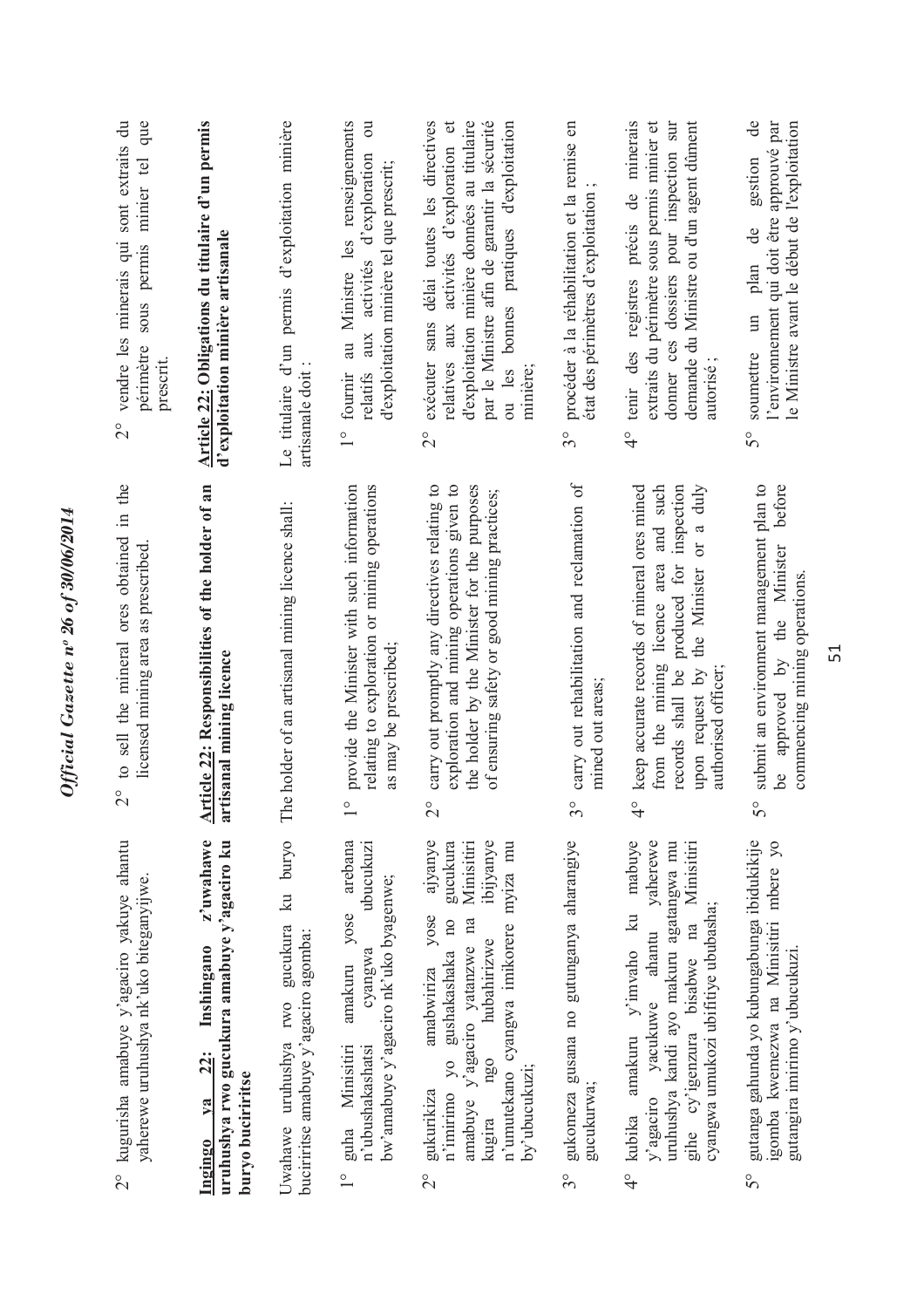| minière. | <b>Article 23: Obligations particulières relatives</b><br>au titulaire d'un permis d'exploitation des<br>minerais radioactifs | Lorsque le titulaire d'un permis d'exploitation<br>minière découvre un minerai radioactif, il doit en<br>aviser le Ministre au plus tard sept (7) jours<br>calendrier après la découverte.                                    | Le titulaire d'un permis d'exploitation minière<br>portant sur un minerai radioactif doit dans la<br>première semaine de chaque mois, fournir au<br>Ministre un rapport, par écrit, sur les activités<br>d'exploration et d'exploitation minière effectuées<br>dans le mois précédent par le titulaire d'un permis<br>d'exploitation minière portant sur un minerai<br>radioactif. | avec les termes et conditions d'un permis délivré<br>ou disposer des minerais radioactifs de quelque<br>manière que ce soit, sauf en vertu et en conformité<br>Nul ne peut traiter, posséder, exporter, importer<br>par le Ministre.                                      | périmètre sous<br>Article 24: Renonciation à un<br>permis minier                                    | souhaite<br>renoncer à un périmètre sous permis minier ou<br>Le titulaire d'un permis minier qui |
|----------|-------------------------------------------------------------------------------------------------------------------------------|-------------------------------------------------------------------------------------------------------------------------------------------------------------------------------------------------------------------------------|------------------------------------------------------------------------------------------------------------------------------------------------------------------------------------------------------------------------------------------------------------------------------------------------------------------------------------------------------------------------------------|---------------------------------------------------------------------------------------------------------------------------------------------------------------------------------------------------------------------------------------------------------------------------|-----------------------------------------------------------------------------------------------------|--------------------------------------------------------------------------------------------------|
|          | Article 23: Special responsibilities relating to<br>the holder of a radioactive minerals mining<br>licence                    | When the holder of a mining licence has<br>discovered any radioactive mineral, he/she shall<br>notify the Minister not later than seven (7)<br>calendar days after the discovery                                              | radioactive mineral shall within the first week of<br>e holder of a mining licence in respect of a<br>every month, furnish the Minister with a report,<br>writing, of the exploration and mining<br>operations conducted in the preceding month by<br>the holder of a mining licence in respect of a<br>radioactive mineral.<br>È<br>$\Xi$                                         | mineral except under and in accordance with the<br>person shall treat or possess or export or<br>import or otherwise dispose of any radioactive<br>terms and conditions of a permit granted by the<br>Minister<br>$\zeta$                                                 | mineral<br>$\approx$<br>$\mathbf{d}$<br>Relinquishment<br>Article 24:<br>licence area               | The holder of a mining licence who wishes to<br>relinquish a mining licence area or part of it   |
|          | Ingingo ya 23: Inshingano z'umwihariho<br>z'uwahawe uruhushya rwo gucukura amabuye<br>y'agaciro afite ingufu atomike          | y'agaciro yavumbuye amabuye y'agaciro afite<br>bitarenze iminsi irindwi (7) ahereye igihe ayo<br>Iyo uwahawe uruhushya rwo gucukura amabuye<br>ingufu atomike, agomba kubimenyesha Minisitiri<br>mabuye y'agaciro avumburiwe. | Uwahawe uruhushya rwo gucukura amabuye<br>gucukura amabuye y'agaciro afite ingufu atomike<br>raporo yanditse y'imirimo yo gushakashaka no<br>y'agaciro afite ingufu atomike agomba gushyikiriza<br>Minisitiri buri cyumweru cya mbere cy'ukwezi<br>yakozwe mu kwezi guheruka.                                                                                                      | Nta muntu numwe ushobora gutunganya, gutunga,<br>gukora ibindi ibyo aribyo byose bijyanye<br>n'amabuye y'agaciro afite ingufu atomike, uretse<br>kohereza cyangwa gutumiza mu mahanga cyangwa<br>ibisabwa n'uruhushya<br>gusa iyo hubahirijwe<br>rwatanzwe na Minisitiri. | 24: Gusubiza ahantu hatangiwe<br>bw'amabuye<br>rw'ubucukuzi<br>Ingingo ya<br>uruhushya<br>y'agaciro | rw'ubucukuzi<br>gusubiza ahantu<br>bw'amabuye y'agaciro ashaka<br>uruhushya<br>uwahawe<br>Ivo    |

Official Gazette nº 26 of  $30/06/2014$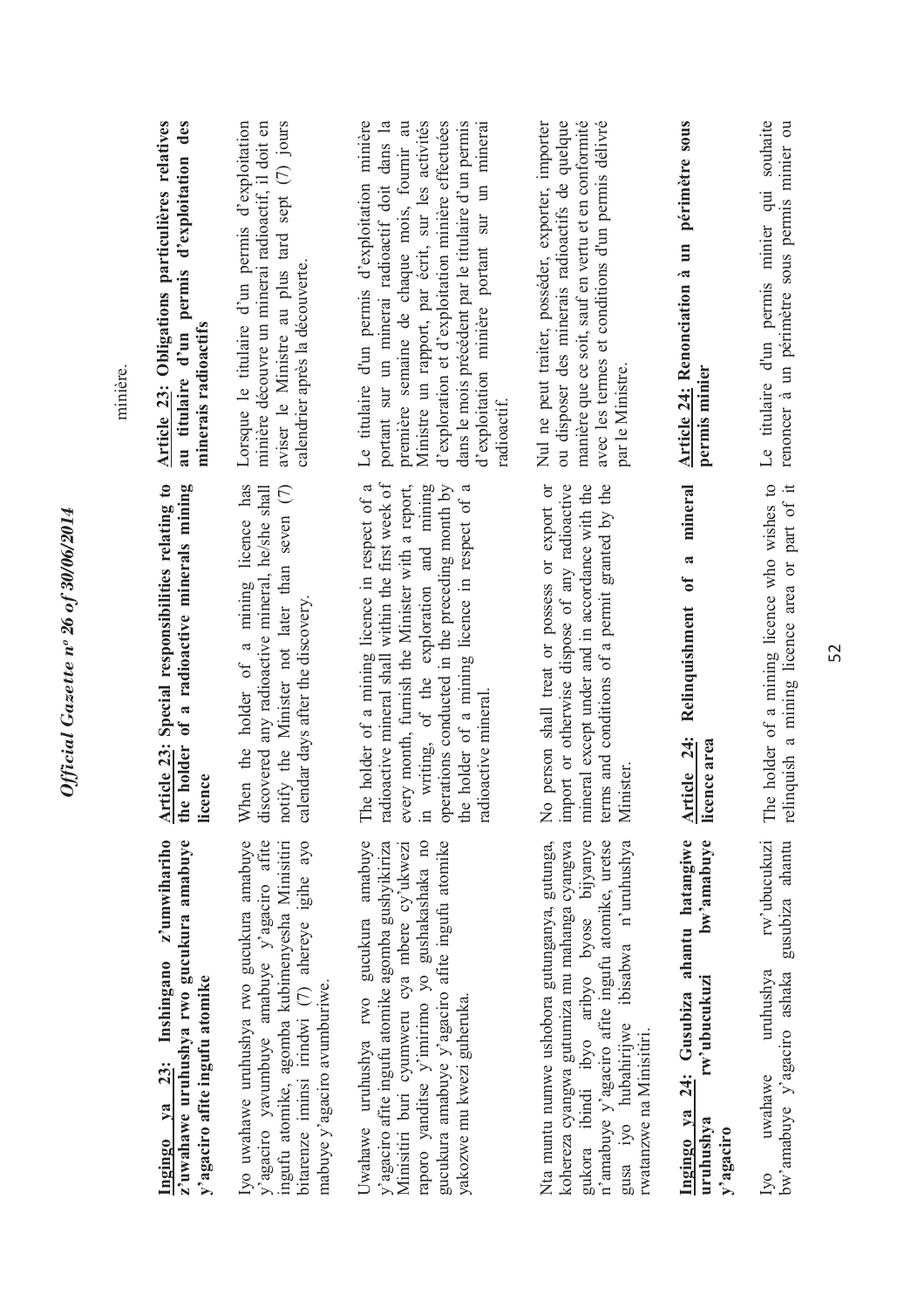| une partie de celui-ci doit :                                   | donner au Ministre un préavis d'au moins<br>quatre-vingt-dix (90) jours calendrier;<br>$\frac{1}{1}$ | se conformer aux conditions y relatives<br>qui sont prescrites ou mentiomées sur le<br>permis minier;<br>$\overline{2}^{\circ}$ | les<br>coordonnées du périmètre à être remis;<br>toutes<br>avec<br>plan<br>$\mathfrak{m}$<br>fournir<br>$3^{\circ}$ | techniques<br>contenant<br>toutes les informations relatives au<br>périmètre à être remis depuis l'attribution<br>détaillés tels que prescrits<br>des rapports<br>d'un permis minier.<br>soumettre<br>$\frac{1}{4}$ | Le titulaire d'un permis minier doit, dans un délai<br>prescrit après la renonciation à un périmètre sous<br>permis minier:       | présenter une attestation de non créance<br>fiscale délivrée par l'autorité compétente;<br>$\frac{1}{\sqrt{2}}$ | présenter une attestation de non créance<br>employés émis par le service<br>d'inspection du travail au niveau du district;<br>envers les<br>$\overset{\circ}{\sim}$ | programme de gestion de l'environnement<br>présenter une attestation de conformité au<br>délivrée par les organes compétents.<br>$\mathcal{S}^{\circ}$ |
|-----------------------------------------------------------------|------------------------------------------------------------------------------------------------------|---------------------------------------------------------------------------------------------------------------------------------|---------------------------------------------------------------------------------------------------------------------|---------------------------------------------------------------------------------------------------------------------------------------------------------------------------------------------------------------------|-----------------------------------------------------------------------------------------------------------------------------------|-----------------------------------------------------------------------------------------------------------------|---------------------------------------------------------------------------------------------------------------------------------------------------------------------|--------------------------------------------------------------------------------------------------------------------------------------------------------|
| shall:                                                          | give to the Minister, not less than ninety<br>(90) calendar days' notice;<br>$\frac{1}{\sqrt{2}}$    | comply with relevant conditions as may be<br>prescribed or stated in the mining licence;<br>$\overset{\circ}{\sim}$             | provide a map with coordinates of the area<br>to be relinquished;<br>$\int_{0}^{\infty}$                            | as<br>relating to the area to be relinquished from<br>information,<br>the commencement of a mining licence.<br>reports<br>submit detailed technical<br>prescribed containing all<br>$\frac{1}{4}$                   | a<br>a<br>ie holder of a mining licence shall within<br>after relinquishment of<br>mining licence area:<br>prescribed period<br>Ë | a tax clearance certificate issued<br>by the relevant authority<br>submit<br>$\overline{\phantom{a}}$           | submit a certificate of no debt to the<br>employees issued by the labour inspection<br>department at the district level;<br>$\overline{C}$                          | submit a certificate of compliance to the<br>programme<br>environmental management<br>issued by relevant organs.<br>$3^{\circ}$                        |
| cy'aho,<br>igice<br>cyangwa<br>uruhushya<br>yaherewe<br>agomba: | 1° guha Minisitiri integuza y'iminsi itari munsi<br>ya mirongo icyenda (90);                         | rw'ubucukuzi bw'amabuye y'agaciro kuri<br>n'uruhushya<br>ibisabwa<br>iyo ngingo;<br>2° kubahiriza                               | igishushanyo cy'aho yiyemeje<br>gusubiza gifite ibipimo ndangahantu;<br>gutanga<br>$\mathcal{S}^{\circ}$            | gutanga raporo irambuye y'imirimo nk'uko<br>n'ahantu yiyemeje gusubiza uhereye igihe<br>ajyanye<br>amakuru<br>bisabwa, ikubiyemo<br>yaherewe uruhushya.<br>$\frac{1}{4}$                                            | Uwahawe uruhushya agomba gutanga, mu gihe<br>gusubiza ahantu yaherewe<br>cyagenwe nyuma yo<br>uruhushya:                          | arimo<br>1° icyemezo cyo kuba nta misoro<br>cyatanzwe n'inzego zibishinzwe;                                     | abakozi yakoresheje cyatanzwe n'ibiro<br>icyemezo cy'uko nta mwenda aberevemo<br>Karere<br>by'ubugenzuzi bw'umurimo mu<br>akoreramo;<br>$\overline{C}$              | gahunda yo<br>cyatanzwe<br>icyemezo cy'uko yubahirije<br>ibidukikije<br>n'inzego zibishinzwe.<br>kubungabunga<br>$3^{\circ}$                           |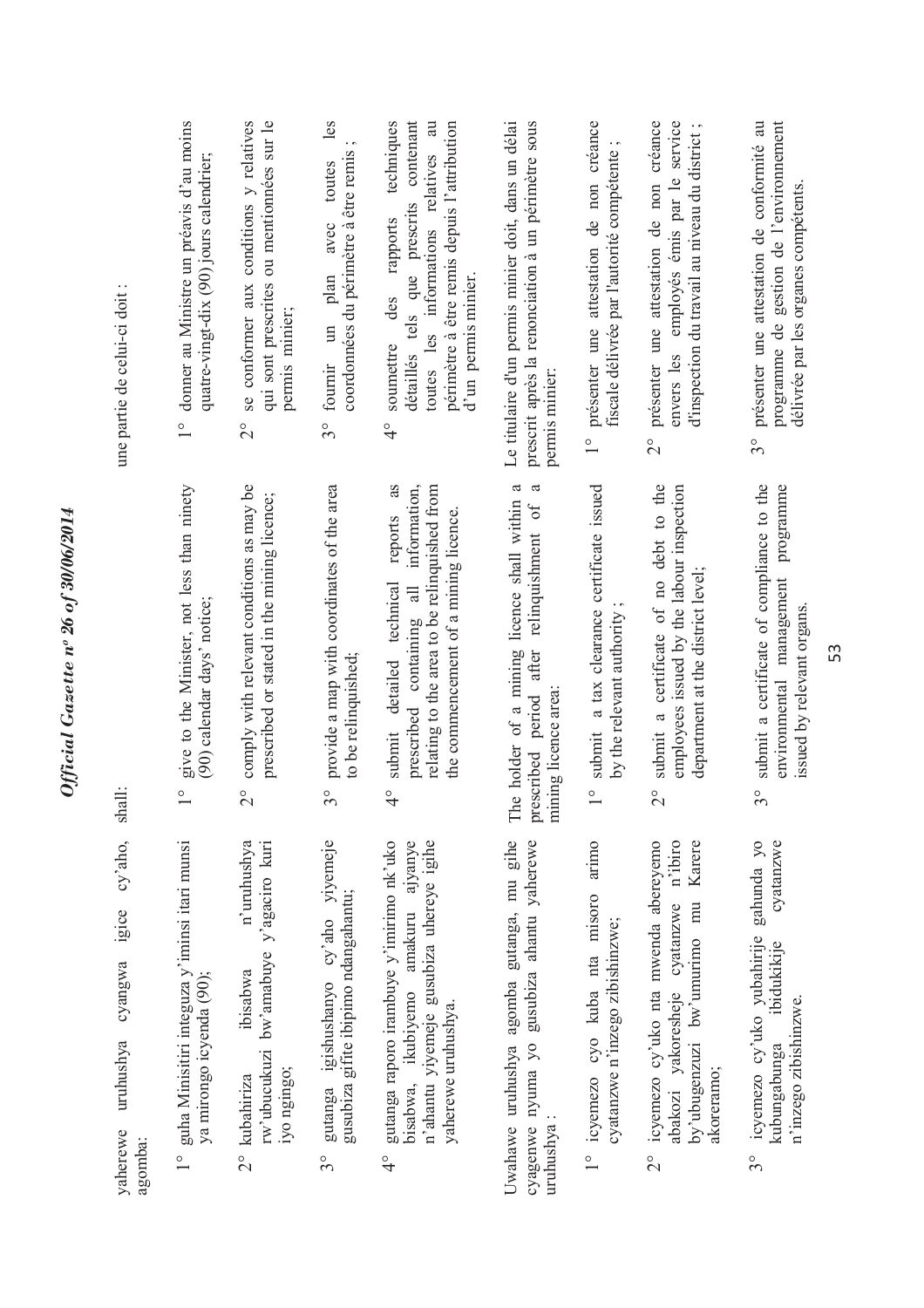| d'exploitation minière doit se faire sans préjudice<br>aux dettes ou obligations contractées par le<br>titulaire par rapport au périmètre remis avant la<br>date de la renonciation ainsi que les obligations<br>permis<br>La renonciation à un périmètre sous<br>imposées au titre de l'alinéa 2 | E<br>ANNULATION D'UN PERMIS MINIER<br><b>SUSPENSION</b><br>$\ddot{N}$ :<br><b>CHAPITRE</b>                                                                                                         | d'un<br>annulation<br>đ<br>Suspension<br>permis minier<br>Article 25:                                       | Le Ministre peut suspendre ou annuler un permis<br>minier si le titulaire                                                                        | n'effectue pas les paiements requis par la<br>présente loi à la date prévue;<br>$\frac{1}{1}$  | l'exploitation minière à date prévue sans<br>ne parvient pas à démarrer l'exploration ou<br>motit<br>$\overset{\circ}{\sim}$     | engagements sur les<br>travaux minima ou les dépenses obligatoires<br>ne respecte pas les<br>sans motif;<br>$\mathcal{S}^{\circ}$ | sécurité, aux biens et à la protection de<br>viole les règlements relatifs à la santé, à la<br>$\frac{1}{4}$       |
|---------------------------------------------------------------------------------------------------------------------------------------------------------------------------------------------------------------------------------------------------------------------------------------------------|----------------------------------------------------------------------------------------------------------------------------------------------------------------------------------------------------|-------------------------------------------------------------------------------------------------------------|--------------------------------------------------------------------------------------------------------------------------------------------------|------------------------------------------------------------------------------------------------|----------------------------------------------------------------------------------------------------------------------------------|-----------------------------------------------------------------------------------------------------------------------------------|--------------------------------------------------------------------------------------------------------------------|
| prior to the date of<br>obligations incurred by the holder in relation to<br>The relinquishment of a mining licence area shall<br>take place without prejudice to any liabilities or<br>as obligations imposed<br>relinquishment as well<br>area relinquished<br>under Paragraph 2.<br>the        | <b>AND</b><br>MINERAL<br>SUSPENSION<br>UF<br><b>CHAPTER IV:</b><br>CANCELLATION<br>LICENCE                                                                                                         | $\boldsymbol{\mathfrak{a}}$<br>Suspension and cancellation of<br>mineral licence<br>Article 25:             | The Minister may suspend or cancel a mineral<br>licence if the holder                                                                            | fails to make any of the payments<br>required under this law on the date due;<br>$\frac{1}{1}$ | fails without cause to start the relevant<br>exploration or mining operations by the<br>due date:<br>$\overset{\circ}{\sim}$     | fails without cause to meet the holder's<br>expenditure<br>ð<br>work<br>obligations;<br>minimum<br>$3^{\circ}$                    | and<br>property<br>environment protection regulations;<br>safety,<br>violates health,<br>$\frac{1}{4}$             |
| Gusubiza ahantu hari hatangiwe uruhushya rwo<br>inshingano<br>mbere y'itariki yo kuhasubiza, kimwe n'inshingano<br>bikorwa<br>z'uwahawe uruhushya zirebana n'ahantu hasubijwe<br>$y'$ agaciro<br>cyangwa<br>hatirengagijwe imyenda<br>amabuye<br>zivugwa mu gika cya 2.<br>gucukura               | <b>GUKURAHO</b><br><b>GUHAGARIKA</b><br>RW'UBUCUKUZI<br>BW'AMABUYE Y'AGACIRO<br>$\overline{R}$<br>$\ddot{\mathbf{N}}$ :<br>BY'AGATEGANYO<br>$\mathbf{W} \mathbf{A}$<br>URUHUSHYA<br><b>IMUTIWE</b> | Ingingo ya 25: Guhagarika by'agateganyo no<br>rw'ubucukuzi<br>uruhushya<br>bw'amabuye y'agaciro<br>gukuraho | by'agateganyo<br>rw'ubucukuzi<br>bw'amabuye y'agaciro iyo uwaruhawe:<br>uruhushya<br>guhagarika<br>gukuraho<br>ashobora<br>Minisitiri<br>cyangwa | adashoboye kuriha ibyo asabwa n'iri tegeko<br>ku itariki yagenwe;<br>$\frac{1}{1}$             | adashoboye gutangira imirimo ya ngombwa<br>yo gushakashaka cyangwa gucukura ku<br>matariki yagenwe nta mpamvu;<br>$\overline{2}$ | gukora imirimo y'ibanze<br>cyangwa kuriha ibyo asabwa mu nshingano<br>ze nta mpamvu;<br>adashoboye<br>$\mathfrak{S}^{\circ}$      | y'ibijyanye<br>n'ubuzima, umutekano, imitungo y'abantu<br>mabwiriza<br>$\overline{\mathbf{z}}$<br>arenze<br>०<br>प |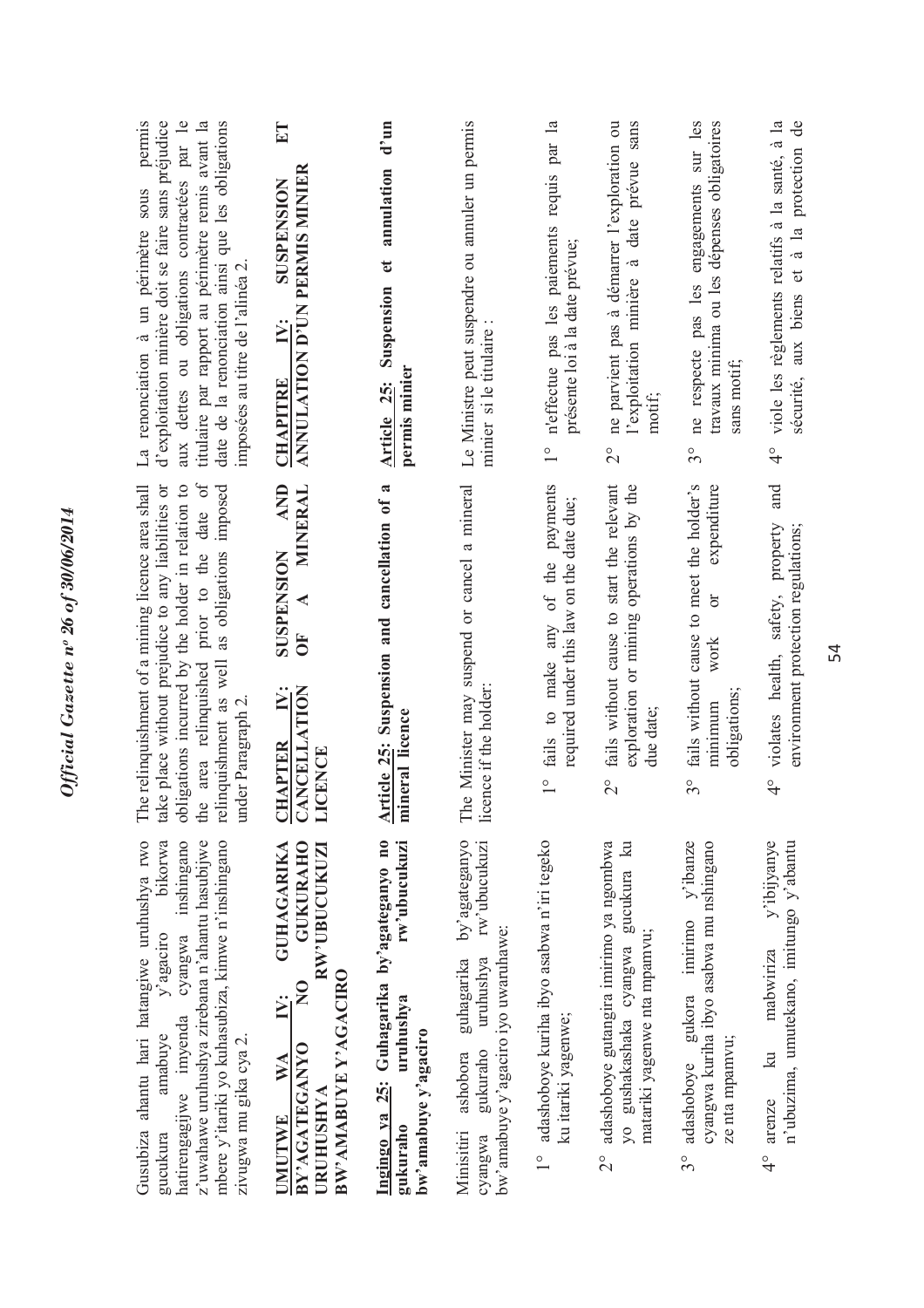| l'environnement;          | $\mathbb{R}$<br>ne soumet pas les rapports exigés par<br>présente loi:<br>$5^{\circ}$ | contrevient à une des dispositions de la<br>permis<br>présente loi ou les conditions d'un<br>minier;<br>$\delta^{\circ}$           | d'être<br>de la<br>éligible au permis minier en vertu<br>pour une raison quelconque, cesse<br>présente loi<br>$\tilde{7}^{\circ}$                        | du titulaire de remédier, dans le délai fixé par le<br>Ministre, toute violation des conditions d'un<br>permis minier ou les violations des dispositions de<br>Le Ministre doit, avant de suspendre ou d'annuler<br>tout permis minier donner un préavis d'au moins<br>trente (30) jours au titulaire et un tel préavis exige<br>la présente loi ou toute autre loi applicable.                                                                                               | été interrompue ou suspendue pour une période<br>Le Ministre annule un permis d'exploitation<br>minière à grande échelle lorsque la production a<br>continue sans reprise telle que prévue.                                                                                      | présent article, les droits du titulaire cessent, mais<br>En cas d'annulation d'un permis en vertu du<br>sans préjudice aux dettes ou obligations            |
|---------------------------|---------------------------------------------------------------------------------------|------------------------------------------------------------------------------------------------------------------------------------|----------------------------------------------------------------------------------------------------------------------------------------------------------|-------------------------------------------------------------------------------------------------------------------------------------------------------------------------------------------------------------------------------------------------------------------------------------------------------------------------------------------------------------------------------------------------------------------------------------------------------------------------------|----------------------------------------------------------------------------------------------------------------------------------------------------------------------------------------------------------------------------------------------------------------------------------|--------------------------------------------------------------------------------------------------------------------------------------------------------------|
|                           | 5° fails to submit reports required by this<br>Law;                                   | contravenes any of the provisions of this<br>mining<br>$\mathfrak{a}$<br>conditions of<br>the<br>law or<br>licence;<br>$6^{\circ}$ | 7° for any reason, becomes ineligible for a<br>licence under this law.<br>mining                                                                         | $\sigma$<br>thirty (30) days' notice to the holder and in such<br>notice, require the holder to remedy within<br>cancelling any mineral licence give at least a<br>such period as the Minister may specify any<br>violations of the provisions of this law or other<br>breach of the conditions of a mining licence or<br>suspending<br>shall, before<br>applicable laws.<br>Minister<br>$\mathbf{e}$<br>Ë<br>$\mathfrak{a}$                                                  | The Minister shall cancel the licence of a large-<br>scale mining license when the production has<br>been terminated or suspended for a continuous<br>period without resumption as planned                                                                                       | On cancellation of a licence under this article, the<br>rights of the holder shall cease but without<br>prejudice to any liabilities or obligations incurred |
| no kurengera ibidukikije; | n'iri<br>zisabwa<br>raporo<br>gutanga<br>ananiwe<br>tegeko;<br>50                     | arenze ku bisabwa n'iri tegeko cyangwa<br>gucukura<br><b>IWO</b><br>z'uruhushya<br>amabuye y'agaciro;<br>ingingo<br>$6^\circ$      | iyo ku mpamvu iyo ariyo yose, atacyujuje<br>amabuye y'agaciro nk'uko biteganywa n'iri<br>ibisabwa usaba uruhushya rwo gucukura<br>tegeko.<br>$7^{\circ}$ | gukuraho<br>uwahawe uruhushya asabwa gukosora, mu gihe<br>kigenwa na Minisitiri, ibyo atubahirije mu bisabwa<br>n'uruhushya rw'ubucukuzi bw'amabuye y'agaciro<br>bw'amabuye y'agaciro, Minisitiri agomba guha<br>uwahawe uruhushya, kandi muri iyo nteguza<br>andi<br>uruhushya urwo arirwo rwose rw'ubucukuzi<br>integuza y'iminsi itari munsi ya mirongo itatu (30)<br>cyangwa ingingo z'iri tegeko cyangwa<br>cyangwa<br>guhagarika<br>$\overline{y}$<br>mategeko<br>Mbere | <b>IWO</b><br>gucukura amabuye y'agaciro muri mine nini iyo<br>imirimo yahagaritswe burundu n'uwahawe<br>uruhushya, cyangwa yahagaritswe by'agateganyo<br>gusubukurwa<br>akuraho burundu uruhushya<br>kirekire nta<br>nk'uko byateganyıjwe.<br>igihe gikurikiranye<br>Minisitiri | Iyo uruhushya rusibwe burundu hakurikijwe<br>uburenganzira<br>ngingo,<br>n'iyi<br>ibiteganywa                                                                |

Official Gazette nº 26 of  $30/06/2014$ *Official Gazette nᵒ 26 of 30/06/2014*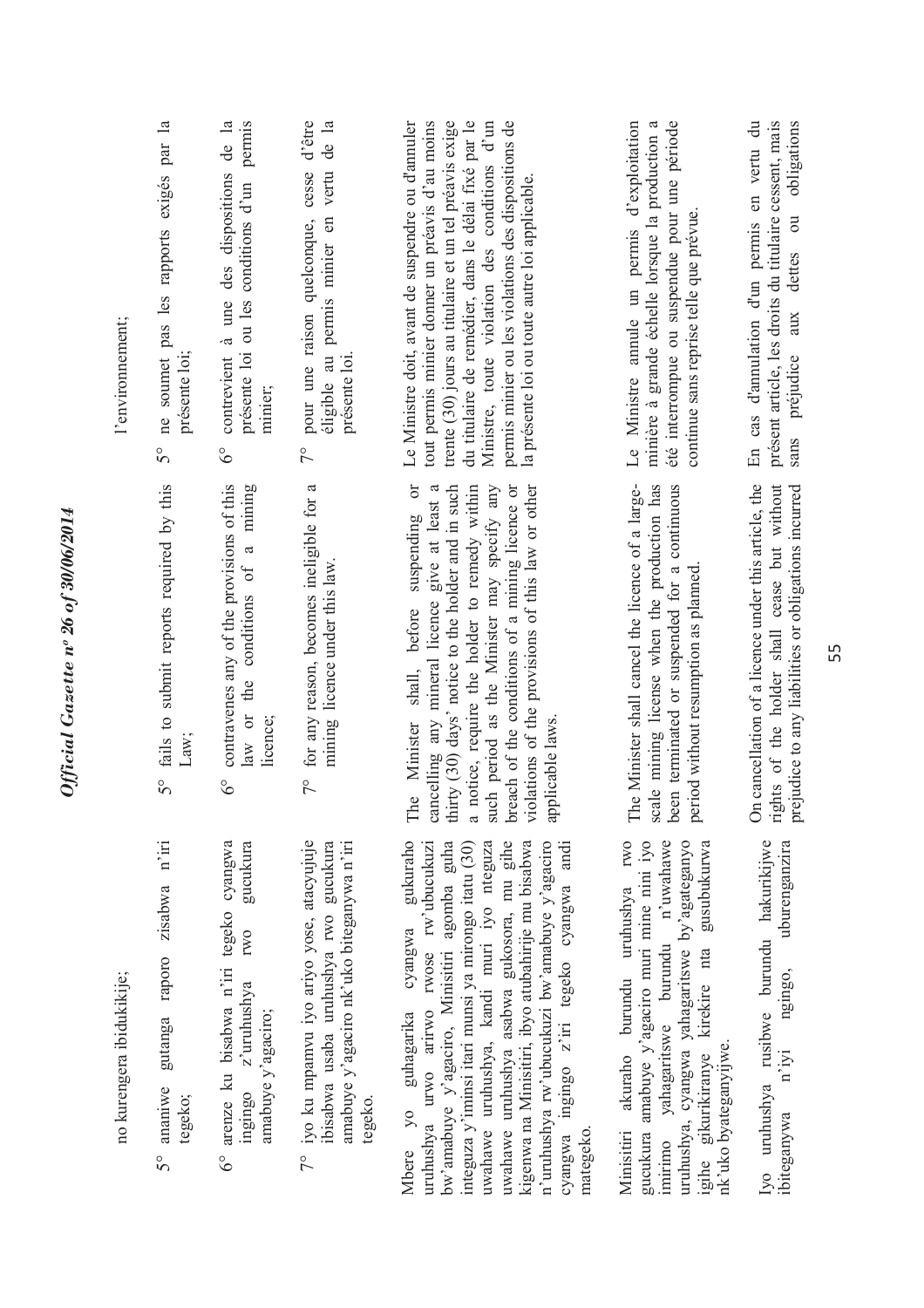| contractées en rapport avec ce permis avant la<br>date de l'annulation                                                                                                              | $d'$ un<br>d'annulation<br>cas<br>Article 26: Biens en<br>permis minier                                      | le titulaire a l'intention de retirer ou de laisser sur<br>$\boldsymbol{\mathfrak{a}}$<br>l'intention de cesser les activités soit au cours de<br>doit, endéans quatre-vingt-dix (90) jours avant la<br>registre complet des biens indiquant les biens que<br>le périmètre minier, et doit veiller en outre à<br>informer le Ministre de toutes substances<br>potentiellement dangereuses, des édifices ou des<br>la période ou à l'annulation du permis minier, il<br>cessation ou l'annulation, fournir au Ministre, un<br>Lorsque le titulaire d'un permis minier<br>fouilles sur ce périmètre.                                    | sur<br>rapports<br>l'annulation d'un permis minier<br>$\mathbf{c}$<br><b>Documents</b><br>Article 27:<br>$\overline{\phantom{0}}$<br>reports | En cas d'annulation d'un permis minier, le<br>titulaire remet au Ministre tous les dossiers dont le<br>$\sigma$<br>titulaire est tenu de garder par la présente loi y<br>compris les rapports complets et détaillés tel que<br>prescrit contenant toutes les informations, les<br>résultats, l'interprétation, les données et autres<br><b>l'exploration</b><br>à<br>relatifs<br>renseignements |
|-------------------------------------------------------------------------------------------------------------------------------------------------------------------------------------|--------------------------------------------------------------------------------------------------------------|---------------------------------------------------------------------------------------------------------------------------------------------------------------------------------------------------------------------------------------------------------------------------------------------------------------------------------------------------------------------------------------------------------------------------------------------------------------------------------------------------------------------------------------------------------------------------------------------------------------------------------------|----------------------------------------------------------------------------------------------------------------------------------------------|-------------------------------------------------------------------------------------------------------------------------------------------------------------------------------------------------------------------------------------------------------------------------------------------------------------------------------------------------------------------------------------------------|
| relation to the licence prior to the date of<br>cancellation.<br>$\overline{m}$                                                                                                     | Article 26: Assets on cancellation of a mineral<br>licence                                                   | the mineral licence area and shall further notify<br>Where the holder of a mineral licence intends to<br>cancellation of his/her mining licence, he/she<br>shall, not less than ninety (90) calendar days<br>before such cessation or cancellation, provide to<br>the Minister, a full register of assets which the<br>licence holder intends to remove or to leave in<br>Minister of any potentially hazardous<br>cease operations either during the period of or on<br>substances, erections or excavations in that area.<br>the                                                                                                    | cancellation of a mineral licence<br>and<br>Records<br><b>27:</b><br>Article                                                                 | Upon cancellation of a mineral licence, the<br>records which the holder is obliged under this<br>results, interpretation, data and other related<br>law to maintain including full and detailed<br>information pertaining to the exploration and<br>holder thereof shall deliver to the Minister all<br>reports as prescribed containing all information,                                       |
| ariko<br>cyangwa inshingano<br>zijyanye n'urwo ruhushya byariho mbere y'uko<br>burahagarara<br>uruhushya rukurwaho burundu.<br>uruhushya<br>imyenda<br>hatirengagijwe<br>bw'uwahawe | Ingingo ya 26: Ibijyanye n'imitungo mu gihe<br>bw'amabuye<br>rw'ubucukuzi<br>y'agaciro rukuweho<br>uruhushya | rw'ubucukuzi<br>mirongo icyenda (90) mbere yo guhakarika<br>imirimo cyangwa igihe uruhushya rurangiye,<br>gushyikiriza Minisitiri igitabo cyanditswemo<br>imitungo yose uwahawe uruhushya yifuza kuvana<br>bw'amabuye y'agaciro yifuza guhagarika imirimo<br>mu gihe yaherewe uruhushya cyangwa uruhushya<br>ruhagaritswe, agomba, mu gihe kitarenze iminsi<br>cyangwa gusiga ahantu yaherewe urushya<br>rw'ubucukuzi bw'amabuye y'agaciro, kandi<br>akanamenyesha Minisitiri ibindi bintu bifite<br>ubukana cyangwa byateza impanuka, inyubako<br>cyangwa imyobo yacukuwe muri ako gace.<br>uruhushya<br>uwahawe<br>I <sub>V</sub> O | Ingingo ya 27: Inyandiko na raporo bijyanye<br>rw'ubucukuzi<br>ry'uruhushya<br>bw'amabuye y'agaciro<br>n'ikurwaho                            | Iyo uruhushya rw'ubucukuzi bw'amabuye<br>gukora nk'uko biteganywa n'iri tegeko harimo<br>ibyagezweho, ibisobanuro n'ibindi byose bijyanye<br>y'agaciro rukuweho, uwahawe uruhushya agomba<br>gushyikiriza Minisitiri inyandiko zose asabwa<br>raporo zirambuye zisabwa zirimo amakuru,<br>n'ubucukuzi<br>bw'amabuye y'agaciro yaherewe uruhushya.<br>y'ubushakashatsi<br>$n'$ imirimo           |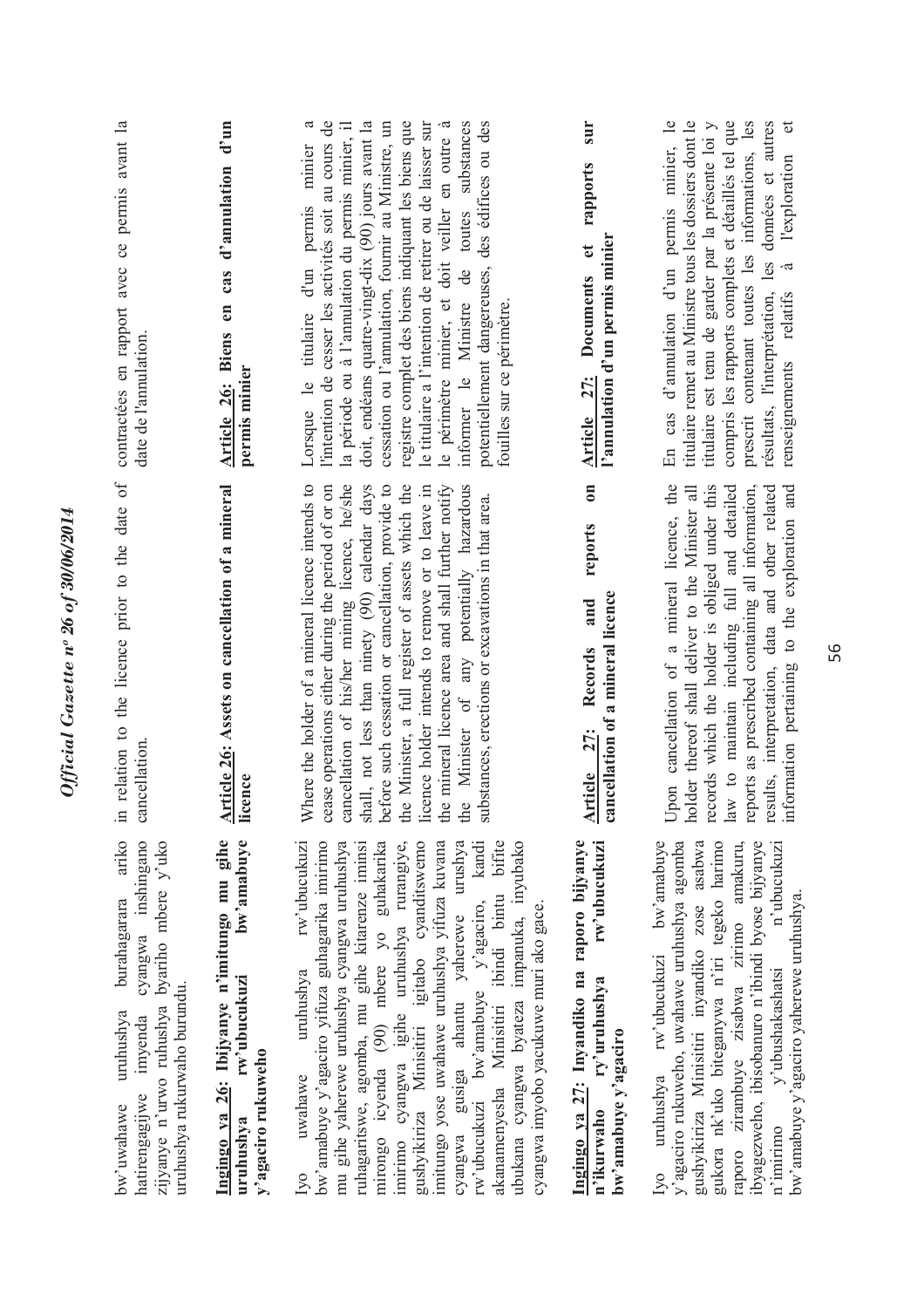| <b>CHAPITRE Y: DROITS DU PROPRIETAIRE</b><br>l'extraction minière sous le permis minier.<br>FONCIER | Article 28: Droits du propriétaire foncier sur<br>une zone sous permis minier                                                              | Les droits conférés par un permis minier doivent<br>affecter le moins possible les intérêts de tout<br>la conduite raisonnable et adéquate des opérations<br>propriétaire ou occupant légitime de la terre sur<br>être exercés de façon raisonnable et de manière à<br>laquelle ces droits sont exercés, conformément à<br>d'exploitation minière concernée. | propriétaires<br>Article 29: Indemnisation des<br>fonciers | Le titulaire d'un permis minier doit, sur demande<br>indemnisation telle que négociée pour toute<br>perturbation des droits du propriétaire ou de<br>propriétaire ou à l'occupant légitime une juste<br>surface de la terre par les opérations du titulaire<br>faite par le propriétaire ou l'occupant légitime<br>d'une terre faisant l'objet d'un permis, payer au<br>l'occupant et pour tout dommage causé à la<br>du permis minier.                                                                      | L'indemnisation due aux dommages à la surface<br>du périmètre est prévue par les lois appropriées en |
|-----------------------------------------------------------------------------------------------------|--------------------------------------------------------------------------------------------------------------------------------------------|--------------------------------------------------------------------------------------------------------------------------------------------------------------------------------------------------------------------------------------------------------------------------------------------------------------------------------------------------------------|------------------------------------------------------------|--------------------------------------------------------------------------------------------------------------------------------------------------------------------------------------------------------------------------------------------------------------------------------------------------------------------------------------------------------------------------------------------------------------------------------------------------------------------------------------------------------------|------------------------------------------------------------------------------------------------------|
| APTER V: LAND OWNER'S RIGHTS<br>mining of minerals under the mining licence.<br>$\overline{C}$      | Article 28: Rights of land owner on a mineral<br>licence area                                                                              | rights conferred by a mineral licence shall be<br>exercised reasonably and so as to affect as little<br>occupier of the land on which such rights are<br>operations<br>as possible the interests of any owner or lawful<br>exercised consistent with the reasonable and<br>the mining<br>proper conduct of<br>concerned<br>The                               | <b>Article 29:</b> Compensation to land owners             | holder of a mineral licence must upon<br>and reasonable<br>compensation as may be negotiated for any<br>occupier and for any damage done to the surface<br>land subject to such licence pay such owner or<br>disturbance of the rights of such owner or<br>of the land by the operations of the holder of a<br>request of the owner or lawful occupier of any<br>lawful occupier fair<br>mining licence.<br>The                                                                                              | basis upon which compensation shall be<br>payable for damage to the surface of any land<br>The       |
| UMUTWE WA V: UBURENGANZIRA BWA<br>NYIR'UBUTAKA                                                      | bwa<br>uruhushya<br>Uburenganzira<br>rw'ubucukuzi bw'amabuye y'agaciro<br>hatangiwe<br>28:<br>k <b>u</b><br>$1$<br>nyir'ubutaka<br>Ingingo | n'uruhushya<br>bisabwa n'imirimo y'ubucukuzi bw'amabuye<br>rw'ubucukuzi bw'amabuye y'agaciro bugomba<br>kubahirizwa, hatabangamiwe uko bishoboka kose<br>ubukoresha abyemerewe n'amategeko, nk'uko<br>inyungu za nyir'ubutaka cyangwa undi wese<br>butangwa<br>Uburenganzira<br>$y'$ agaciro.                                                                | Ingingo ya 29: Ingurane kuri ba nyir'ubutaka               | Uwahawe uruhushya rw'ubucukuzi bw'amabuye<br>cyangwa ubukoresha byemewe<br>nvir'ubutaka<br>kuriha nyir'ubutaka cyangwa ubukoresha byemewe<br>bintu byose byabangamira uburenganzira bwa<br>no ku bintu byose byakwangizwa<br>n'uwahawe<br>ubukoresha byemewe n'amategeko,<br>n'amategeko ingurane ikwiye yumvikanyweho ku<br>$y$ 'ubucukuzi<br>agomba bisabwe na<br>ikozwe<br>butaka n'imirimo<br>y'agaciro<br>n'amategeko,<br>nyir'ubutaka<br>kuri ubwo<br>bw'amabuye<br>uruhushya.<br>y'agaciro<br>cyangwa | Ingurane ikwiye igomba gutangwa ku byangijwe<br>iteganwa<br>butaka ubwo aribwo bwose<br>ku           |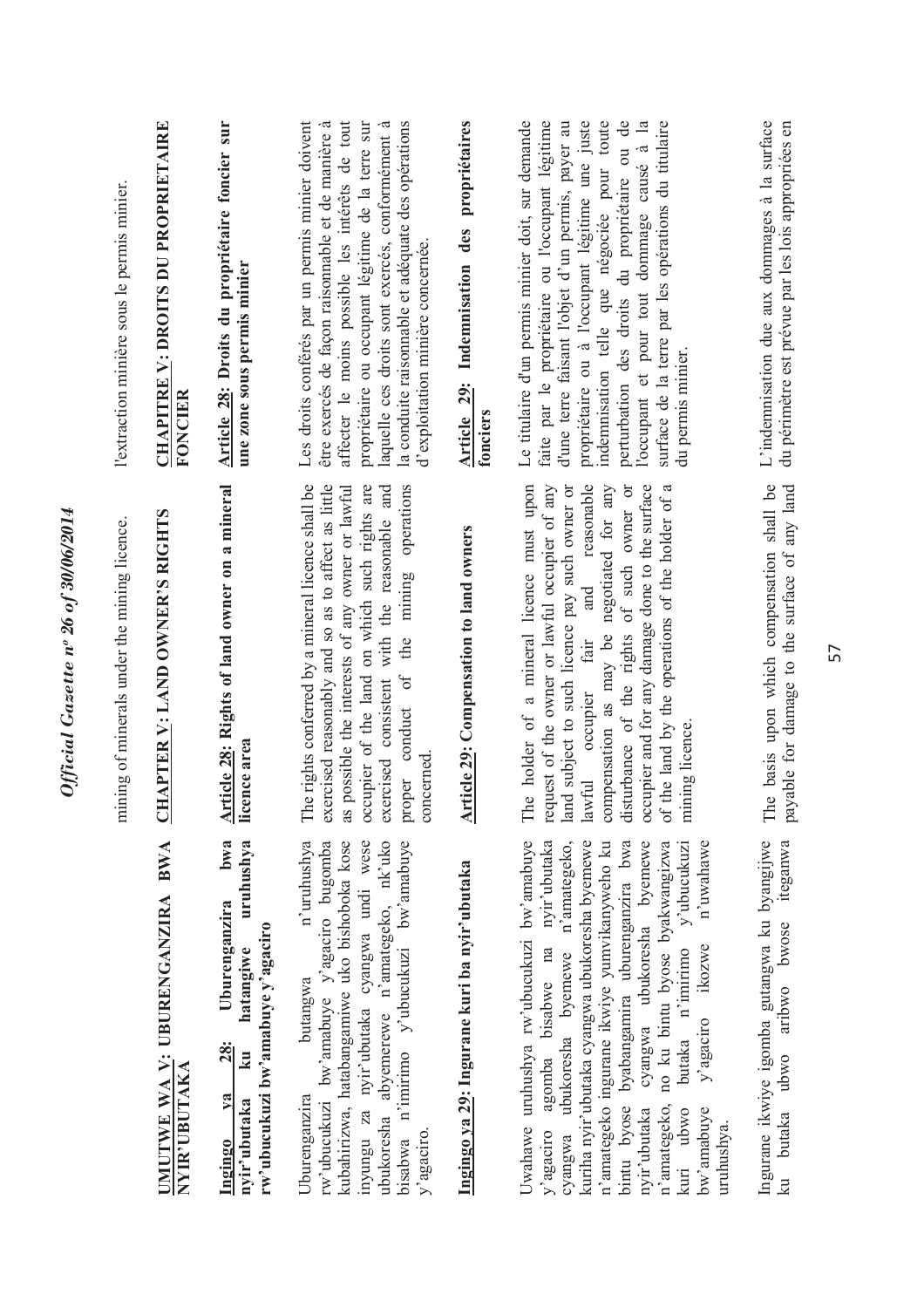| n'amategeko abigenga.                                                                                                                                                                                                                                                                                                                                                        | shall be according to the relevant applicable<br>laws.                                                                                                                                                                                                                                                                                                                    | vigueur.                                                                                                                                                                                                                                                                                                                                                                                                             |
|------------------------------------------------------------------------------------------------------------------------------------------------------------------------------------------------------------------------------------------------------------------------------------------------------------------------------------------------------------------------------|---------------------------------------------------------------------------------------------------------------------------------------------------------------------------------------------------------------------------------------------------------------------------------------------------------------------------------------------------------------------------|----------------------------------------------------------------------------------------------------------------------------------------------------------------------------------------------------------------------------------------------------------------------------------------------------------------------------------------------------------------------------------------------------------------------|
| <b>KUBUNGABUNGA</b><br>IBIDUKIKIJE, UBUZIMA N'UMUTEKANO<br>VI:<br><b>WA</b><br><b>JMUTWE</b>                                                                                                                                                                                                                                                                                 | OF THE<br><b>CHAPTER V1: PROTECTION OF THENVIRONMENT, HEALTH AND SAFETY</b>                                                                                                                                                                                                                                                                                               | $\mathbf{E}$<br>ET<br>PROTECTION<br>SANTE<br>L'ENVIRONNEMENT,<br>VI:<br><b>CHAPITRE</b><br>SECURITE                                                                                                                                                                                                                                                                                                                  |
| ry'amategeko<br>Iyubahirizwa<br>agenga ibidukikije<br>Ingingo ya 30:                                                                                                                                                                                                                                                                                                         | Article 30: Compliance with laws related to<br>environment                                                                                                                                                                                                                                                                                                                | aux lois en matière<br>Article 30: Conformité<br>d'environnement                                                                                                                                                                                                                                                                                                                                                     |
| Uwahawe uruhushya rw'ubucukuzi bw'amabuye<br>amategeko<br>kubahiriza<br>n'amabwiriza agenga ibidukikije.<br>agomba<br>y'agaciro                                                                                                                                                                                                                                              | holder of a mineral licence shall comply with<br>environmental laws and regulations.<br>$\blacktriangle$                                                                                                                                                                                                                                                                  | Le titulaire d'un permis minier est soumis aux lois<br>et règlements en matière de l'environnement.                                                                                                                                                                                                                                                                                                                  |
| Ingingo ya 31: Gusana ahantu hangijwe                                                                                                                                                                                                                                                                                                                                        | <b>Article 31: Rehabilitation of damaged areas</b>                                                                                                                                                                                                                                                                                                                        | périmètres<br>état des<br>en<br>Article 31: Remise<br>endommagés                                                                                                                                                                                                                                                                                                                                                     |
| Uruhushya rw'ubucukuzi bw'amabuye y'agaciro<br>rwatanzwe hakurikijwe iri tegeko rugomba<br>guteganya ingingo zijyanye no gusana, gusiba<br>imyobo, gutera ibiti no kuringaniza ahakorewe<br>ubushakashatsi, ubucukuzi bw'amabuye y'agaciro<br>bw'amabuye y'agaciro muri mine nto cyangwa nini<br>ku buryo buciriritse cyangwa ubucukuzi<br>bishobora kwangizwa n'iyo mirimo. | artisanal mining, small-scale mining or large-<br>mineral licence granted under this law shall<br>contouring of any part of the exploration,<br>and<br>scale mining licence area that may be damaged<br>include conditions relating to the rehabilitation,<br>reforesting<br>by exploration or mining operations.<br>levelling,<br>reinstatement,<br>$\blacktriangleleft$ | Un permis minier accordé en vertu de la présente<br>loi doit prévoir les conditions relatives à la<br>réhabilitation, la remise en état, le nivellement, le<br>reboisement et le remodelage de toute portion du<br>périmètre d'exploration, d'exploitation minière<br>artisanale et d'exploitation des mines à petite ou à<br>grande échelle qui peut être endommagée par<br>l'exploration ou l'exploitation minière |
| Ingingo ya 32: Gutanga ingwate y'amafaranga<br>yo kurengera ibidukikije                                                                                                                                                                                                                                                                                                      | Article 32: Deposit a financial guarantee for<br>vironment protection<br>$\epsilon$ n                                                                                                                                                                                                                                                                                     | garantie de la<br>Article 32: Dépôt de fonds en<br>protection de l'environnement                                                                                                                                                                                                                                                                                                                                     |
| Usaba uruhushya rwo gucukura amabuye y'agaciro<br>ingwate<br>agomba gutanga mu gihe cyagenwe<br>y'amafaranga yo kurengera ibidukikije.                                                                                                                                                                                                                                       | Any person requesting for a mining licence shall<br>provide, within a prescribed time, financial<br>guarantees for the protection of the environment.                                                                                                                                                                                                                     | dépôt de fonds en garantie de la protection de<br>minière doit fournir, dans le délai prescrit, le<br>Tout demandeur d'un permis d'exploitation<br>l'environnement                                                                                                                                                                                                                                                   |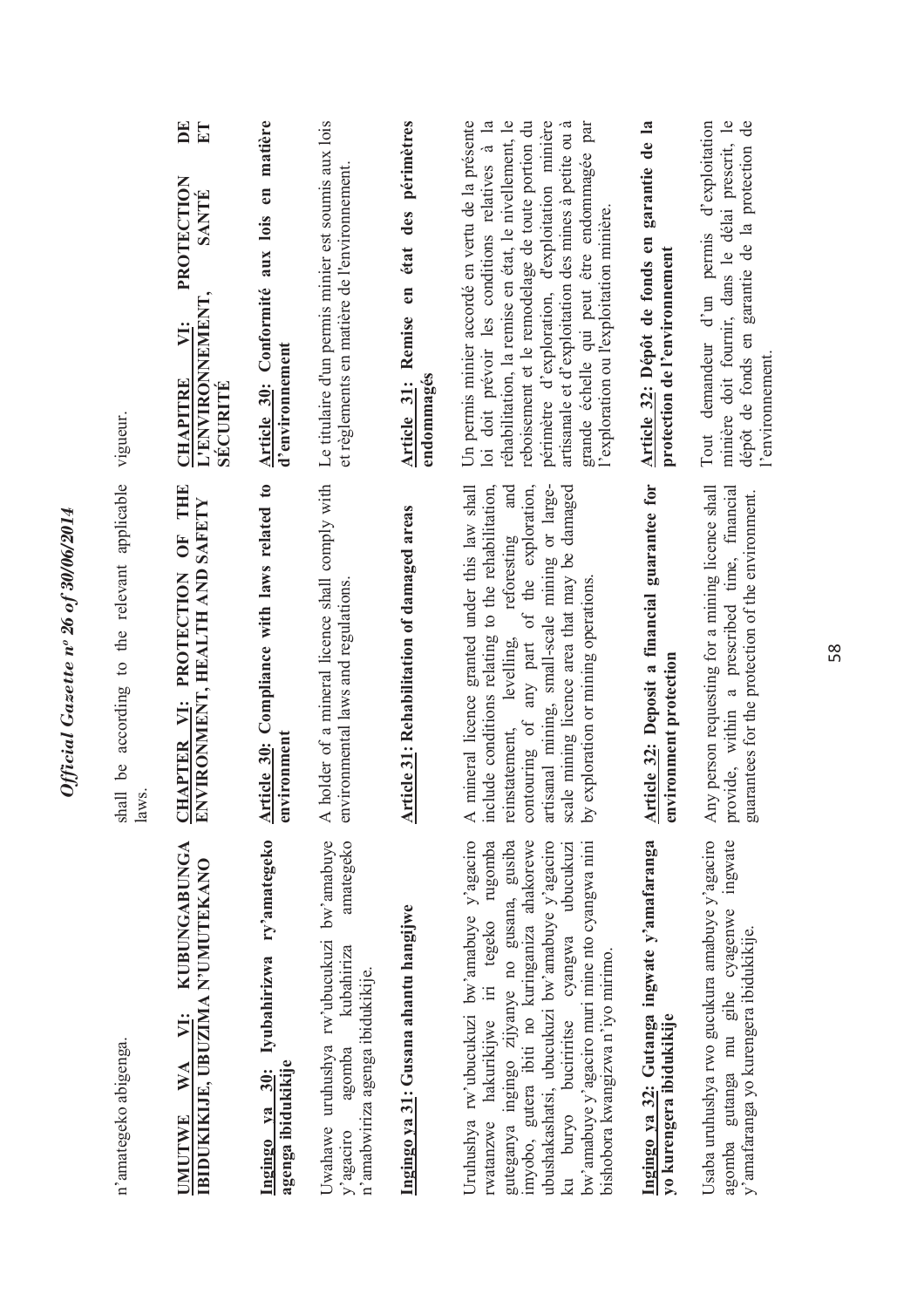| Un arrêté du Ministre détermine les conditions et<br>exigences du dépôt de fonds en garantie de la<br>protection de l'environnement. | Article 33: Santé et sécurité des travailleurs et<br>d'autres personnes     | Tout titulaire d'un permis minier doit:                                   | 1° veiller à ce que la mine soit mise en service,<br>exploitée, entretenue et déclassée de façon à<br>ce que les travailleurs doivent exécuter leur<br>travail sans mettre en danger leur santé et<br>sécurité ou celles de toute autre personne;           | 2° s'assurer que les personnes qui ne sont pas<br>des employés, mais qui pourraient être<br>directement affectées par les activités de la<br>mine ne soient pas exposées à des risques<br>pour leur santé et leur sécurité;<br>not<br>are<br>persons who | 3° veiller à ce que toutes personnes travaillant à<br>entreprendre leur travail en toute sécurité et<br>la mine aient l'experience, les compétences<br>pour<br>nécessaires<br>assurer la sécurité d'autrui<br>et les ressources | activités sont dangereux ou défectueux et sont<br>n'importe quelle personne, cet agent notifie<br>susceptibles de causer des dommages corporels à<br>considère que<br>activités minières ou toute chose liée à<br>Lorsqu'un agent autorisé<br>any       |
|--------------------------------------------------------------------------------------------------------------------------------------|-----------------------------------------------------------------------------|---------------------------------------------------------------------------|-------------------------------------------------------------------------------------------------------------------------------------------------------------------------------------------------------------------------------------------------------------|----------------------------------------------------------------------------------------------------------------------------------------------------------------------------------------------------------------------------------------------------------|---------------------------------------------------------------------------------------------------------------------------------------------------------------------------------------------------------------------------------|---------------------------------------------------------------------------------------------------------------------------------------------------------------------------------------------------------------------------------------------------------|
| and requirements for the financial guarantee of<br>A ministerial Order shall determine modalities<br>environmental protection        | Article 33: Health and safety of workers and<br>other persons               | Every holder of any type of mineral licence shall:                        | ensure that the mine is commissioned,<br>operated, maintained and decommissioned<br>in such a way that workers shall perform<br>their work without endangering the health<br>and safety of themselves or of any other<br>person;<br>$\circ$                 | employees, but who may be directly<br>affected by the activities at the mine are<br>not exposed to any hazards to their health<br>ensure that<br>and safety;<br>$\overset{\circ}{\sim}$                                                                  | ensure that all persons working at the mine<br>have the necessary skills, competence and<br>resources to undertake their work safely<br>and to ensure the safety of others<br>$\mathfrak{S}^{\circ}$                            | such officer may give a prompt notice in writing<br>mining operation or anything connected with any<br>such operation to be so dangerous or defective as<br>to be likely to cause bodily injury to any person,<br>Where an authorised officer considers |
| ingwate<br>itangwa<br>y'amafaranga yo kurengera ibidukikije<br>Iteka rya Minisitiri rigena uburyo<br>n'uburyo ikoreshwa.             | n'umutekano<br>Ubuzima<br>by'abakozi n'abandi bantu<br>$33$ :<br>Ingingo ya | Umuntu wese wahawe uruhushya rw'ubucukuzi<br>bw'amabuye y'agaciro agomba: | mbogamizi ku mutekano, ubuzima kuri bo<br>itangizwa<br>gukora imirimo yabo nta<br>kumugaragaro, ikoreshwa kandi igacungwa<br>ndetse igakurwaho ku buryo abakozi<br>no ku wundi muntu uwo ariwe wese;<br>buryo mine<br>gukora ku<br>bagomba<br>$\frac{1}{1}$ | mgaruka<br>mine<br>batabangamirwa ku buzima n'umutekano<br>gukora ku buryo abantu batari abakozi<br>muri<br>ariko bashobora kugirwaho<br>ikorerwa<br>$n'$ imirimo<br>wabo;<br>$\overline{C}$                                                             | gukora ku buryo abantu bose bakora muri<br>mine baba bafite ubumenyi n'ubushobozi<br>buhagije bwo gukora akazi kabo mu<br>mutekano no kubungabunga umutekano<br>w'abandi.<br>$3^{\circ}$                                        | Iyo umukozi ubifitiye ububasha asanze imirimo<br>y'ubucukuzi cyangwa ikindi kintu gifitanye isano<br>muntu uwo ariwe wese, uwo mukozi abimenyesha<br>n'iyo mirimo giteza umutekano muke cyangwa<br>kitameze neza ku buryo cyateza impanuka ku           |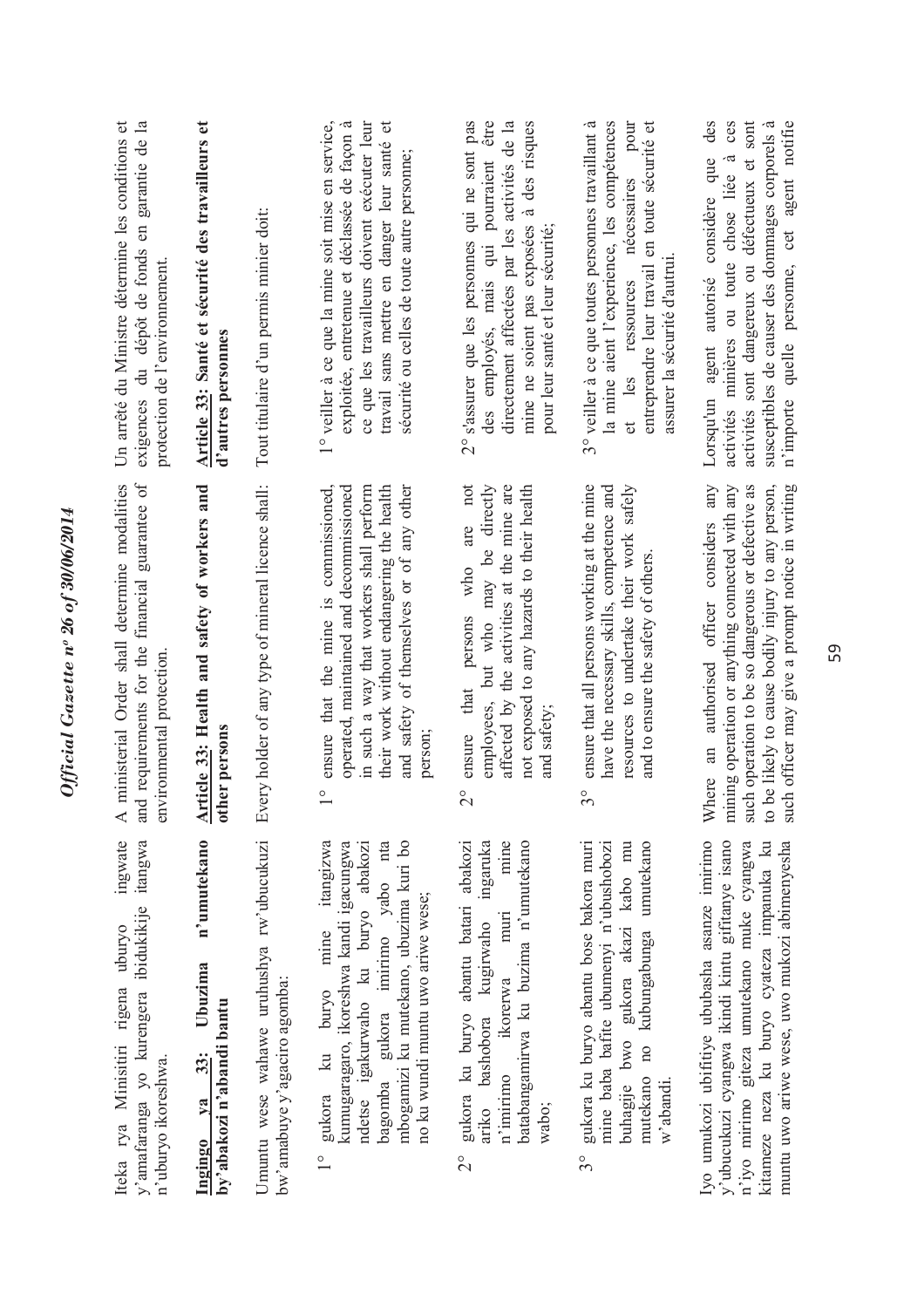| Official Gazette nº 26 of $30/06/2014$ | rapidement par écrit au titulaire d'un permis<br>ou le défaut soient corrigés ou supprimés, soit<br>immédiatement, soit dans le délai spécifié, et si<br>l'agent autorisé l'estime nécessaire, ordonner que<br>minier. La notification peut exiger que le danger<br>les opérations minières soient suspendues jusqu'à<br>ce que le danger soit éliminé ou le défaut réparé.<br>to the holder of a mining licence. The notice may<br>considers it necessary, order the mining<br>operations to be suspended until the danger is<br>removed, either immediately or within such time<br>as may be specified, and if the authorised officer<br>require the danger or defect to be remedied or | Si le titulaire d'un permis minier a l'intention de<br>opérations visées par la notification et faire<br>recours auprès du Ministre contre la décision. Le<br>Ministre prend la décision qui n'est pas<br>faire recours contre la décision ou les instructions<br>de l'agent autorisé, il doit immédiatement<br>suspendre les opérations minières ou la partie des<br>susceptible de recours.<br>If the holder of a mineral licence intends to make<br>an appeal to any decisions or orders given by the<br>authorised officer, he/she shall immediately<br>appeal to the Minister against that decision and<br>the Minister's decision shall not be subject to<br>cease the mining operations or that part of the<br>operations affected by the notice and make an | <b>CHAPITRE VII: PERMIS DE CARRIERE</b>     | $\ddot{\textbf{e}}$<br>$\overline{\mathbf{c}}$<br>renouvellement d'un permis de carrière<br>d'octroi<br>Article 34: Demande<br><b>Article 34: Application for grant or renewal of</b> |
|----------------------------------------|-------------------------------------------------------------------------------------------------------------------------------------------------------------------------------------------------------------------------------------------------------------------------------------------------------------------------------------------------------------------------------------------------------------------------------------------------------------------------------------------------------------------------------------------------------------------------------------------------------------------------------------------------------------------------------------------|---------------------------------------------------------------------------------------------------------------------------------------------------------------------------------------------------------------------------------------------------------------------------------------------------------------------------------------------------------------------------------------------------------------------------------------------------------------------------------------------------------------------------------------------------------------------------------------------------------------------------------------------------------------------------------------------------------------------------------------------------------------------|---------------------------------------------|---------------------------------------------------------------------------------------------------------------------------------------------------------------------------------------|
|                                        | removed or the defect remedied.                                                                                                                                                                                                                                                                                                                                                                                                                                                                                                                                                                                                                                                           | appeal.                                                                                                                                                                                                                                                                                                                                                                                                                                                                                                                                                                                                                                                                                                                                                             | <b>CHAPTER VII: QUARRY LICENCE</b>          | a quarry licence                                                                                                                                                                      |
|                                        | mu buryo bwihuse, mu nyandiko, uwahawe<br>ako kanya cyangwa mu gihe cyagenwe, kandi uwo<br>mukozi yasanga ari ngombwa agategeka ko<br>Iyo inyandiko imenyesha ishobora gusaba ko icyo<br>uruhushya rw'ubucukuzi bw'amabuye y'agaciro.<br>impanuka gisanwa cyangwa kigakurwaho, haba<br>kintu giteza umutekano muke cyangwa cyateza<br>imirimo y'ubucukuzi ihagarikwa kugeza igihe<br>ibiteza umutekano muke bikuweho cyangwa<br>ibyangiritse bigasanwa.                                                                                                                                                                                                                                   | rw'ubucukuzi<br>Minisitiri kuri uwo mwanzuro. Minisitiri niwe<br>utanga igisubizo, kandi icyo cyemezo<br>bw'amabuye y'agaciro ashaka kujuririra icyemezo<br>ubishinzwe, agomba guhagarika imirimo<br>y`ubucukuzi ako kanya cyangwa igice cyayo<br>kirebwa n'uwo mwanzuro hanyuma akajuririra<br>n'umukozi<br>yahawe<br>uruhushya<br>amabwiriza<br>uwahawe<br>ntikijuririrwa.<br>cyangwa<br>lyo                                                                                                                                                                                                                                                                                                                                                                      | URUHUSHYA RWA<br>UMUTWE WA VII:<br>KARIYERI | Ingingo ya 34: Gusaba guhabwa cyangwa<br>kongererwa igihe cy'uruhushya rwa kariyeri                                                                                                   |

**a quarry licence**

a quarry licence

The application for the grant or renewal of a quarry licence shall be determined by a minister

The application for the grant or renewal of a La demande d'octroi ou de renouvellement d'un quarry licence shall be determined by a minister permis de carrière doit être déterminée par un Order.

arrêté du Ministre.

La demande d'octroi ou de renouvellement d'un permis de carrière doit être déterminée par un

Gusaba guhabwa cyangwa kongererwa igihe cy'uruhushya rwa kariyeri bigenwa n'iteka rya cy'uruhushya rwa kariyeri bigenwa n'iteka rya<br>Minisitiri.

Gusaba guhabwa cyangwa kongererwa igihe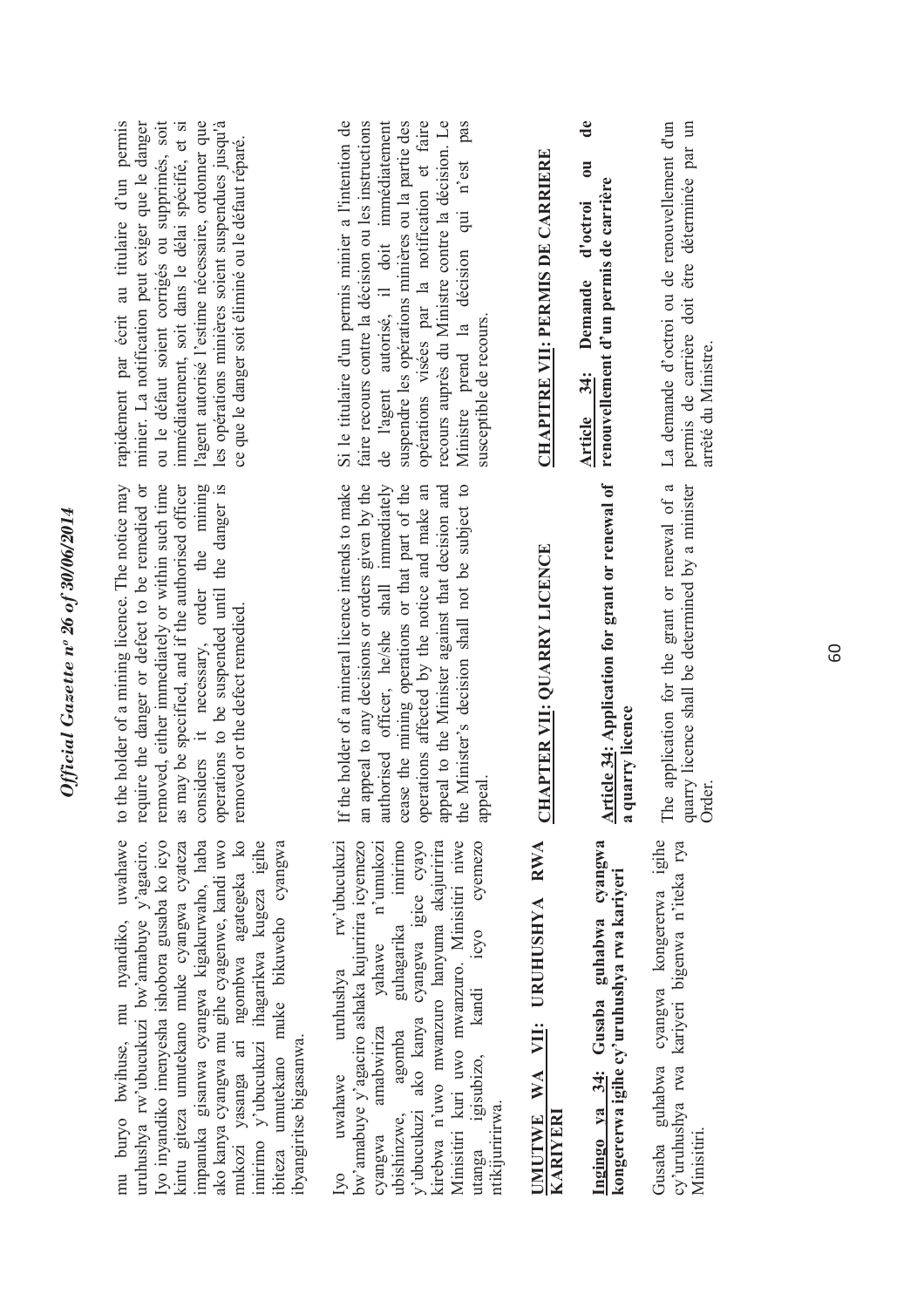| Za<br>kariyeri n'impushya z'ubucukuzi bw'amabuye<br>Ingingo ya 35: Ibangikana ry'impushya<br>y'agaciro                                                                                                                                                   | quarry licence<br>Article 35: Coexistence of a<br>and a mining licence                                                                                                                                         | Article 35: Coexistence d'un permis de carrière<br>et minier                                                                                                                                                            |
|----------------------------------------------------------------------------------------------------------------------------------------------------------------------------------------------------------------------------------------------------------|----------------------------------------------------------------------------------------------------------------------------------------------------------------------------------------------------------------|-------------------------------------------------------------------------------------------------------------------------------------------------------------------------------------------------------------------------|
| gutangwa<br>rw'ubucukuzi bw'amabuye y'agaciro mu gihe<br>uruhushya<br>Minisitiri asanze imirimo yo gucukura kariyeri<br>bw'amabuye<br>Uruhushya rwa kariyeri rushobora<br>n'ahatangiwe<br>iy'ubucukuzi<br>hamwe<br>itazabangamıra<br>y'agaciro<br>ahantu | quarry licence may be granted in the same<br>will not<br>mining licence area provided that the Minister<br>finds that the quarrying operations<br>interfere with the mining operations<br>$\blacktriangleleft$ | Un permis de carrière peut être accordé sur le<br>que le Ministre détermine que les opérations de<br>même périmètre sous permis minier à condition<br>carrières ne vont pas interférer avec les opérations<br>minières. |
| 36: Ihererekanya ry'impushya za<br>Ingingo ya<br>kariyeri                                                                                                                                                                                                | <b>Article 36: Transfer of quarry licences</b>                                                                                                                                                                 | Article 36: Transfert des permis de carrière                                                                                                                                                                            |
| zishobora<br>zose<br>kariyeri<br>guhererekanywa.<br>Za<br>Impushya                                                                                                                                                                                       | All quarry licences are transferrable.                                                                                                                                                                         | Tous les permis de carrière sont transférables.                                                                                                                                                                         |
| Ibisabwa n'uburyo ihererekanywa ry'uruhushya<br>rwa kariyeri rikorwa bigenwa n'iteka rya Minisitiri.                                                                                                                                                     | The requirements and conditions for transfer of<br>ß<br>shall be determined by<br>ministerial Order<br>quarry licences                                                                                         | Les exigences et les conditions de transfert des<br>permis de carrière sont déterminées par un arrêté<br>du Ministre.                                                                                                   |
| kwandikwa,<br>uwegukanye uruhushya rwa kariyeri niwe ubona<br>mirimo n'imyenda byabazwaga uwari asanganywe<br>uburenganzira kandi akubahiriza inshingano, indi<br>hererekanya rimaze<br>Iyo iryo<br>uruhushya.                                           | responsible for all rights, liabilities and duties of<br>licence, the transferee shall assume and be<br>Upon the registration of the transfer of a quarry<br>e transferor under the quarry licence.<br>문       | Lors de l'inscription du transfert d'un permis de<br>carrière, le cessionnaire hérite de tous les droits,<br>responsabilités et obligations du cédant en vertu<br>du permis de carrière.                                |
| Ingingo ya 37: Uburenganzira bw'uwahawe<br>uruhushya rwa kariyeri                                                                                                                                                                                        | Article 37: Rights of the holder of a quarry<br>licence                                                                                                                                                        | Article 37: Droits du détenteur d'un permis de<br>carrière                                                                                                                                                              |
| afite<br>uburenganzira bwo gushakashaka, gukoresha no<br>kariyeri<br>kongerera agaciro ibyavuye muri kariyeri.<br>rwa<br>uruhushya<br>Uwahawe                                                                                                            | The holder of a quarry licence shall have the<br>right to explore, use and add value to quarry<br>products obtained from quarrying                                                                             | Le titulaire d'un permis de carrière a le droit<br>d'explorer, utiliser et ajouter de la valeur aux<br>produits obtenus de la carrière.                                                                                 |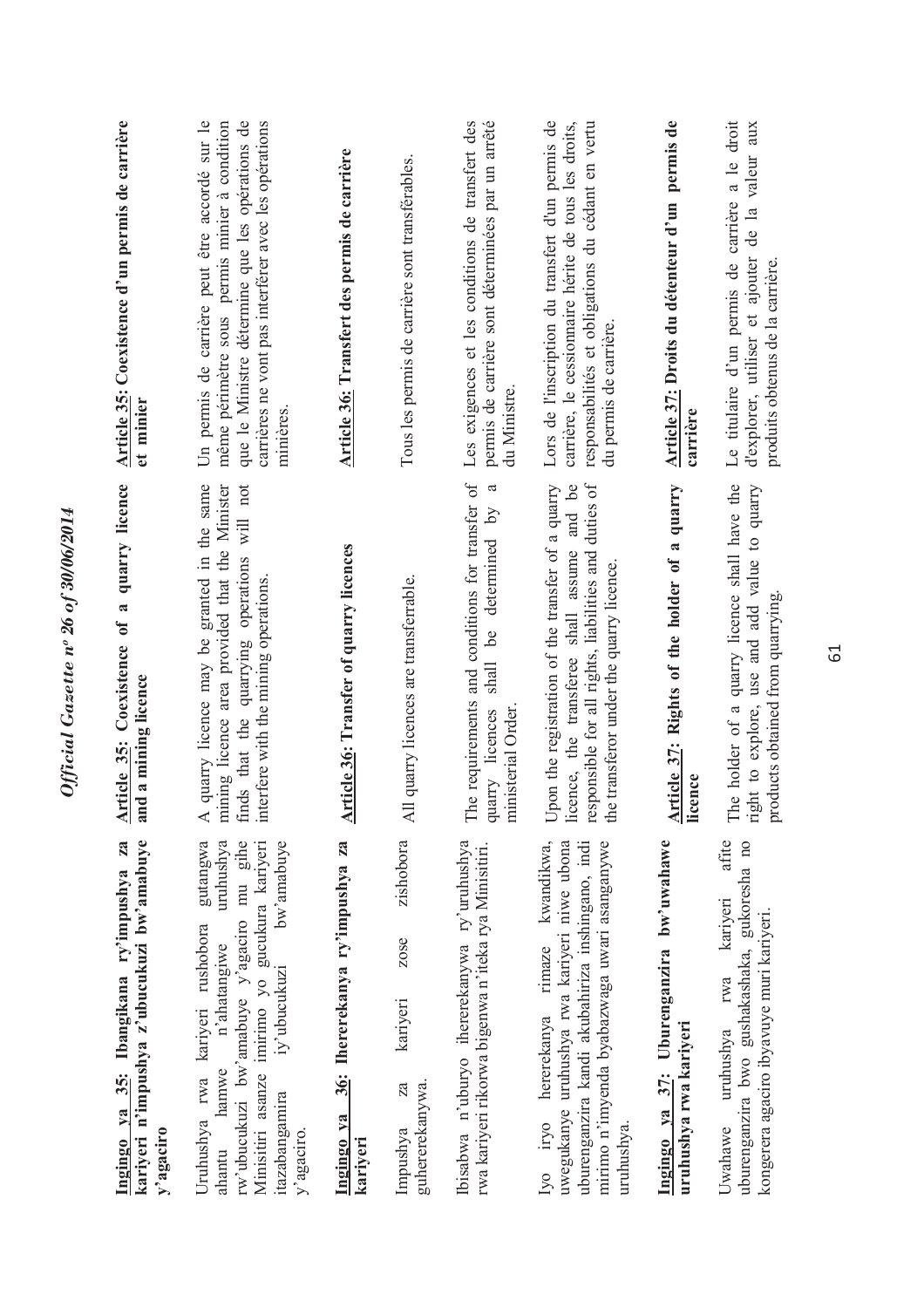Official Gazette nº 26 of 30/06/2014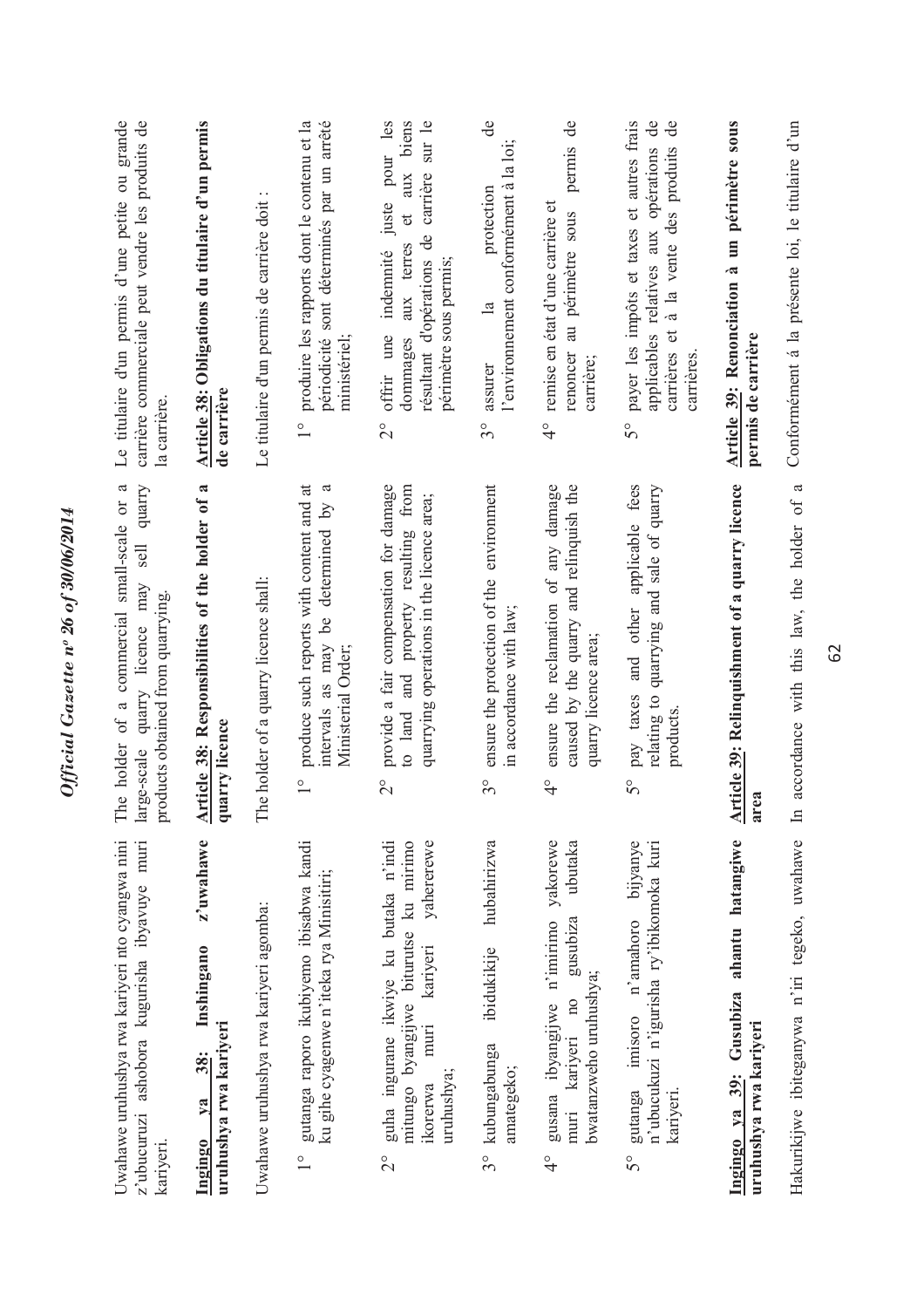| permis de carrière peut renoncer à tout ou une<br>partie d'un périmètre sous permis de carrière et<br>doit:  | à l'autorité<br>qui a délivré le permis de<br>préavis d'au moins trente<br>non commerciales et un préavis d'au<br>(30) jours calendriers pour les carrières<br>moins soixante (60) jours pour les autres<br>$\overline{\mathbf{c}}$<br>Ministre<br>carrière, un<br>compétente<br>donner au<br>carrières;<br>$\frac{1}{\sqrt{2}}$ | se conformer aux termes et conditions du<br>permis de carrière;<br>$\overset{\circ}{\sim}$ | soumettre un rapport détaillé tel que<br>prescrit contenant toutes les informations<br>sur toutes les activités menées sur le<br>périmètre renoncé<br>$\mathcal{S}^{\circ}$ | commercial doit, dans un délai prescrit après la<br>non<br>carrière<br>$\ddot{\theta}$<br>titulaire d'un permis<br>remise du périmètre<br>Le | présenter une attestation de non créance<br>fiscale délivrée par l'autorité compétente;<br>$\frac{1}{1}$ | une attestation de non créance<br>employés émise par le service<br>d'inspection du travail du District où il exerce<br>envers les<br>son activité<br>présenter<br>$\overset{\circ}{\Omega}$ | La renonciation à un périmètre sous permis de<br>$\overline{\mathrm{c}}$<br>dettes<br>aux<br>préjudice<br>carrière se fait sans |
|--------------------------------------------------------------------------------------------------------------|----------------------------------------------------------------------------------------------------------------------------------------------------------------------------------------------------------------------------------------------------------------------------------------------------------------------------------|--------------------------------------------------------------------------------------------|-----------------------------------------------------------------------------------------------------------------------------------------------------------------------------|----------------------------------------------------------------------------------------------------------------------------------------------|----------------------------------------------------------------------------------------------------------|---------------------------------------------------------------------------------------------------------------------------------------------------------------------------------------------|---------------------------------------------------------------------------------------------------------------------------------|
| quarry licence may relinquish the whole or part<br>of a quarry licence area and must:                        | give to the Minister or the Authority that<br>issued the quarry licence, not less than<br>days' notice for non-<br>commercial quarries and sixty (60) days'<br>notice for other quarries;<br>thirty (30)<br>$\frac{1}{\sqrt{2}}$                                                                                                 | comply with terms and conditions of the<br>quarry licence;<br>$\overset{\circ}{\sim}$      | requested<br>activities carried out in the relinquished<br>$\sin$<br>submit a detailed report as<br>information<br>containing all<br>area.<br>$3^{\circ}$                   | quarry licence<br>after<br>period<br>The holder of non-commercial<br>prescribed<br>ß<br>relinquishment:<br>shall within                      | submit a tax clearance certificate issued<br>by the relevant authority;<br>$\frac{1}{\sqrt{2}}$          | submit a certificate of no debt to the<br>District<br>labour<br>the<br>the<br>inspection department in<br>$\lambda$ q<br>where he/she operates<br>issued<br>employees<br>$\overline{2}$     | e relinquishment of a quarry licence area shall<br>without prejudice to any liabilities or<br>$\mathbb{H}$<br>be                |
| uruhushya rwa kariyeri ashobora gusubiza ahantu<br>hatangiwe uruhushya cyangwa igice cy'aho kandi<br>agomba: | guha Minisitiri cyangwa urwego rwatanze<br>uruhushya rwa kariyeri integuza y'iminsi<br>itari munsi ya mirongo itatu (30) ku<br>n'iminsi mirongo itandatu (60) ku zindi<br>ruhushya rwa kariyeri itari iy'ubucuruzi<br>mpushya za kariyeri;<br>$\frac{1}{\sqrt{2}}$                                                               | rwa<br>n'uruhushya<br>ibisabwa<br>kubahiriza<br>kariyeri;<br>$\frac{1}{2}$                 | gutanga raporo irambuye nk'uko bisabwa,<br>irimo amakuru yose ajyanye n'imirimo<br>yakorewe ahantu hasubizwa.<br>$\mathfrak{S}^{\circ}$                                     | rutari<br>urw'ubucuruzi agomba mu gihe cyagenwe nyuma<br>kariyeri<br>yo gusubiza ahantu yaherewe uruhushya:<br>rwa<br>uruhushya<br>Uwahawe   | gutanga icyemezo cy'uko nta misoro arimo<br>cyatanzwe n'inzego zibishinzwe;<br>$\frac{1}{1}$             | n'ibiro<br>myenda<br>Karere<br>by'ubugenzuzi bw'umurimo mu<br>cyatanzwe<br>gutanga icyemezo cy'uko nta<br>abereyemo abakozi<br>akoreramo.<br>$\overline{\mathcal{C}}$                       | Gusubiza ahantu hatangiwe uruhushya rwa kariyeri<br>ntibigomba kubangamira iyishyurwa ry'imyenda                                |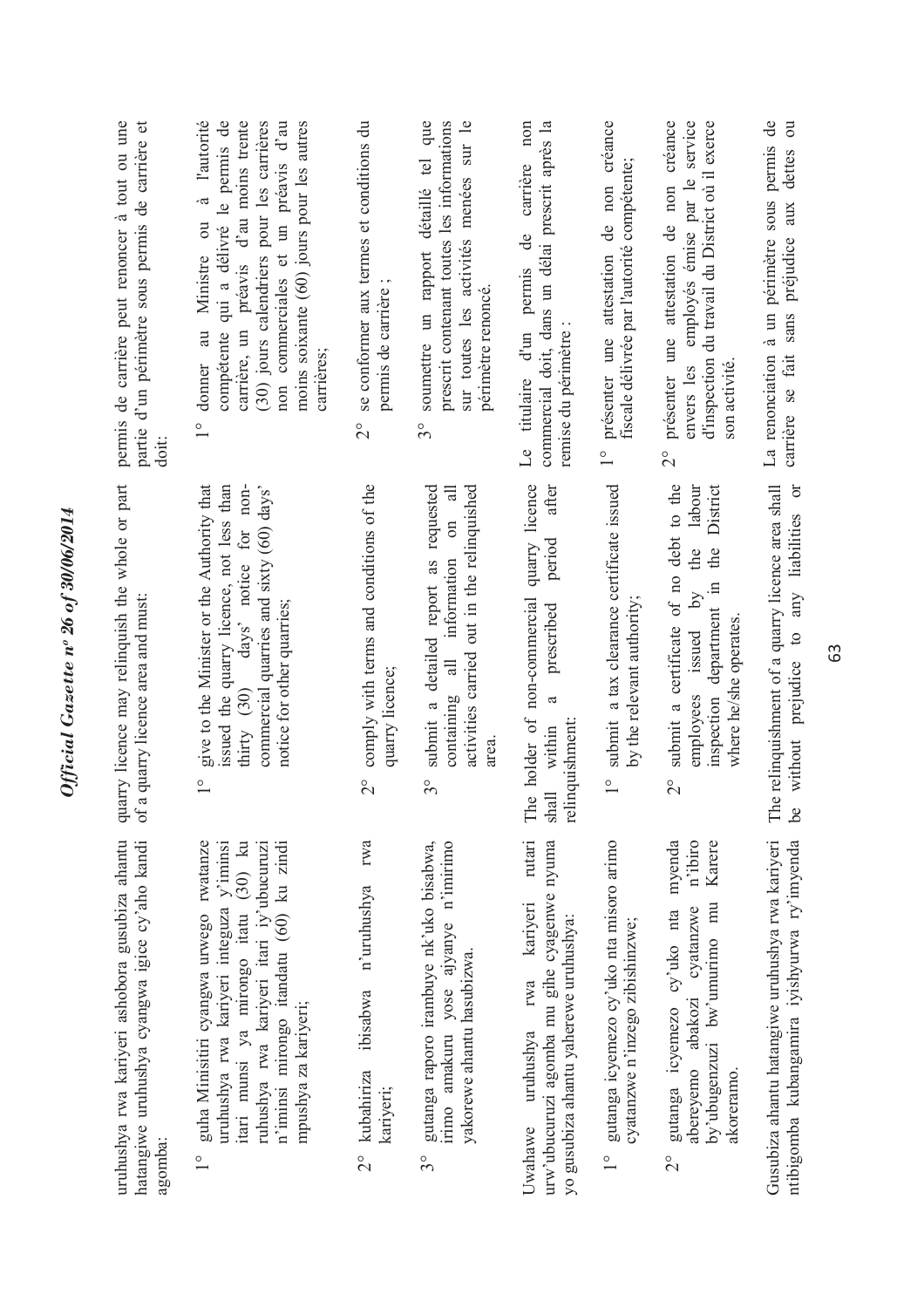| cyangwa inshingano uwahawe uruhushya afite<br>Ingingo ya 40: Gukuraho burundu uruhushya<br>zirebana n'ahantu hasubizwa mbere y'itariki yo<br>kuhasubiza, kimwe n'inshingano ziteganywa mu<br>gika cya 2.                              | prior to the date of<br>obligations incurred by the holder in relation to<br>as obligations imposed<br><b>Article 40: Cancellation of quarry a licence</b><br>relinquishment as well<br>the area relinquished<br>under Paragraph 2.                                 | obligations contractées par le titulaire par rapport<br>$\mathbf{a}$<br>renonciation ainsi que les obligations imposées au<br>Article 40: Annulation d'un permis de carrière<br>avant la date de<br>au périmètre renoncé<br>titre de l'alinéa 2      |
|---------------------------------------------------------------------------------------------------------------------------------------------------------------------------------------------------------------------------------------|---------------------------------------------------------------------------------------------------------------------------------------------------------------------------------------------------------------------------------------------------------------------|------------------------------------------------------------------------------------------------------------------------------------------------------------------------------------------------------------------------------------------------------|
| gukurwaho<br>burundu na Minisitiri cyangwa urwego rwarutanze<br>iyo uwaruhawe atubahirije ibisabwa n'iri tegeko<br>n'amabwiriza cyangwa ibisabwa n'urwo ruhushya<br>Uruhushya rwa kariyeri rushobora<br>rwa kariyeri<br>rwa kariyeri. | quarry licence may be cancelled by the<br>linister or the relevant authority that issued the<br>licence if the holder contravenes any of the<br>provisions of this law and directives or terms and<br>conditions of the quarry licence<br>$\blacktriangleleft$<br>Σ | Un permis de carrière peut être annulé par le<br>le titulaire est en violation des dispositions de la<br>présente loi, des instructions ou des termes et<br>Ministre ou l'autorité compétente qui l'a délivré si<br>conditions du permis de carrière |
| UMUTWE WA VIII: INGINGO ZIJYANYE<br>N'IMARI                                                                                                                                                                                           | CHAPTER VIII: FINANCIAL PROVISIONS                                                                                                                                                                                                                                  | <b>DISPOSITIONS</b><br>VIII:<br><b>FINANCIERES</b><br>CHAPITRE                                                                                                                                                                                       |
| Ingingo ya 41: Umusoro ku musaruro n'indi<br>misoro                                                                                                                                                                                   | Article 41: Income tax and other taxes                                                                                                                                                                                                                              | Article 41: Impôt sur les bénéfices et autres<br>impôts                                                                                                                                                                                              |
| Uwahawe uruhushya rw'ubucukuzi bw' amabuye<br>umusoro ku musaruro n'indi misoro nk'uko<br>y'agaciro cyangwa rwa kariyeri agomba gutanga<br>biteganywa n'amategeko agenga imisoro.                                                     | The holder of a mineral or quarry licence shall be<br>$\Xi$<br>subject to income tax and other taxes<br>accordance with relevant tax laws                                                                                                                           | soumis à l'impôt sur le revenu et autres taxes<br>Le titulaire d'un permis minier ou de carrière est<br>conformément aux lois fiscales.                                                                                                              |
| Ingingo ya 42: Umusoro ku mabuye y'agaciro                                                                                                                                                                                            | rticle 42: Tax on mineral ores<br>ৰ                                                                                                                                                                                                                                 | Article 42: Taxe sur les minerais                                                                                                                                                                                                                    |
| amabuye y'agaciro<br>agomba, mu gihe cyagenwe, kwishyura umusoro<br>Hashingiwe ku biteganywa n'amategeko agenga<br>imisoro, umuntu ugurisha<br>ku mabuye y'agaciro.                                                                   | accordance with the provisions of tax laws, the<br>seller of mineral ores shall, within the prescribed<br>period, pay tax in respect of any mineral ore<br>obtained pursuant to the mining licence.<br>$\mathbb{H}$                                                 | Conformément aux dispositions des lois fiscales,<br>le vendeur de minerais doit, dans le délai prescrit,<br>payer la taxe pour tout minerai obtenu en vertu du<br>permis minier.                                                                     |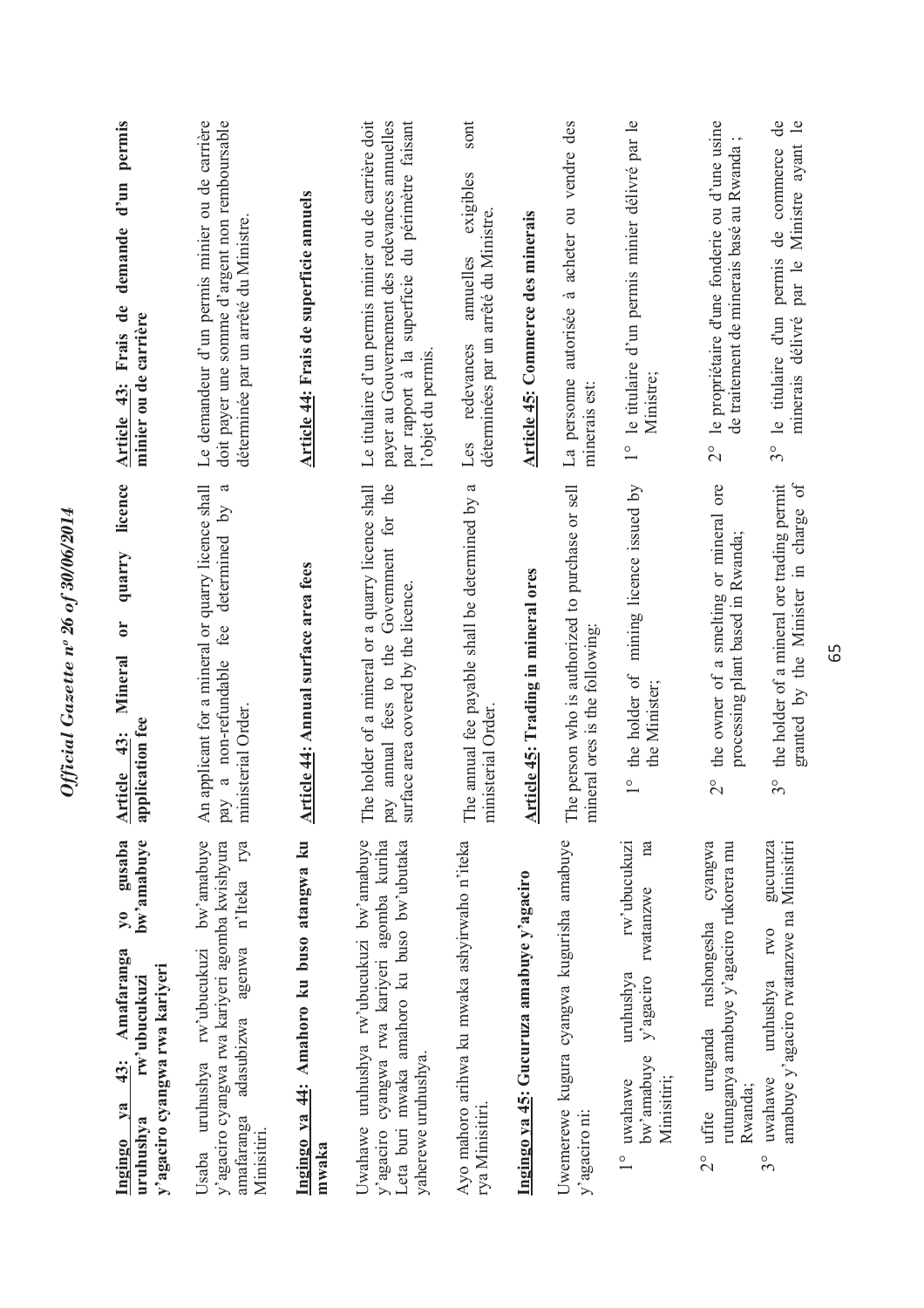| commerce dans ses attributions.  | Article 46: Ventes des minerais aux acheteurs<br>affiliés                   | équivalents aux prix qui seraient obtenus dans des<br>Le titulaire d'un permis minier peut vendre les<br>conditions de pleine concurrence à des acheteurs<br>autres<br>conditions et modalités sur la base desquelles les<br>accords seraient faits si les parties n'avaient pas<br>minerais à ses affiliés seulement à des prix<br>aux<br>non-affiliés et conformément<br>été affiliées. | vente par le titulaire d'un permis minier à ses<br>de pleine concurrence seront déterminés lors de la<br>Le Ministre peut prescrire la façon dont les prix<br>affiliés.   | Article 47: Acquisition de parts sociales par le<br>Gouvernement | conditions qui sont convenues entre le titulaire<br>Le Gouvernement a l'option d'acquérir à des<br>d'un permis minier et le Gouvernement, des parts<br>sociales dans les opérations minières.                                |
|----------------------------------|-----------------------------------------------------------------------------|-------------------------------------------------------------------------------------------------------------------------------------------------------------------------------------------------------------------------------------------------------------------------------------------------------------------------------------------------------------------------------------------|---------------------------------------------------------------------------------------------------------------------------------------------------------------------------|------------------------------------------------------------------|------------------------------------------------------------------------------------------------------------------------------------------------------------------------------------------------------------------------------|
| commerce.                        | Sales of mineral ores to affiliated<br>Article 46:<br>rrchasers<br>$\Xi$    | The holder of a mineral licence shall sell mineral<br>which agreements would be made if the<br>ores to affiliates only at prices equivalent to the<br>prices that would be obtained in arm's length<br>accordance with such other terms and conditions<br>sales to non-affiliated purchasers and in<br>parties had not been affiliated.<br>$\mathfrak{g}$                                 | The Minister may prescribe the manner in which<br>arm's length prices will be determined for sales<br>by holders of a mineral licence to their affiliates.                | <b>Article 47: Government equity participation</b>               | The Government shall have the option to acquire<br>the holder of a mineral licence and the<br>Government, shareholding interest in any mining<br>such terms as shall be agreed upon between<br>operations.<br>$\mathfrak{g}$ |
| ufite ubucuruzi mu nshingano ze. | Ingingo ya 46: Kugurisha amabuye y'agaciro ku<br>masosiyete bafitanye isano | ngingo mu masezerano yakorwa hatitawe ko<br>Uwahawe uruhushya rw'ubucukuzi bw'amabuye<br>gusa ku masosiyete bafitanye isano iyo igiciro<br>y'agaciro ashobora kugurisha amabuye y'agaciro<br>baguzi badafitanye isano kandi hubahirijwe izindi<br>ahabwa kingana n'icyo yabona agurishije ku bandi<br>impande zombi ziftanye isano.                                                       | ashobora kugena uburyo ibiciro<br>uruhushya rw'ubucukuzi bw'amabuye y'agaciro<br>bikoreshwa mu kugurisha hagati y'uwahawe<br>n'amasosiyete bafitanye isano.<br>Minisitiri | Ingingo ya 47: Ishoramari rya Leta                               | Leta ishobora kugira imigabane mu mirimo<br>y'ubucukuzi bw'amabuye y'agaciro, hakurikijwe<br>ingingo zumvikanyweho hagati y'uwahawe<br>uruhushya rw'ubucukuzi bw'amabuye y'agaciro na<br>Leta.                               |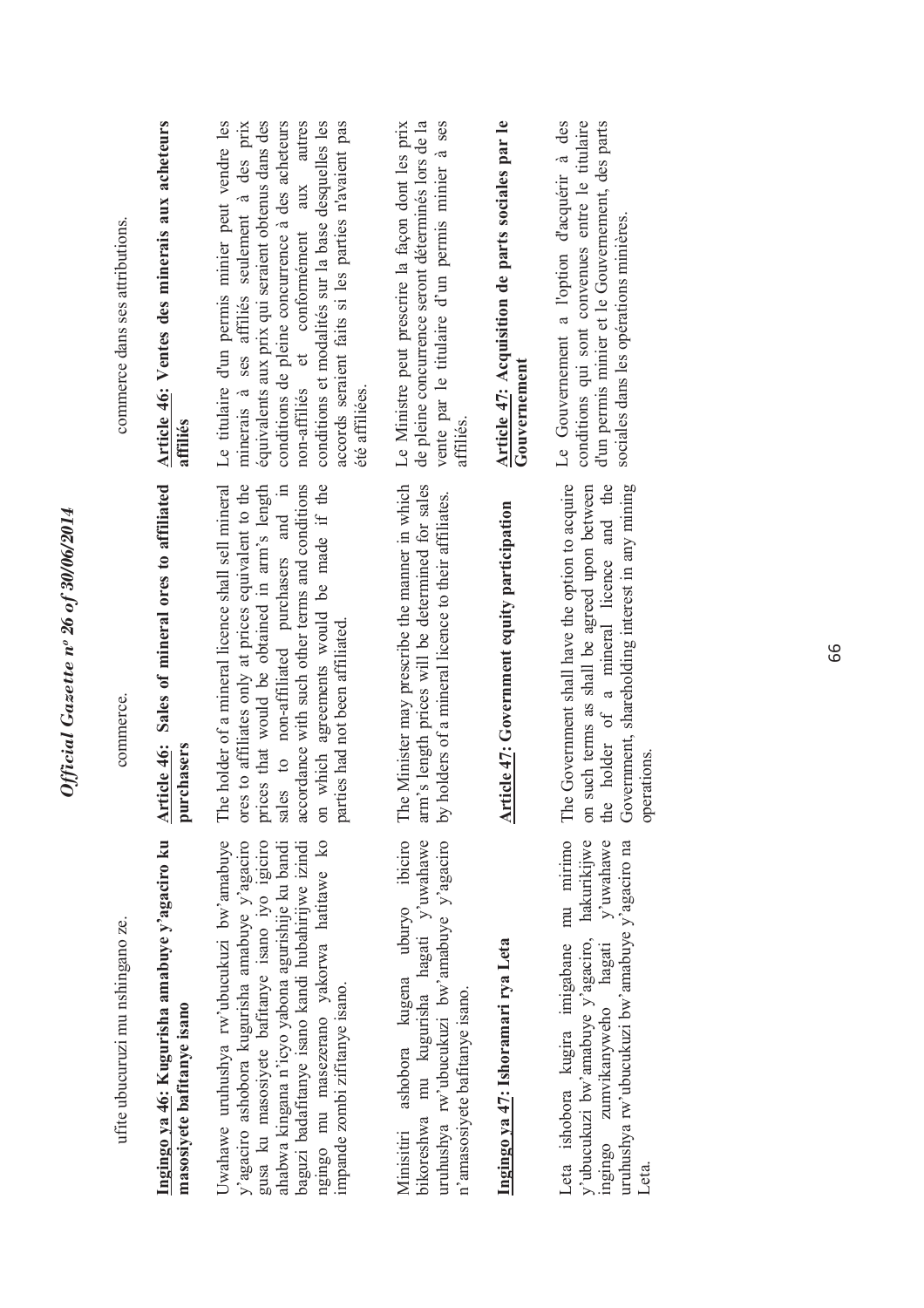| UMUTWE WA IX: INGINGO ZINYURANYE,<br>IZ'INZIBACYUHO N'IZISOZA                                                                                                                                                                                                                          | MISCELLANEOUS,<br>FINAL<br><b>AND</b><br>$\mathbf{K}$<br><u>CHAPTER I</u><br>TRANSITIONAL                                                                                                                                  | <b>CHAPITRE IX: DISPOSITIONS DIVERSES,</b><br><b>TRANSITOIRES ET FINALES</b>                                                                                                                                                                            |
|----------------------------------------------------------------------------------------------------------------------------------------------------------------------------------------------------------------------------------------------------------------------------------------|----------------------------------------------------------------------------------------------------------------------------------------------------------------------------------------------------------------------------|---------------------------------------------------------------------------------------------------------------------------------------------------------------------------------------------------------------------------------------------------------|
| Ingingo ya 48: Gukoresha no guhugura abakozi                                                                                                                                                                                                                                           | $\mathbf{f}$<br>training<br>and<br>Employment<br>PROVISIONS<br>Article 48:<br>employees                                                                                                                                    | <b>Article 48: Emploi et formation des ouvriers</b>                                                                                                                                                                                                     |
| Uwahawe uruhushya rw'ubucukuzi bw'amabuye<br>y'agaciro n'abo bafitanye amasezerano bagomba<br>kubahiriza ibisabwa n'amategeko agenga umurimo.                                                                                                                                          | The holder of a mineral licence and his/her direct<br>the<br>with<br>requirements of applicable labour laws<br>comply<br>shall<br>subcontractors                                                                           | Le titulaire d'un permis minier et ses sous-traitants<br>directs doivent se conformer aux exigences de la<br>législation du travail                                                                                                                     |
| Uruhushya rw'ubucukuzi bw'amabuye y'agaciro<br>rugomba kugira ingingo zisaba uwaruhawe guha<br>ubumenyi<br>bwatuma barangiza neza inshingano zabo.<br>abongerera<br>amahugurwa abakozi                                                                                                 | mineral licence must include conditions<br>requiring its holder to provide training to<br>employees to enable them to perform well their<br>duties.<br>$\blacktriangleleft$                                                | Un permis minier doit comporter des conditions<br>aux ouvriers afin de bien s'acquitter de leurs<br>obligeant le titulaire à dispenser des formations<br>tâches                                                                                         |
| Ingingo ya 49: Amasoko y'ibikoresho n'imirimo<br>iboneka mu gihugu                                                                                                                                                                                                                     | Article 49: Procurement of local goods and<br>services                                                                                                                                                                     | Article 49: Achats des biens et services locaux                                                                                                                                                                                                         |
| amabuye<br>Nk'uko bisabwa na Minisitiri cyangwa biteganywa<br>$bw^2$<br>y'agaciro, uwahawe uruhushya agomba:<br>mu ruhushya rw'ubucukuzi                                                                                                                                               | prescribed by the Minister or as provided for<br>in the conditions to a mineral licence, the holder<br>of a mining licence shall:<br>As                                                                                    | Tel que prescrit par le Ministre ou tel que prévu<br>dans les conditions d'un permis minier, le titulaire<br>d'un permis minier doit:                                                                                                                   |
| Ьã<br>rwiyemezamirimo b'abanyarwanda mbere<br>y'abandi ku mirimo na serivise igihe cyose<br>ibiciro, ubwiza n'igihe imirimo ikorerwa<br>binganya<br>ubwiza n'ibyo abanyamahanga batanga;<br>mbere<br>serivise zitangirwa<br>na<br>mbere<br>cyangwa<br>guhitamo<br>$\frac{1}{\sqrt{2}}$ | services, provided that the rates, quality<br>give priority to Rwandan contractors for<br>and time schedule for delivery are<br>competitive to what is submitted by non-<br>residents contractors;<br>$\frac{1}{\sqrt{2}}$ | où les prix, la qualité et le délai de<br>donner la priorité à des entrepreneurs<br>rwandais pour les services, dans la mesure<br>d'exécution sont compétitifs par rapport à<br>ce qui est proposé par des entrepreneurs<br>etrangers;<br>$\frac{1}{1}$ |
| gukoresha mbere na mbere ibikoresho<br>bikorerwa mu Rwanda igihe cyose bifite<br>ubwiza, biboneka ku bwinshi no ku biciro<br>bimwe n'ibikorerwa hanze y'u Rwanda;<br>$\overline{\mathcal{C}}$                                                                                          | goods<br>produced in Rwanda, so long as they are<br>comparable in quality, quantity, price<br>goods<br>give priority to materials and<br>and delivery to materials and<br>$\overline{\mathcal{C}}$                         | produits fabriqués au Rwanda, dans la<br>mesure où ils sont comparables en qualité,<br>$\sigma$<br>quantité, et prix et délai de livraison aux<br>donner la priorité aux matériaux<br>$\overset{\circ}{\Omega}$                                         |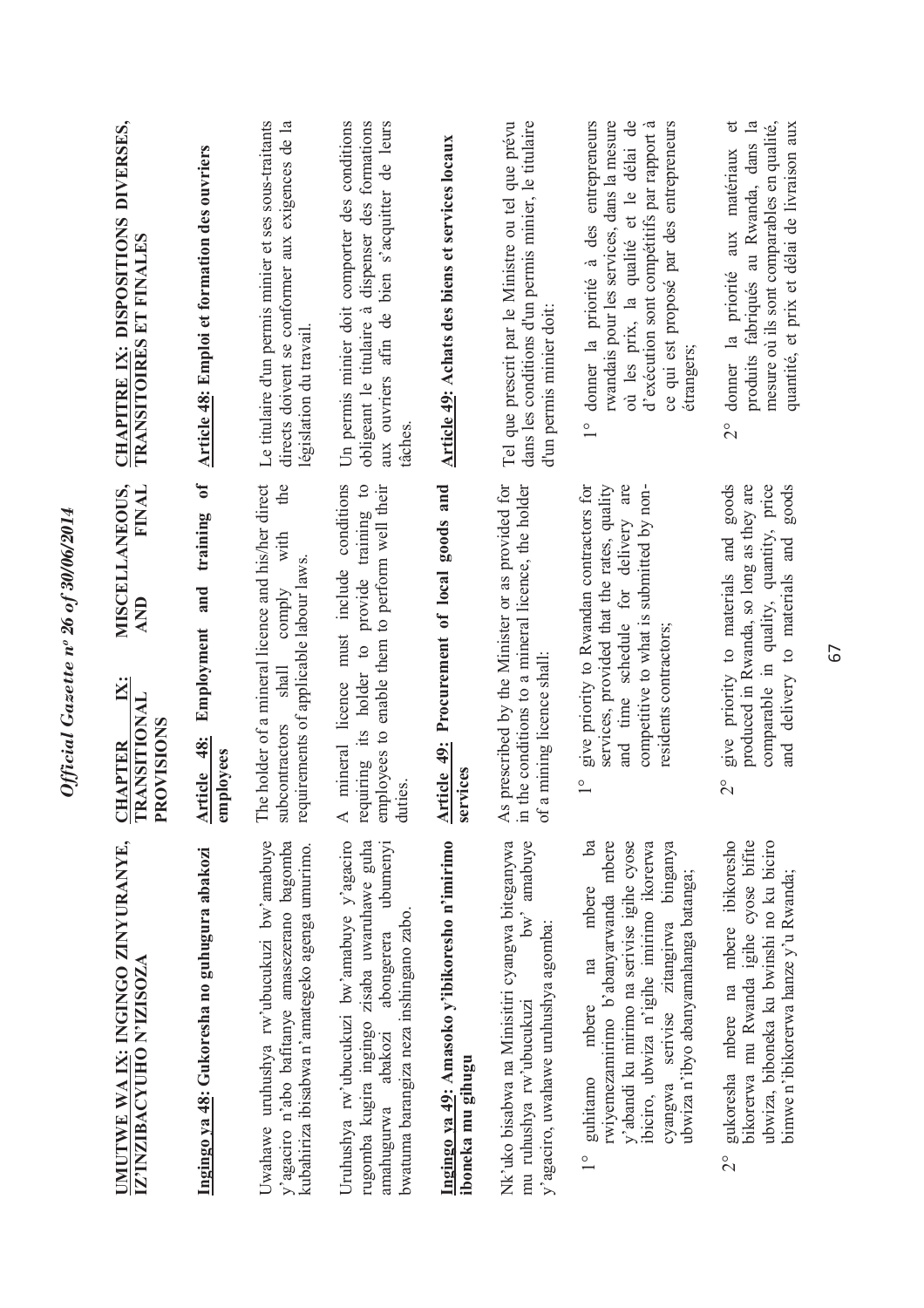| fabriqués<br>produits<br>l'extérieur du Rwanda;<br>$\sigma$<br>matériaux<br>produced outside of Rwanda; | Ministre en ce qui concerne la conformité<br>des rapports périodiques<br>avec les exigences du présent article<br>fournir<br>$3^{\circ}$<br>the<br>provide periodic reports to the Minister<br>with<br>compliance<br>requirements of this article.<br>its | Article 50: Valeur ajoutée et transformation<br><b>Article 50: Value addition and transformation</b> | Un permis minier peut inclure des dispositions<br>exigeant du titulaire d'évaluer la faisabilité de<br>traiter et affiner les produits miniers au Rwanda<br>la transformation des produits miniers provenant<br>ou d'autres opérations qui ajoutent de la valeur ou<br>des périmètres miniers<br>requiring a holder to explore the feasibility of<br>mineral licence may include provisions<br>carrying out inside Rwanda processing and<br>refining of mineral products or other operations<br>products derived from the applicable mining<br>that would add value to or transform the mineral | <b>Article 51: Conventions minières</b>                             | accords<br>dispositions de la présente loi, pour perfectionner<br>les droits et obligations d'un titulaire d'un permis<br>d'exploitation minière avec les titulaires des<br>permis miniers et de carrières dans le respect des<br>des<br>conclure<br>peut<br>minier ou de carrière.<br>Ministre<br>$\overline{\mathbb{L}}$<br>the Minister may enter into mining agreements<br>with mining and quarry licence holders to perfect<br>Without prejudice to the provisions of this law,<br>the rights and obligations of a holder of a mining | Le contenu de ces accords est déterminé par arrêté<br>du Ministre<br>The content of the agreement shall be determined | <b>Article 52: Disposition transitoire</b><br><b>Article 52: Transitional provision</b> |
|---------------------------------------------------------------------------------------------------------|-----------------------------------------------------------------------------------------------------------------------------------------------------------------------------------------------------------------------------------------------------------|------------------------------------------------------------------------------------------------------|-------------------------------------------------------------------------------------------------------------------------------------------------------------------------------------------------------------------------------------------------------------------------------------------------------------------------------------------------------------------------------------------------------------------------------------------------------------------------------------------------------------------------------------------------------------------------------------------------|---------------------------------------------------------------------|--------------------------------------------------------------------------------------------------------------------------------------------------------------------------------------------------------------------------------------------------------------------------------------------------------------------------------------------------------------------------------------------------------------------------------------------------------------------------------------------------------------------------------------------|-----------------------------------------------------------------------------------------------------------------------|-----------------------------------------------------------------------------------------|
|                                                                                                         | regarding<br>$3^{\circ}$                                                                                                                                                                                                                                  |                                                                                                      | areas.<br>$\blacktriangleleft$                                                                                                                                                                                                                                                                                                                                                                                                                                                                                                                                                                  | <b>Article 51: Mining agreements</b>                                | licence or a quarry licence                                                                                                                                                                                                                                                                                                                                                                                                                                                                                                                | an Order of the Minister.<br>$\Omega$                                                                                 |                                                                                         |
|                                                                                                         | bijyanye no kubahiriza ibisabwa muri iyi<br>guha Minisitiri raporo ku gihe cyagenwe ku<br>ngingo.<br>$3^{\circ}$                                                                                                                                          | Ingingo ya 50: Kongera agaciro no kubyaza<br>amabuye y'agaciro ibikoresho birangiye                  | Uruhushya rw'ubucukuzi bw'amabuye y'agaciro<br>rushobora guteganya ingingo zisaba uwaruhawe<br>gutunganya no gushongesha amabuye y'agaciro<br>mu Rwanda uburyo bwo<br>yacukuwe ahatangiwe uruhushya, n'ibindi bikorwa<br>bikayabyaza<br>cyangwa<br>аgaсито<br>ibikoresho birangiye.<br>gushakishiriza<br>byayahesha                                                                                                                                                                                                                                                                             | n'abahawe<br>Amasezerano<br><b>51:</b><br>ya<br>impushya<br>Ingingo | tegeko,<br>amasezerano<br>bw'amabuye y'agaciro na za kariyeri mu rwego<br>n'inshingano<br>y'ubucukuzi n'abahawe impushya z'ubucukuzi<br>$n'$ iri<br>ashobora kugirana<br>uburenganzira<br>n'ibiteganywa<br>by'abahawe izo mpushya.<br>kunoza<br>Bitanyuranyije<br>Minisitiri<br>rwo                                                                                                                                                                                                                                                        | mu masezerano bigenwa n'iteka rya<br><b>Ibikubiye</b><br>Minisitiri.                                                  | Ingingo ya 52: Ingingo y'inzibacyuho                                                    |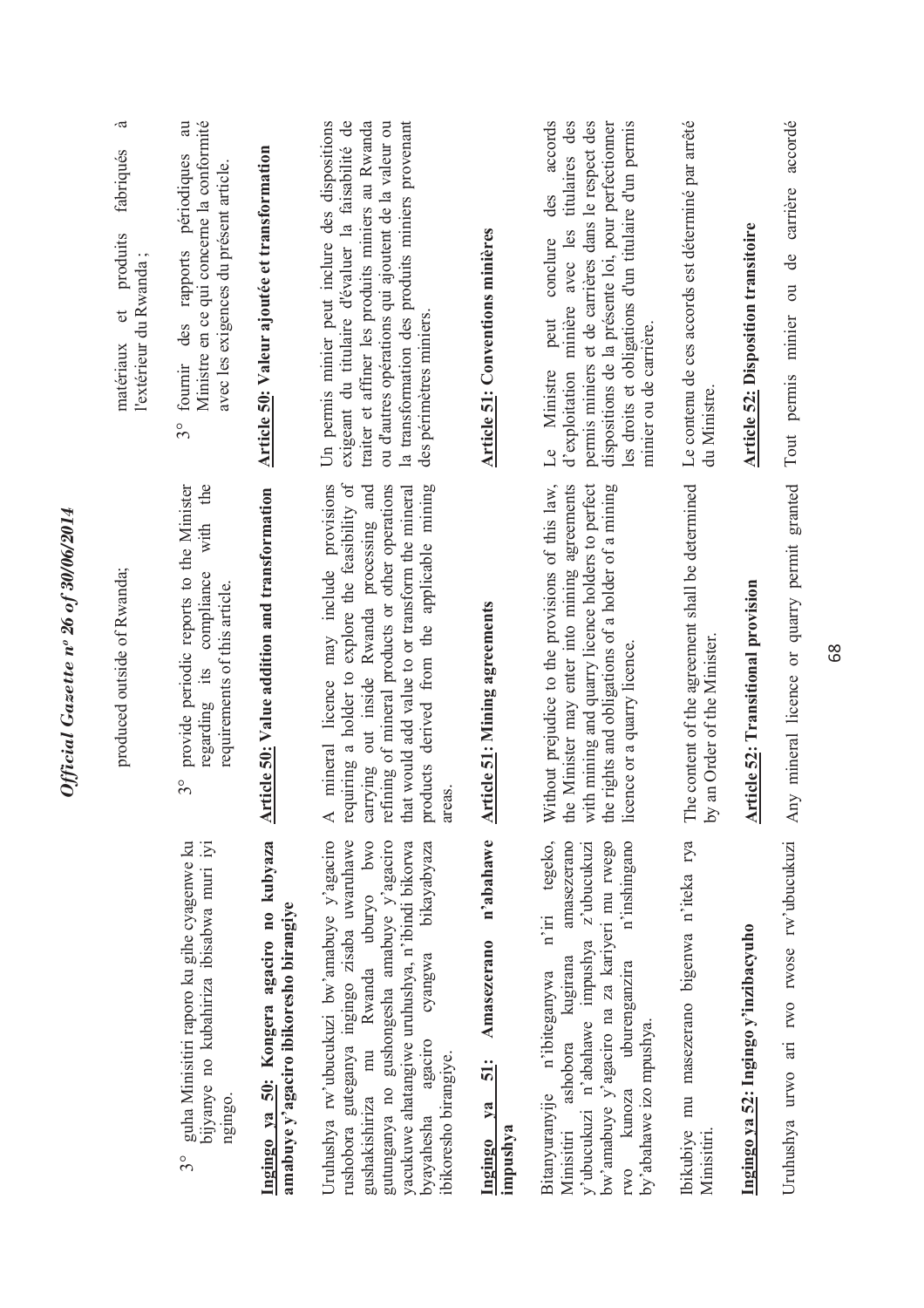| bw'amabuye y'agaciro cyangwa rwa kariyeri<br>rwatanzwe hakurikijwe Itegeko n° 37/2008 ryo<br>kuwa 11/08/2008 rigenga ubucukuzi bw'amabuye<br>y'agaciro na kariyeri rukomeza kugira agaciro<br>karwo kugeza igihe ruteganyirijwe kuzarangirira.                                                                                                                                                                                                                       | under Law n° 37/2008 of 11/08/2008 on mining<br>and quarry exploitation shall remain into force<br>until expiration of the period for which it was<br>granted                                                                                                                                                                                                                                                    | conformément à la Loi n° 37/2008 du 11/08/2008<br>portant exploitation des mines et des carrières<br>restera valide jusqu'à expiration de la période pour<br>laquelle il a été accordé.                                                                                                                                                                                                                                                                                               |
|----------------------------------------------------------------------------------------------------------------------------------------------------------------------------------------------------------------------------------------------------------------------------------------------------------------------------------------------------------------------------------------------------------------------------------------------------------------------|------------------------------------------------------------------------------------------------------------------------------------------------------------------------------------------------------------------------------------------------------------------------------------------------------------------------------------------------------------------------------------------------------------------|---------------------------------------------------------------------------------------------------------------------------------------------------------------------------------------------------------------------------------------------------------------------------------------------------------------------------------------------------------------------------------------------------------------------------------------------------------------------------------------|
| Nta ruhushya rw'ubucukuzi bw'amabuye y'agaciro<br>tegeko rushobora kongererwa igihe. Icyakora, iyo<br>uruhushya rw'ubucukuzi bw'amabuye y'agaciro<br>n'iri tegeko, guhabwa mbere y'abandi iyo yujuje<br>cyangwa rwa kariyeri rwatanzwe mbere y'iri<br>cyangwa rwa kariyeri rwatanzwe mbere y'iri<br>uwaruhawe ashobora, hakurikijwe ibiteganywa<br>ibisabwa urundi ruhushya rw'ubwoko bumwe<br>tegeko ruteganya ko rushobora kongererwa igihe,<br>n'urwo asanganywe. | similar type of licence on a priority basis if<br>No mineral or quarry licence granted prior to this<br>law shall be extended or renewed. However,<br>where the mineral or quarry licence granted prior<br>renewal or extension of the licence, the holder<br>$\mathfrak{a}$<br>to this law provided for a right to apply for a<br>thereof may be granted, subject to this law,<br>he/she meets the requirements | accordé avant la mise en application de la présente<br>loi prévoit le droit de faire une demande de<br>Aucun permis minier ou de carrière accordé avant<br>Toutefois, quand un permis minier ou de carrière<br>renouvellement ou de prolongation du permis, le<br>titulaire du permis peut recevoir en priorité, sous<br>réserve des provisions de la présente loi, un même<br>la présente loi ne sera prolongé ou renouvelé.<br>type de permis s'il remplit les conditions requises. |
| Ingingo ya 53: Itegurwa, isuzumwa n'itorwa<br>by'iri tegeko                                                                                                                                                                                                                                                                                                                                                                                                          | and<br>consideration<br>Drafting,<br>adoption of this Law<br>Article 53:                                                                                                                                                                                                                                                                                                                                         | Article 53: Initiation, examen et adoption de la<br>présente loi                                                                                                                                                                                                                                                                                                                                                                                                                      |
| Iri tegeko ryateguwe mu rurimi rw'Icyongereza,<br>rurum<br>mu<br>ntorwa<br>kandı<br>rw'lkinyarwanda.<br>risuzumwa                                                                                                                                                                                                                                                                                                                                                    | This Law was drafted in English, considered and<br>adopted in Kinyarwanda                                                                                                                                                                                                                                                                                                                                        | La présente loi a été initiée en Anglais, examinée<br>et adoptée en Kinyarwanda.                                                                                                                                                                                                                                                                                                                                                                                                      |
| Ingingo ya 54: Ivanwaho ry'itegeko n'ingingo<br>z'amategeko zinyuranijwe n'iri tegeko                                                                                                                                                                                                                                                                                                                                                                                | <b>Article 54: Repealing provision</b>                                                                                                                                                                                                                                                                                                                                                                           | <b>Article 54: Disposition abrogatoire</b>                                                                                                                                                                                                                                                                                                                                                                                                                                            |
| Itegeko n° 37/2008 ryo ku wa 11/08/2008 rigenga<br>kimwe n'ingingo zose z'amategeko abanziriza iri<br>ubucukuzi bw'amabuye y'agaciro na kariyeri<br>kandi zinyuranyije na ryo, bivanyweho.                                                                                                                                                                                                                                                                           | Law $n^0$ 37/2008 of 11/08/2008 on mining and<br>contrary to this Law are hereby<br>quarry exploitation as well as all prior legal<br>provisions<br>repealed                                                                                                                                                                                                                                                     | Loi nº 37/2008 du 11/08/2008 portant<br>exploitation des mines et carrières, ainsi que<br>$\bullet$<br>toutes les dispositions légales antérieures<br>contraires à la présente loi, sont abrogées.<br>$\mathbb{L}^a$                                                                                                                                                                                                                                                                  |